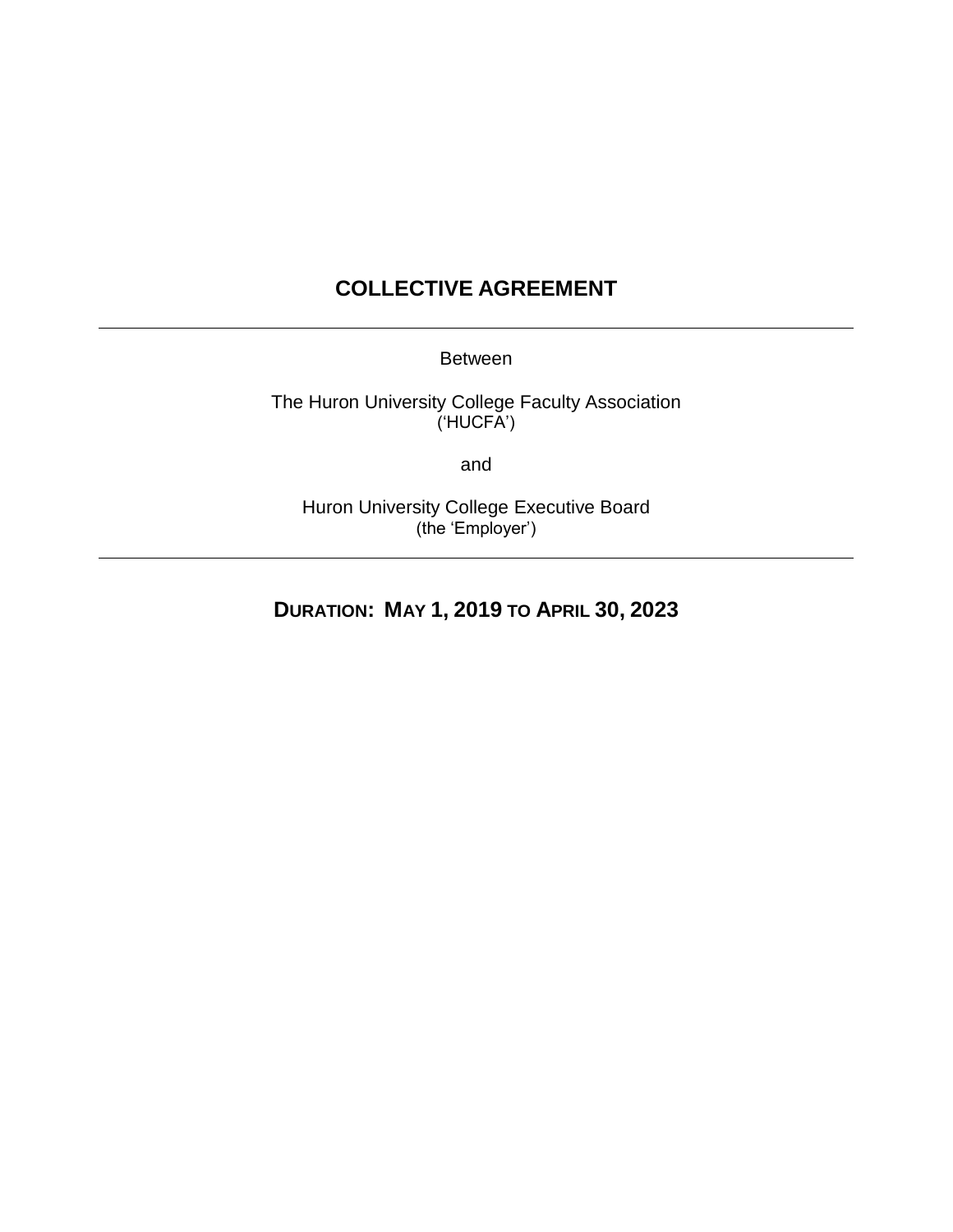# **Table of Contents**

| 1                                                                |                                                                                                                                |  |  |
|------------------------------------------------------------------|--------------------------------------------------------------------------------------------------------------------------------|--|--|
| 2                                                                |                                                                                                                                |  |  |
| 3                                                                | WORKLOAD AND CONDITIONS FOR LIMITED-TERM, PROBATIONARY TENURE-TRACK,                                                           |  |  |
| 4                                                                | TEACHING WORKLOAD FOR FULL-TIME, LIMITED TERM, TENURE STREAM FACULTY 8                                                         |  |  |
| 5                                                                | SERVICE FOR FULL-TIME, LIMITED TERM, TENURE STREAM FACULTY 9                                                                   |  |  |
| 6                                                                | SCHOLARLY ACTIVITIES WORKLOAD, AND SABBATICAL LEAVES 10                                                                        |  |  |
| 7                                                                |                                                                                                                                |  |  |
| 8                                                                | WORKLOAD AND CONDITIONS FOR PROGRAM SESSIONAL AND PER-COURSE                                                                   |  |  |
| 9                                                                |                                                                                                                                |  |  |
| 10                                                               |                                                                                                                                |  |  |
| 11                                                               | SALARIES FOR ASSISTANT, ASSOCIATE AND FULL PROFESSORS; PROGRAM<br>SESSIONAL APPOINTEES, AND PER-COURSE CONTRACT APPOINTEES  17 |  |  |
| 12                                                               | RESEARCH AND CONFERENCE EXPENSE REIMBURSEMENT FUNDS  25                                                                        |  |  |
| 13                                                               |                                                                                                                                |  |  |
| 14                                                               |                                                                                                                                |  |  |
| 15                                                               |                                                                                                                                |  |  |
| 16                                                               |                                                                                                                                |  |  |
|                                                                  |                                                                                                                                |  |  |
|                                                                  | APPENDIX A - HURON UNIVERSITY COLLEGE INTELLECTUAL PROPERTY RIGHTS POLICY                                                      |  |  |
| APPENDIX B - HURON UNIVERSITY COLLEGE ACADEMIC FREEDOM POLICY 38 |                                                                                                                                |  |  |
|                                                                  |                                                                                                                                |  |  |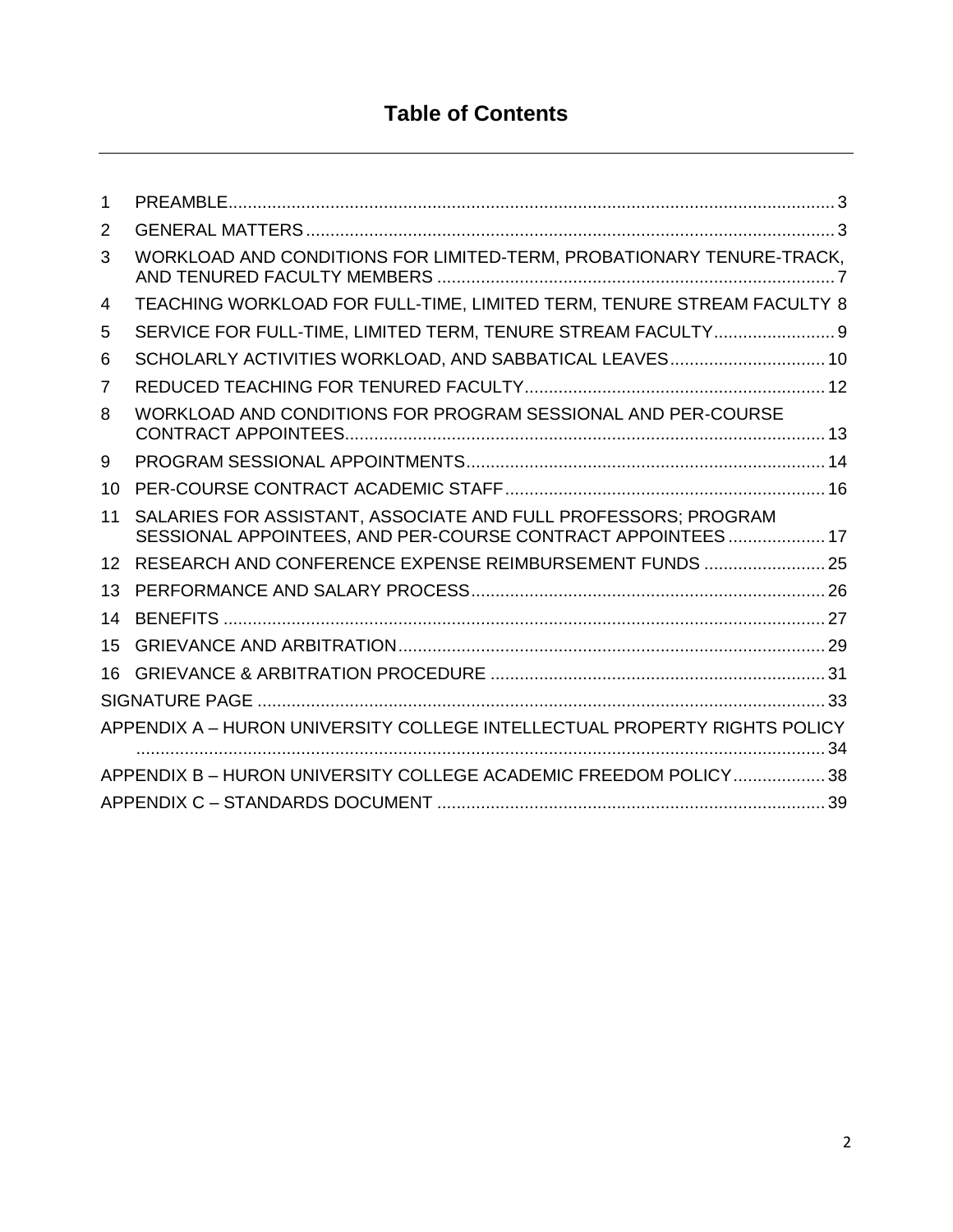### <span id="page-2-0"></span>**1 PREAMBLE**

- 1.1 The Agreement is of four (4) years' duration, May 1, 2019 to April 30, 2023. It includes agreements on workloads and on salaries and benefits, as well as appendices on intellectual property and on academic freedom.
- 1.2 All policies or documents to which reference is made in the Agreement will be included as appendices to the Agreement.
- 1.3 HUCFA and the Employer mutually recognize each other as having the exclusive authority to negotiate and enter into this Agreement and other agreements that may be negotiated from time to time between the employer and the employees of Huron University College who hold an academic appointment. The provisions of this Agreement are the required minimum standards. In cases where the Employer needs to exceed the standards of this Agreement, HUCFA will be advised.
- 1.4 Neither the employer nor HUCFA shall introduce, implement, or enforce any policy that is inconsistent with or violates this Agreement.
- 1.5 The terms 'member' and 'HUCFA member' apply to all members of the bargaining unit covered by this Agreement.

#### <span id="page-2-1"></span>**2 GENERAL MATTERS**

2.1 Collegial Governance and Management Rights

#### Collegial Governance

Collegial governance is essential to the Mission of Huron University College, and is a necessary element in the strategy to realize the Vision for Huron University College. The parties acknowledge the existing rights, privileges, and responsibilities of Faculty Members to participate in the governance of Huron University College.

#### Management Rights

Subject to the provisions of this Agreement, HUCFA acknowledges the right of the Employer to operate and manage the University College and, without restricting the generality of the foregoing, to exercise all the powers, authorities, rights, privileges and obligations conferred on the Employer by the *Huron University College Act, 2000*, as amended.

The Employer agrees that it shall exercise these powers, authorities, rights, privileges and obligations in a manner which is not arbitrary, unreasonable or inconsistent with this Collective Agreement.

### 2.2 Non-Discrimination

The Employer and HUCFA agree that there shall be no discrimination, interference, restriction, or coercion exercised with respect to any member in regard to any matter including salaries, rank, appointment, promotion, tenure, reappointment, dismissal, sabbatical leave, employee benefits, or any other terms and conditions of employment. This does not apply where such distinction, exclusion, limitation, or protection meets the criteria of a bona fide occupational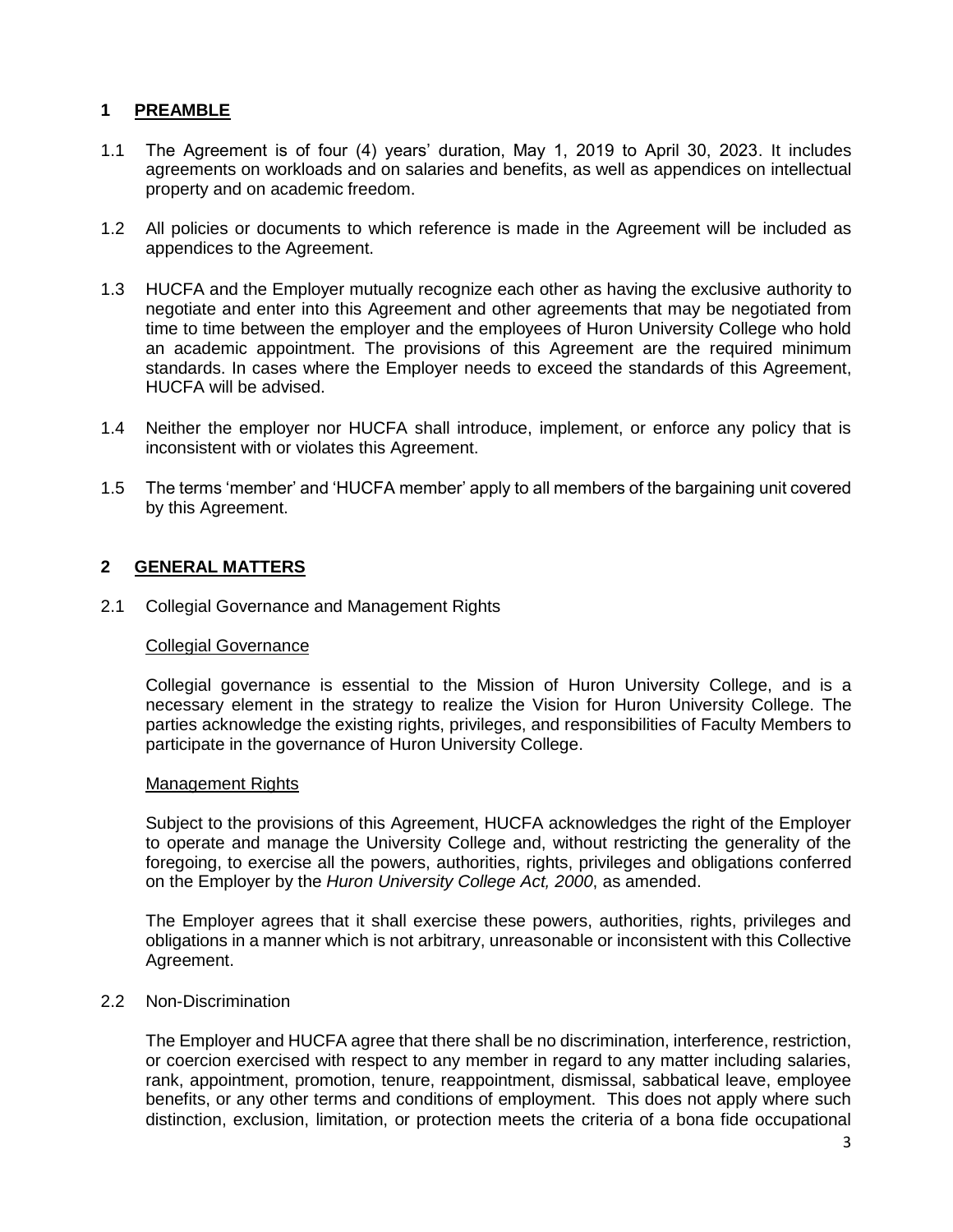requirement, in which case the parties recognize their duty to accommodate.

The Employer and HUCFA recognize their respective responsibilities to provide a workplace free from discrimination. No discrimination, interference, restriction or coercion shall be exercised against, or by a member, in the course of carrying out their responsibilities as outlined in this Agreement, by reason of physical or mental disability, (whether perceived or actual, temporary or permanent, acknowledging the employer's duty to accommodate, and provided that such condition does not interfere with the fulfillment of the member's responsibilities), race, creed, colour, ancestry, citizenship (except for new appointments as provided by law), ethnic or national origin, political or religious affiliation, belief or practice, sex, sexual orientation, gender identity, gender expression, marital status, family status, age, or membership or activity in an academic staff association, place of residence (except where place of residence interferes with the fulfillment of the member's responsibilities).

This Article shall be interpreted in accordance with **Appendix B** on Academic Freedom in this Agreement, the *Ontario Human Rights Code*, and the Employer's policy on Harassment, Sexual Harassment, and Discrimination. It is understood that violation of this Article would be subject to grievance procedure.

#### 2.3 Information Disclosure

The Parties agree that openness and transparency are important for collegiality and accountability. Effective collective bargaining and the proper administration of the Collective Agreement can best be realized if both HUCFA and the Employer have access to necessary information. Both parties agree to be circumspect and to use professional discretion in dealing with this information.

Such information includes, but is not limited to providing access to the following:

- a) The approved University's annual budget;
- b) The approved annual audited financial statements;
- c) Non-Confidential Motions of the Executive Board;
- d) The Agendas and minutes of the Academic Council, the FASS Council and the Theology Council;
- e) Such other information as may be set out elsewhere in this Agreement that is required to be given.
- 2.4 Collective Agreement

All collective agreements are public documents and shall be available from the administration. A searchable and updated version of this Agreement, including any non-confidential Memorandums of Understanding, shall be maintained by the Employer and available to all members of HUCFA.

Nothing in this Article is meant to preclude either party of this Agreement from making reasonable requests for additional information from time to time. Such requests shall not be unreasonably denied.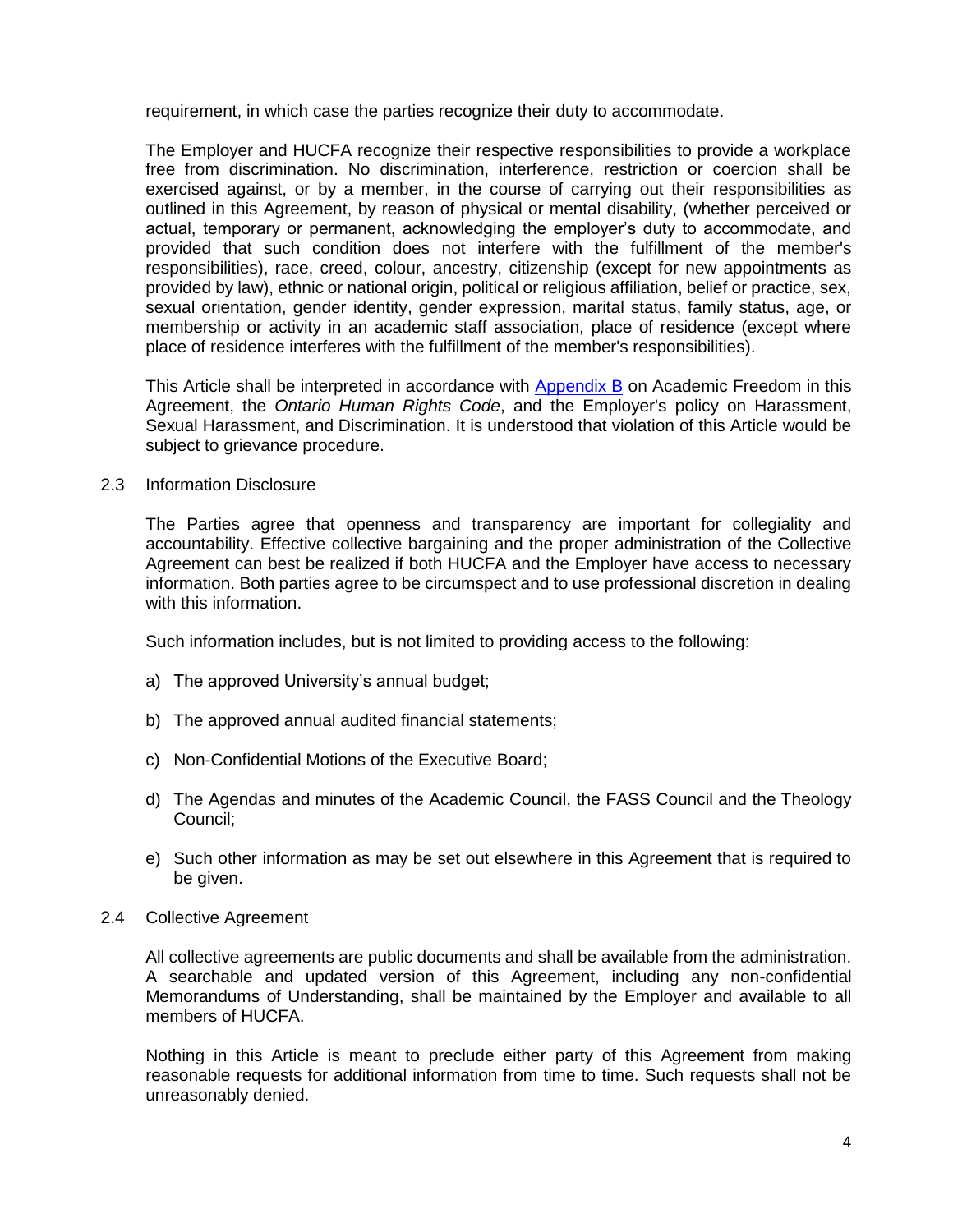#### 2.5 Member Information

In October of each year the Employer shall provide to HUCFA an electronic list of each member of the bargaining unit which includes the name, department / faculty, rank (if applicable), type of appointment (whether tenured / permanent, tenure track / probationary, limited term or contract), date of appointment, and salary for each member. For per-course contract members, the courses taught / to be taught by the member in the current academic year shall also be included.

#### 2.6 Technology

The Employer is committed to providing tenure-stream and tenured faculty members with an appropriate computer (desktop or laptop). Sessional and Per-Course Contract faculty will also have access to a computer supplied by the administration in their assigned office. The administration recognizes the need to remain current with developments in computer technology. The Employer will provide technical support, including but not limited to the maintaining of provided computing devices and ensuring access to university networks and sites, to allow faculty members to perform their teaching, research and services requirements.

The Employer will create a technology grant fund, starting in 2019-20, to which faculty can apply for further funds to purchase additional hardware, software, and other forms of technology that best suit the members' particular teaching, research, and service needs. (see [Article 12.4](#page-25-1) of this Agreement).

#### 2.7 Performance Assessment

Claims about unsatisfactory performance must not be arbitrary or baseless. Therefore, the basis on which the judgement is made must be conveyed to the member no later than one month after becoming aware of the performance concern associated with any potential denial of Right of First Refusal or the enactment of some other disciplinary mechanism. Performance concerns should be explained in writing as early as possible to give members an opportunity, where applicable, to improve or correct their performance.

2.8 Use of Student Questionnaires on Courses and Teaching

HUCFA and the Employer agree that any consideration of data from student questionnaires on courses and teaching shall take into account the possibility that they may be biased. Student questionnaires on courses and teaching shall not be the sole basis for denying a member Seniority points for a course already taught, Right of First Refusal, a No-End Contract, or Promotion and Tenure. Other reasonable and credible evidence of unsatisfactory performance must be considered.

#### 2.9 Discipline

A member may be disciplined only for reasonable cause. The Employer shall communicate the grounds for any discipline to the member. Disciplinary action shall not be exercised in a manner which is unreasonable, arbitrary, discriminatory, or in bad faith. Discipline of a member will be commensurate with the seriousness of the violations and based on the principle of progressive discipline, where applicable.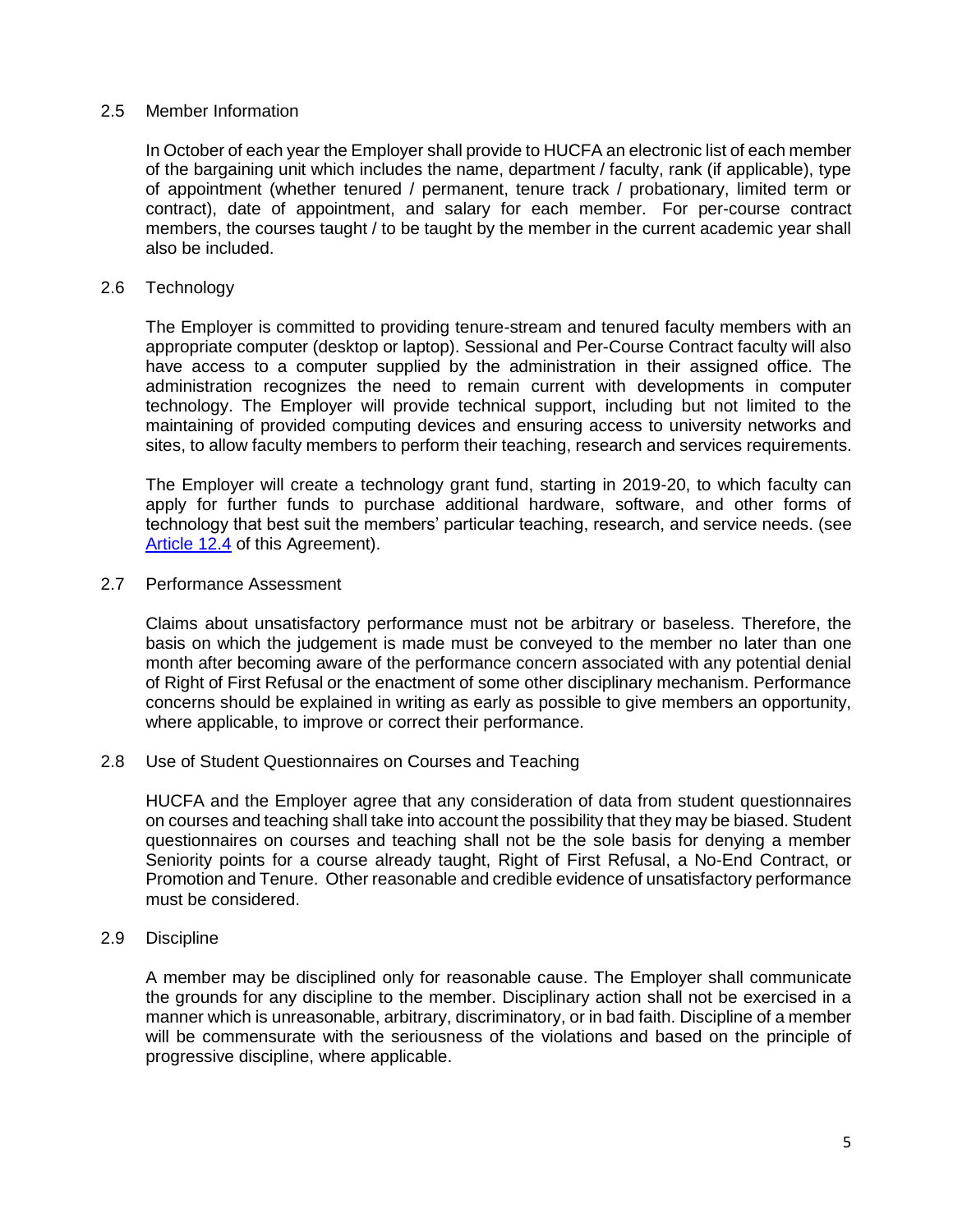Discipline:

- a) shall comply with the Non-discrimination article;
- b) shall not apply to disability or illness. If the Employer believes the member's behaviour or actions to be unacceptable and subject to discipline, but also believes the behaviour or actions to be the result of medical illness, the Employer and HUCFA agree that the parties shall work together, along with the member and their treating health practitioner, for the purposes of an accommodation for the member. If the Employer finds the evidence provided for a medical disability or illness insufficient, then HUCFA and the Employer shall agree to the member's consultation with an independent health practitioner who is acceptable to all parties. Informed by the health practitioner's report the Employer shall determine whether discipline shall proceed. The Employer will bear the cost for the independent health practitioner consultation.

This article shall be interpreted and construed in accordance with the Employer's Duty to Accommodate under the *Ontario Human Rights Code* as well as other policies and procedures of the Employer.

- c) All discipline must be in accordance with this Agreement and subject to the Grievance and Arbitration Article (see [Articles](#page-28-0) 15 and [16](#page-30-0) of this Agreement).
- 2.10 No Strike / No Lockout
	- a) HUCFA agrees that there shall be no Strike (partial or full withdrawal of services) during the term of this Agreement.
	- b) The Employer agrees that there shall be no Lockout during the term of this Agreement.
	- c) Strike and Lockout bear the meanings used in the *Ontario Labour Relations Act, 1995*, S.O. 1995, c.1, Sched. A.
	- d) Members have the right to decline to perform the normal duties of striking or locked-out employees of the Employer during a legal Strike by another bargaining unit of employees of the Employer or during any Lock-out of another bargaining unit by the Employer.
	- e) Discipline shall not apply to any member who refuses to cross or work behind a picket line established by HUCFA when in a legal strike position.

### 2.11 Dues Deduction

During the life of this Agreement, the Employer shall deduct each pay period from the salary of each member of the bargaining unit such fees, dues or assessments as may be authorized from time to time by HUCFA. HUCFA agrees to inform the Employer in writing of any proposed change in the level of these dues at least one (1) full month in advance of the month in which the proposed change would be effective. No more than four such changes may be initiated in any fiscal year.

The Employer shall remit the amounts deducted pursuant to the clause above to HUCFA no later than the fifteenth (15th) day of the month after the deductions have been made, and shall inform HUCFA monthly of the names and ranks of employees from whose salaries deductions have been made and the amount so deducted from each employee's salary.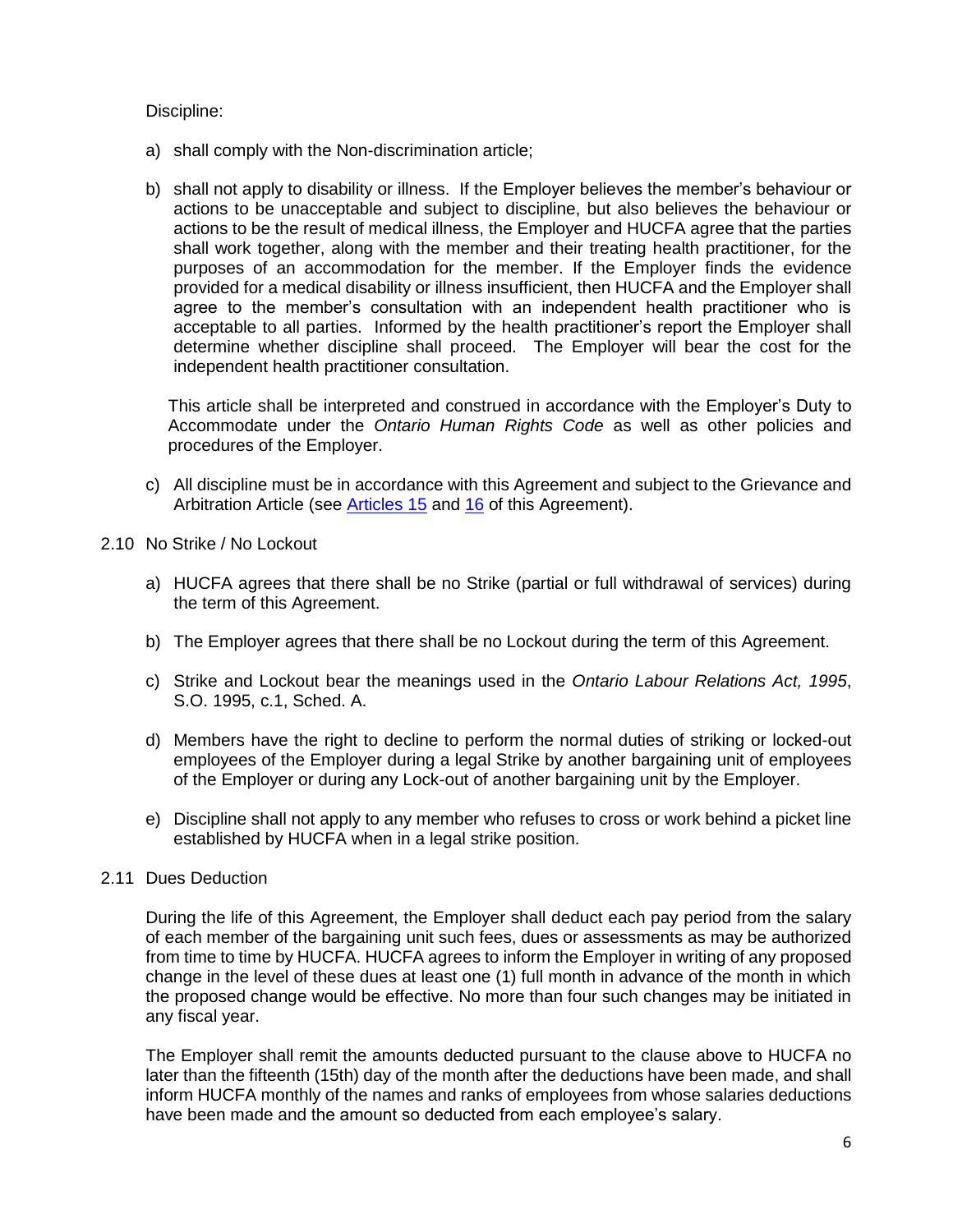The Employer agrees to record the amount of HUCFA's deductions on each employee's T-4 slip in a manner consistent with Canada Revenue Agency (CRA) rules and regulations.

HUCFA shall indemnify and save the Employer harmless from any claims, demands, suits, judgements, attachments and from any other form of liability as a result of the Employer making any deduction and / or remittance of dues and/or fees on behalf of HUCFA. This indemnification relates to claims or liability arising out of the deduction of dues prior to and following ratification of the first Collective Agreement between the parties.

### <span id="page-6-0"></span>**3 WORKLOAD AND CONDITIONS FOR LIMITED-TERM, PROBATIONARY TENURE-TRACK, AND TENURED FACULTY MEMBERS**

- 3.1 The work of a Huron University College faculty member involves the pursuit and dissemination of knowledge, through research, teaching, public lectures, conference communications, publications, and similar activities. The work of a faculty member also involves active participation in academic governance and service to both the institution and the wider profession and community. Such activities are closely inter-related and involve different aspects of a singlerole.
- 3.2 The workload of a faculty member is distributed among three main areas: teaching, scholarly activity, and service.
- 3.3 Teaching includes, but is not limited to, such activities as: lectures and seminars; course preparation; curriculum development; and grading and other forms of assessment. It may also include such activities as academic counselling of students; the supervision of theses and projects; and work on thesis committees and examination boards.
- 3.4 Scholarly Activity includes, but is not limited to: attendance at and participation in conference events, colloquia and similar forums in which research is formally disseminated; the writing, editing, and adjudication of peer-reviewed academic publications and monographs, including publications in academic fields (both disciplinary and interdisciplinary) represented at Huron University College, and in the Scholarship of Teaching and Learning.
- 3.5 Service includes, but is not limited to: participation in Huron University College faculty and departmental committees; service to community organizations closely allied with the faculty member's area of expertise and/or the mission of Huron University College; service on regional, national, and international committees such as professional associations, research bodies, and scholarship panels; participation in activities designed to help with the recruiting of students; extra-ordinary administrative service not otherwise recognized; service to HUCFA as an office-bearer or as a negotiator of an agreement; and service to the Canadian Association of University Teachers and the Ontario Confederation of University Faculty Associations.
- <span id="page-6-1"></span>3.6 The normal workload is approximately 40% teaching, 40% scholarly activity, and 20% service. The Professor/Director of Field Education and the Huron-Lawson Chair in the Faculty of Theology may have workloads that vary from the norm as specified in the individual employment contracts for these positions.
- <span id="page-6-2"></span>3.7 In the assignment of duties, academic workload shall be distributed fairly and equitably. The factors to be considered when assessing and determining the distribution of workload include, but are not limited to, the following: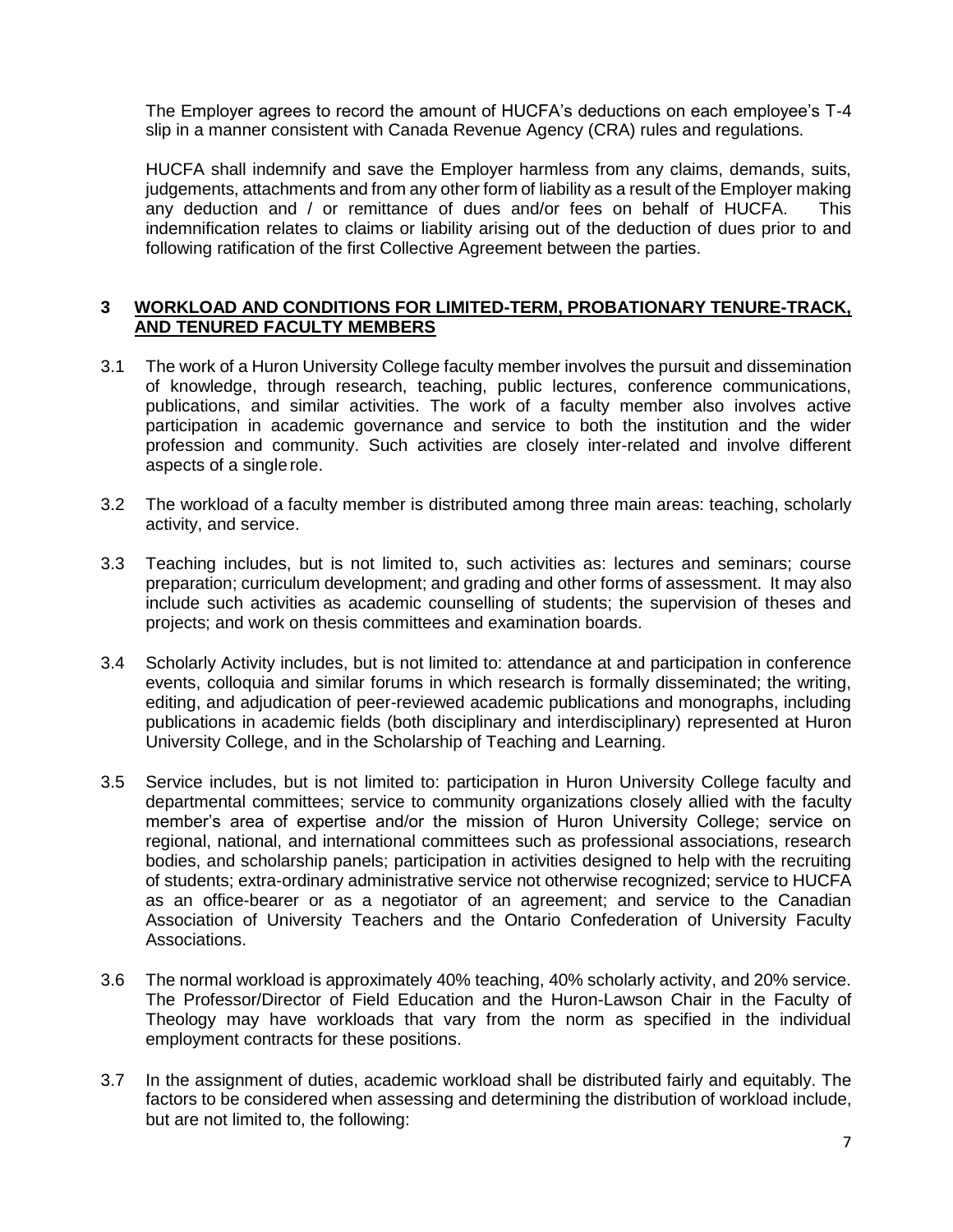- a) the career stage of the member;
- b) the member's area(s) of expertise;
- c) the requirements of the member's ongoing research activities;
- d) the requirements of the member's service or administrative activities;
- e) the member's involvement in offering directed readings courses;
- f) the member's involvement in supervision of student research;
- g) the number of student enrolments in courses assigned to the member;
- h) the level, type, and method of delivery of courses assigned to the member;
- i) the number, methods, and complexity of assessments of student work;
- j) the number of new and distinct preparations required by assigned courses;
- k) the availability of grading and research assistants and other resources;
- l) the number of contact hours required by assigned courses;
- m) other special circumstances such as health or family situations.
- 3.8 In certain circumstances, ad hoc adjustments of the normal proportions of teaching, scholarly activity, and service may be appropriate; however, such adjustments shall be temporary rather than continuing, and shall be implemented only where the faculty member and the Dean both agree to the arrangement. Where a faculty member has entered into any such agreement to alter her / his workload temporarily, annual performance assessment shall be based on the new workload distribution. The Dean of each faculty will annually maintain a record of individual teaching, scholarly activity, and service loads and will provide HUCFA with access to these records on request. HUCFA will be advised about the terms and basis of such adjustments and will not unreasonably object to such adjustment

### <span id="page-7-0"></span>**4 TEACHING WORKLOAD FOR FULL-TIME, LIMITED TERM, TENURE STREAM FACULTY**

<span id="page-7-1"></span>4.1 The normal teaching workload of a limited term, tenured or probationary faculty member shall be no more than 2.5 full-course-equivalents (FCEs) per year. Where departments or programs are without sufficient 0.5 ["half"] courses and are unable to arrange a division of teaching in 1.0 ["full"] courses to make an annual teaching workload of 2.5 feasible for a faculty member or members, the Chair (or Coordinator if appropriate) will consult with the Dean and develop a plan whereby the affected member or members will be assigned a cumulative teaching load of 5.0 courses over two years, without incurring additional costs or negative academic impact.

It is agreed that full-time faculty members are deemed available to teach between the hours of 8:30 a.m. and 5:30 p.m., Monday through Friday, from September to April. Notwithstanding, when scheduling courses, the Dean shall ensure that each faculty member is provided with one full day each week free of scheduled teaching.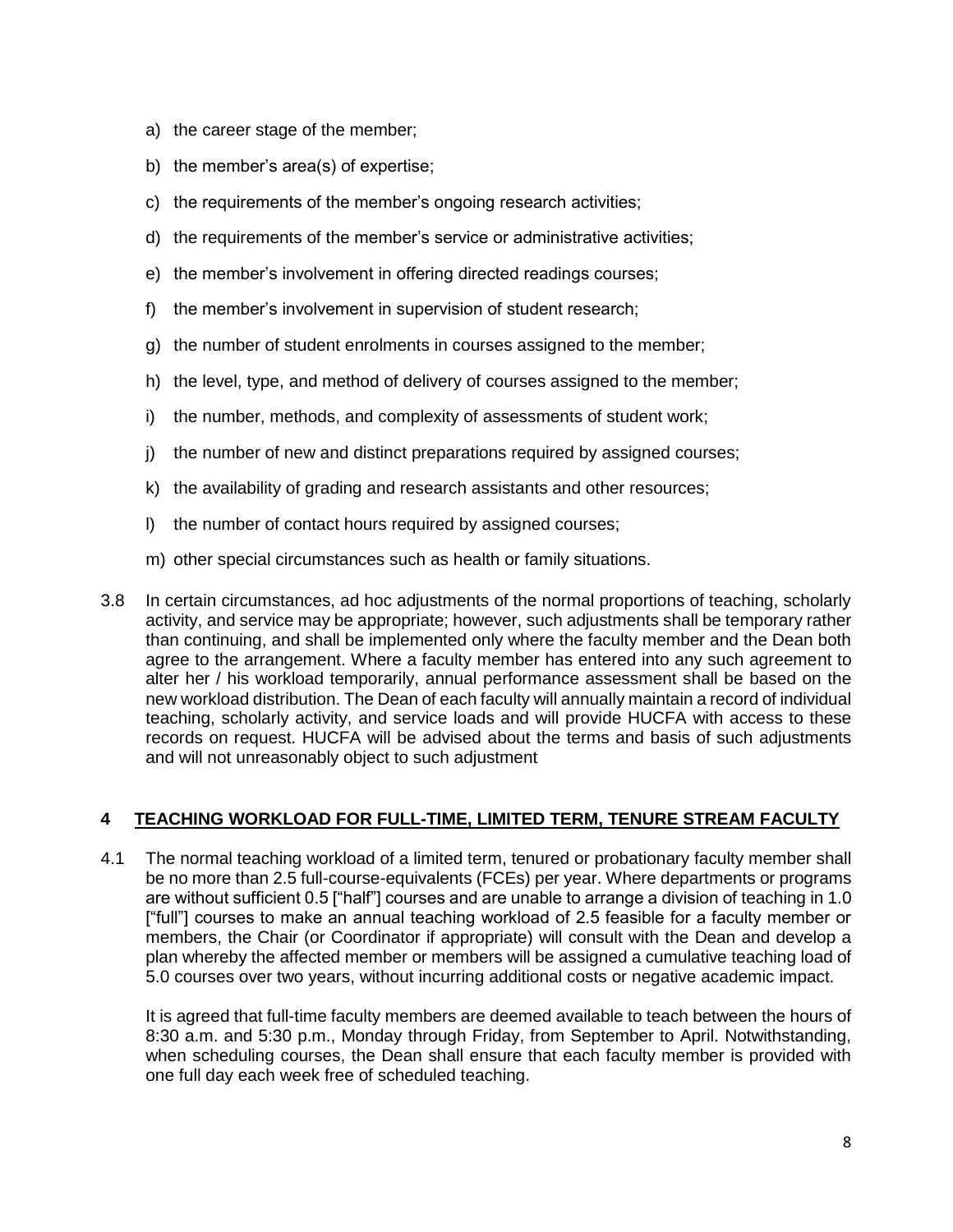In the fall of each year, the Faculty of Arts and Social Sciences' Educational Policy Committee (EPC) shall hold a meeting dedicated to timetabling to which the Dean of Theology, the Chair of Graduate Studies in Theology, and the Chair of Undergraduate Programs in Theology shall be invited. At this meeting, the members of the EPC, in conjunction with the aforementioned representatives from Theology, and in agreement with the Dean of FASS, Vice-President Academic, shall discuss and determine the parameters within which courses shall be scheduled.

After consultation with their department members, Department Chairs, Coordinators and Directors shall then draft the preliminary list of courses for their respective departments in collaboration with the office of the Dean. Where there is no Chair, Coordinator or Director, the Dean of the Faculty shall assume this responsibility.

- 4.2 A full-time faculty member may only be assigned a course scheduled past 5:30 p.m. or on the weekend when such an assignment is justified by the nature of the student clientele and only with the agreement of the member. If a full-time member is scheduled to teach in the evening, that member shall not be scheduled to teach within less than 15 hours of the end of that evening class, except by mutual agreement.
- 4.3 Teaching duties will be assigned that are consistent with the member's expertise, following consultation with the member. The member shall not unreasonably refuse such assignments.
- 4.4 The Dean in each Faculty, in consultation with the Chair or Coordinator as appropriate, will work to ensure that the teaching workload of full-time faculty members is distributed equitably. Where thesis supervisions, directed readings, and independent studies courses (or similar models of course delivery) are required in the delivery of Huron University College-based degrees, the Dean and the Chair (or Coordinator if appropriate) will make every effort to ensure an equitable distribution of these duties among faculty members active in the pertinent program, and to ensure that such duties are taken into account as outlined in Articles [3.6,](#page-6-1) [3.7,](#page-6-2) and  $11.22(a)$ .
- 4.5 The Employer shall provide a 0.5 course release for probationary tenure-track faculty members in each of the first and second years of their probationary tenure-track appointments, to help them in the development of their research programs and publication records. Members beginning tenure-track appointments on July 1<sup>st</sup>, 2019 shall receive 0.5 releases in the second and third years of their probationary tenure-track appointments.

### <span id="page-8-0"></span>**5 SERVICE FOR FULL-TIME, LIMITED TERM, TENURE STREAM FACULTY**

- 5.1 Faculty members in their first year of probationary appointment shall have no community service duties. A member of faculty at the rank of Assistant Professor in the second year of a probationary contract will not be appointed to any ad hoc committees. A faculty member at the rank of Assistant Professor on probationary contract will not serve as Chair of any Huron University College committee or department.
- 5.2 The Parties share an interest in maintaining HUCFA's ability to adequately represent faculty in matters affecting the mutual interest of the employer and the faculty. To this end, the employer acknowledges the right of HUCFA to secure release time for faculty in order to further the work of the Association.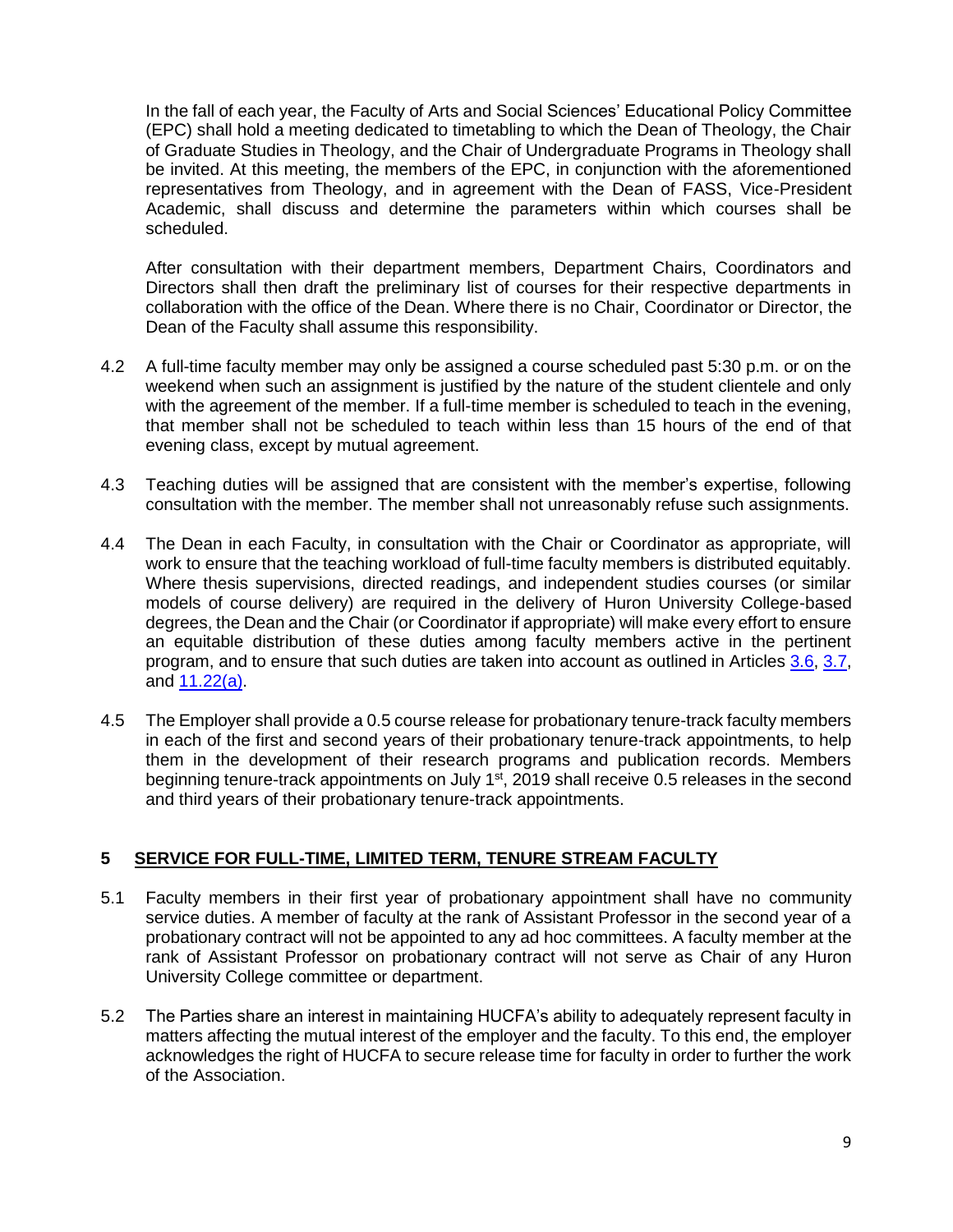- a) HUCFA shall be eligible for up to 1.5 course releases per year for its Executive and Grievance Officer to be allocated at HUCFA's discretion. In each year of this Agreement, the Employer shall provide 0.75 releases and HUCFA shall be responsible to provide for the remaining course release taken, to a maximum of 0.75 course releases. These releases for both the Employer and HUCFA shall be calculated at the stipend of step 1 of that year's Per-Course Contract rate. The releases must be allocated to faculty members in increments of 0.5 and cannot be deferred to subsequent years, except under exceptional circumstances and with the approval of the Dean. HUCFA shall undertake to inform the Deans of each Faculty by the end of February, if the information is available at that time, but under no circumstances later than May 15<sup>th</sup> of the prior Academic Year of its intentions for the following academic year respecting both purchase and division of release time.
- b) In years in which the negotiation of this Agreement occurs, the Employer shall provide a 1.0 course reduction to be allocated to bargaining committee and / or Executive members at the discretion of HUCFA. The releases must be allocated to faculty members in increments of 0.5 and cannot be deferred to subsequent years, except under exceptional circumstances and with the approval of the Dean. HUCFA shall undertake to inform the Deans of each Faculty by the end of February, if the information is available at that time, but under no circumstances later than the May  $15<sup>th</sup>$  of the prior Academic Year of its intentions for the following academic year respecting both purchase and division of release time.
- c) HUCFA may purchase up to a total of 1.5 additional courses at the stipend of step 1 of that year's Per-Course Contract rate in a year when this agreement is to be renegotiated to reduce the teaching load of tenured members of faculty appointed to negotiate on behalf of HUCFA. The releases must be allocated to faculty members in increments of 0.5 and cannot be deferred to subsequent years. HUCFA shall undertake to inform the Deans of each faculty by the end of February of the prior Academic Year of its intentions for the following year respecting both purchase and division of releases.
- 5.3 Chairs and Directors of Departments shall receive 1.0 course releases annually. Coordinators of Programs shall receive 0.5 course releases annually. Additionally, in years when Programs are undergoing an external review, the Chair, Director, or Coordinator will receive an additional 0.5 release. In Departments where there is a Chair and a Coordinator, when a Program is being reviewed, the person responsible for the bulk of the work related to the Program review shall receive the additional 0.5 release.
- 5.4 Chairs and Directors shall receive an annual allowance of \$1,400 for expenses related to their duties as Chairs and Directors. Coordinators shall receive an annual allowance of \$585 for expenses related to their duties as Coordinators. Following the first year of the contract, these allowances shall increase by the same percentage as faculty salaries.

### <span id="page-9-0"></span>**6 SCHOLARLY ACTIVITIES WORKLOAD, AND SABBATICAL LEAVES**

- 6.1 Faculty members have the freedom and responsibility to determine for themselves an appropriate schedule for scholarly activity subject to **Article 3.6** above.
- 6.2 Recognizing that research investigations and the preparation of research results for dissemination often require extended periods of concentrated effort, every effort will be made to provide members of the faculty with adequate opportunity for this.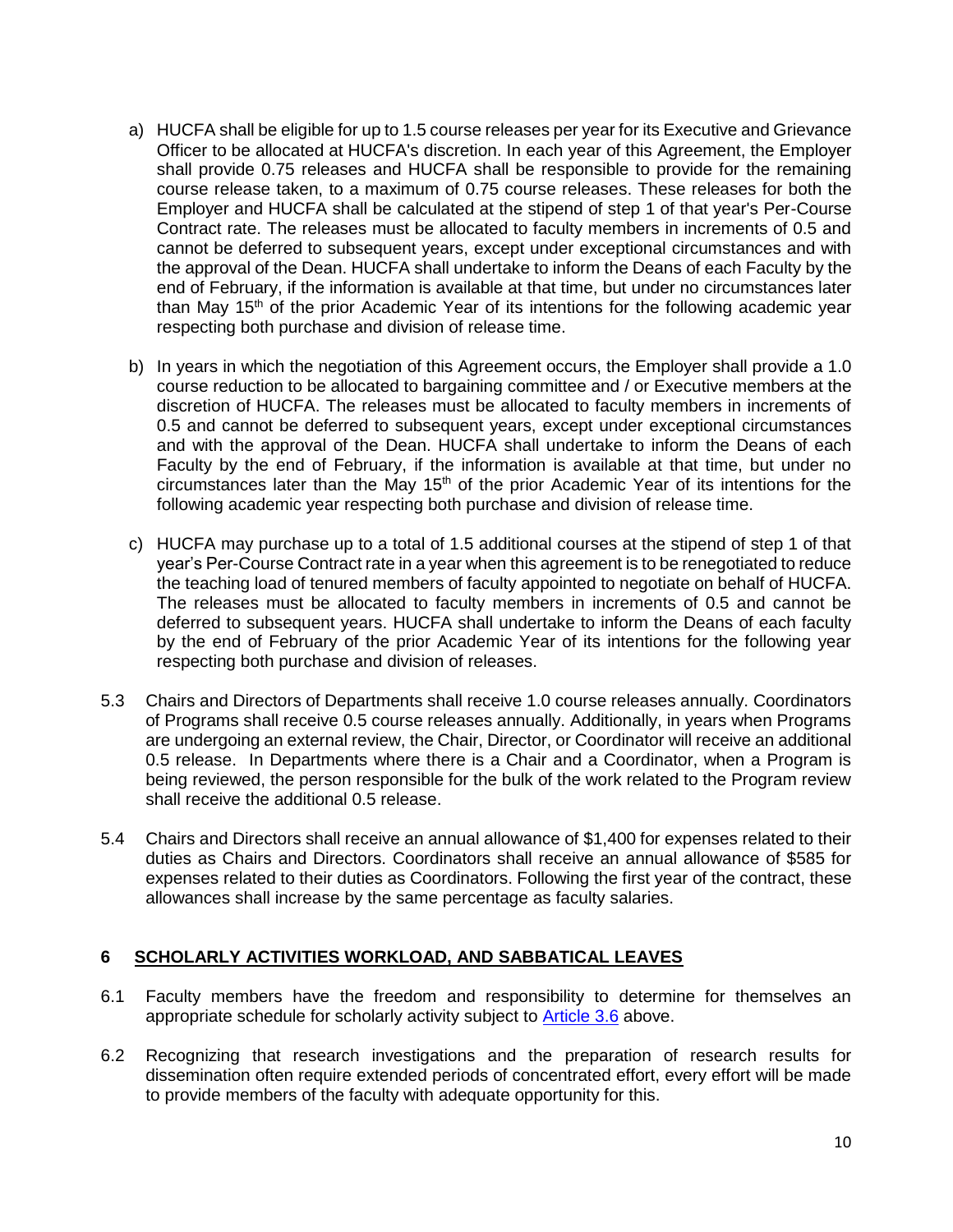- 6.3 The Faculty of Arts and Social Science and the Faculty of Theology will each maintain a research committee (as a subcommittee of each faculty). The purpose of each committee shall be to develop strategies to strengthen support for faculty research.
- 6.4 The Employer shall provide an extended period of uninterrupted research time to all eligible full-time faculty members in the form of a Sabbatical Leave. Sabbatical leaves are necessary to provide sufficient uninterrupted time for research and/or professional and creative activities.
- 6.5 Faculty members on Tenure Contract are eligible to apply for a full-year Sabbatical Leave under the terms and conditions noted below if they have completed six years of uninterrupted, full-time appointment on Tenured, Probationary, or Limited-Term appointment at Huron University College. A maximum of three years of full-time service on Limited-Term appointment may be applied toward the six years overall required for eligibility for Sabbatical Leave. Leave years under full-time contract shall not count toward the six required for Sabbatical Leave unless otherwise agreed to in writing by Huron University College. Following first Sabbatical Leave granted by Huron University College, faculty on tenure contract are eligible for Sabbatical Leave of 6 months' duration (1 July to 31 December, or 1 January to 30 June) after three years of uninterrupted, full-time appointment, or to sabbatical leave of 12 months' duration after six years of uninterrupted full-time appointment.
- 6.6 Faculty members choosing a first Sabbatical Leave of 6 months duration will teach 1.5 courses in the academic year of the sabbatical. Faculty members choosing a second 6-month Sabbatical leave will teach 1.0 courses in the academic year of the sabbatical. Further sabbatical leaves will alternate according to the same pattern if the faculty member applies for one or more subsequent six-month leaves.
- 6.7 In cases where a Sabbatical leave has been deferred for one full academic year, the year deferred will count for calculating the eligibility for the next Sabbatical leave for that faculty member.
- 6.8 Consideration for Sabbatical Leaves shall require a clear statement of the research or professional development project(s) being proposed. Applicants shall provide information about their projects(s) under the following headings, as applicable: scope, objectives, scholarly significance, theoretical approach or conceptual framework, research plans and methods, social relevance or practical importance, work already completed, in progress, and to be undertaken, and schedule.
- 6.9 Applications for Sabbatical Leave in the Faculty of Arts and Social Science shall be placed on the agenda of the Committee of Chairs by the Dean on receipt of the applications from Departmental Chairs. Recommendations shall then be made by the Committee of Chairs to the Dean. The Dean, who shall not be bound by the recommendations of the Committee of Chairs, shall in turn recommend to the President. In the event of a disagreement between the Committee of Chairs and the Dean, both recommendations shall be forwarded to the President. In the Faculty of Theology, application shall be made directly to the Dean who shall recommend to the President. The President shall not be bound by these recommendations and shall in turn make recommendation to the Executive Board.
- 6.10 Sabbatical Leave shall be granted on a competitive basis and the criteria applied for the granting of Sabbatical leave and to the ranking of applications shall include, but not be limited to, the items listed below. The satisfaction of all the listed criteria shall not be necessary for the granting of Sabbatical Leave: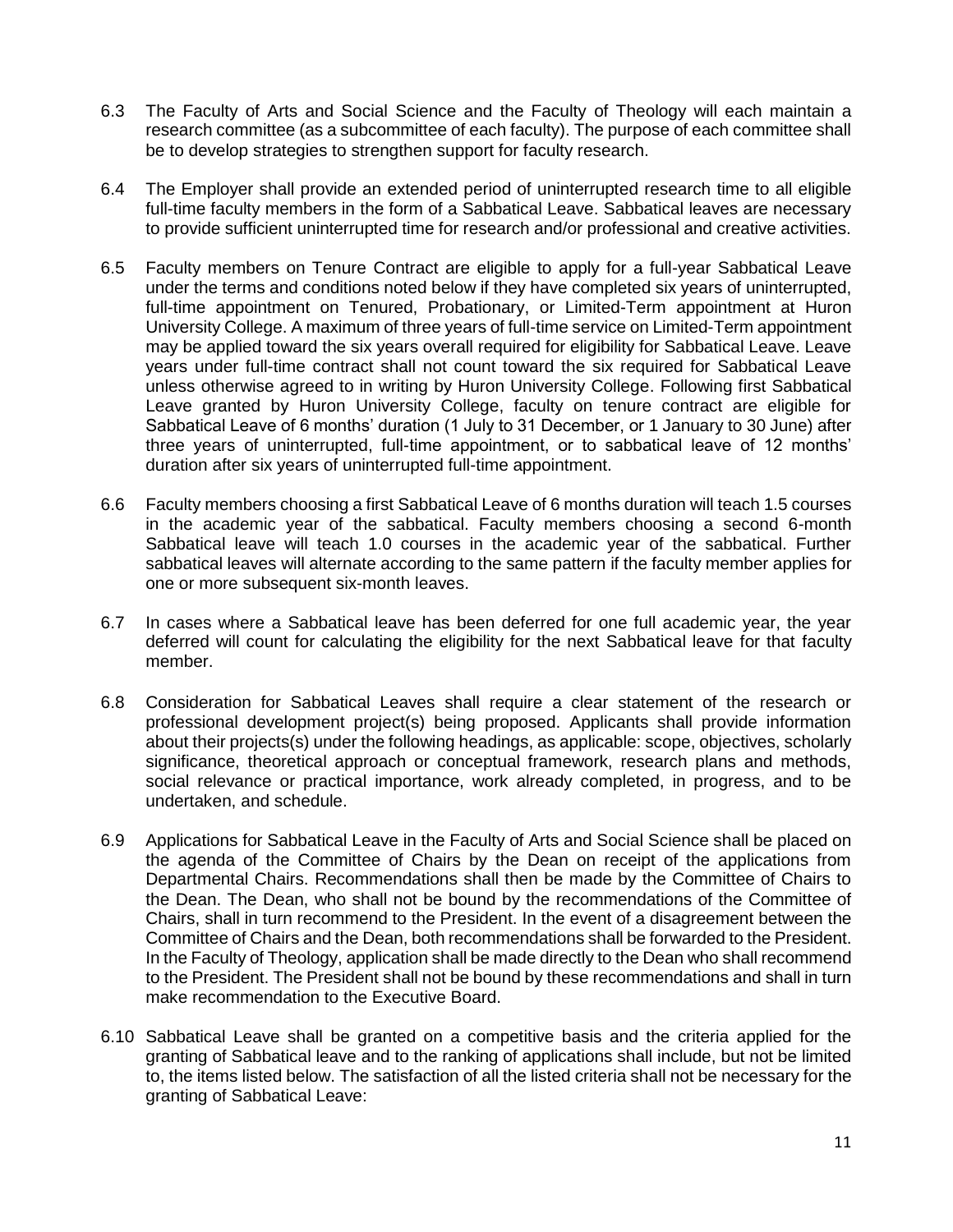- a) The size and importance of the research or professional development project.
- b) A clear commitment in writing from a granting agency.
- c) Copies of applications to granting agencies, for projects where external funding is available.
- d) A clear commitment in writing from a publisher.
- e) Urgency resulting from the nature and content of the project.
- f) The fruitfulness of the last Sabbatical Leave taken.
- g) The scholarly productivity of the applicant (this criterion will be given less weight for applicants newer in the profession).
- h) Number of years since last sabbatical leave.
- i) The effect of the Sabbatical leave on the department and its programmatic plans.
- 6.11 In the first sabbatical leave taken on a tenure contract, 100% of salary will be payable. On subsequent sabbatical leaves of a full year, 90% of salary will be payable. Faculty members may apply for a 6-month sabbatical leave after 6 years at the rank of Assistant Professor on a probationary contract, and after 3 years on a tenured contract. Compensation on a 6-month sabbatical leave shall be at 100% of salary.
- 6.12 A faculty member on Sabbatical Leave may accept a fellowship, honorary visiting professorship, part-time teaching appointment, employment as consultant, or the like, provided that the duties associated with such a fellowship, appointment, or employment will not jeopardize the scholarly activities for which she or he has been granted Sabbatical Leave. It is expected that total remuneration, from such professional activities including sabbatical salary, will not exceed 125% of normal salary exclusive of moving and research expenses. Earnings above 125% will be deducted from the Sabbaticant's salary. The sabbaticant must report to his or her Dean the award of any fellowship and the acceptance of any appointment or employment for which remuneration is contracted.
- 6.13 Years of Sabbatical Leave shall count for residence requirements for eligibility for promotion.
- 6.14 A faculty member granted Sabbatical Leave must return to Huron for at least one year of fulltime employment prior to retirement. The faculty member may make a request to the Dean, who shall consult with the President, that this requirement be waived. The request may be granted or denied at the discretion of the Dean.

### <span id="page-11-0"></span>**7 REDUCED TEACHING FOR TENURED FACULTY**

- 7.1 Full-time tenured faculty members may apply for a reduced teaching load. Approval can only be granted by the Executive Board, and only then following the recommendation of the faculty member's Department Chair, Faculty Dean and President of Huron University College.
- 7.2 An application for a reduced teaching load must be submitted to the faculty member's Dean by January 1<sup>st</sup>, 8 months prior to the start of the academic year in which the reduced teaching load will be in effect.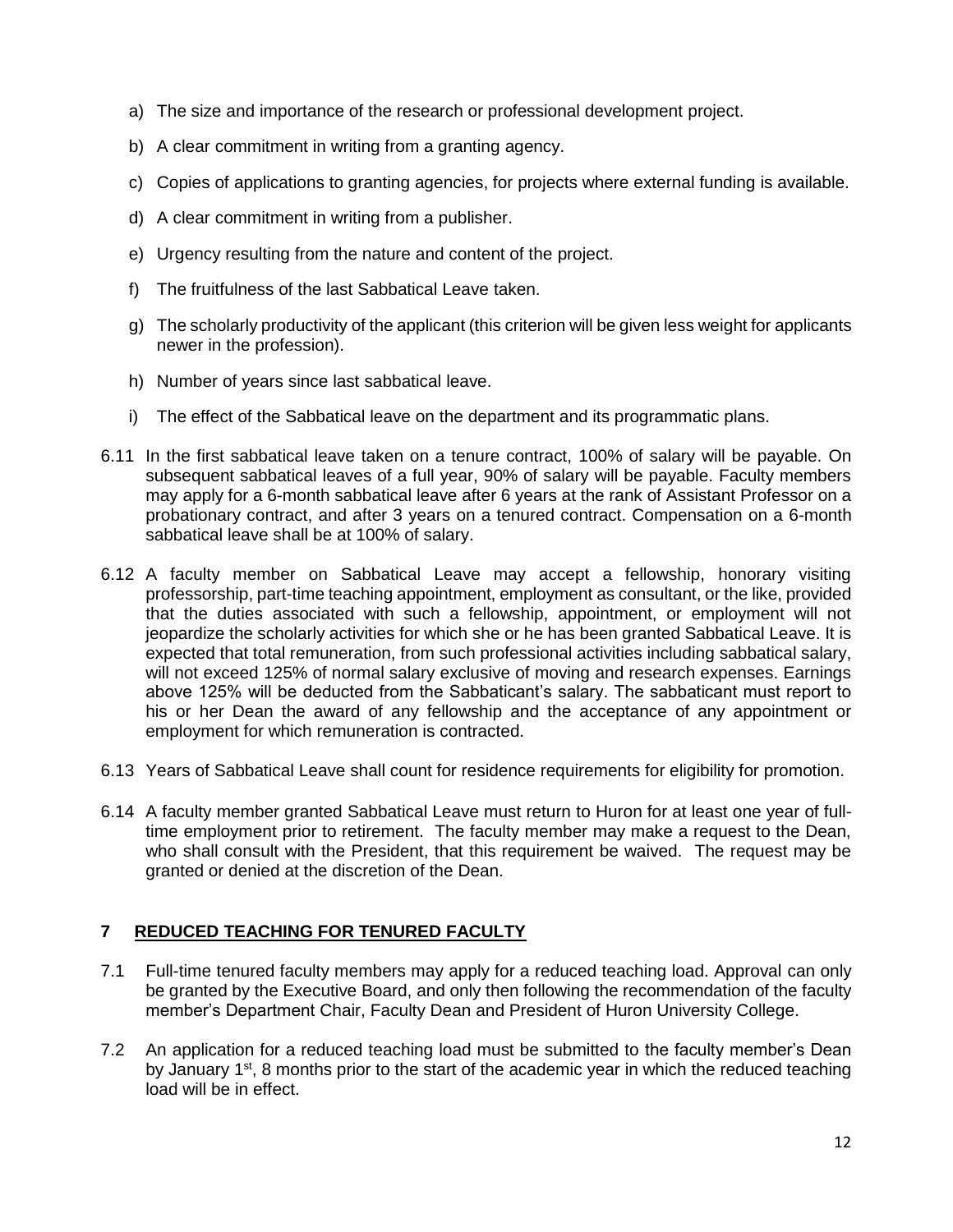- 7.3 The maximum allowable reduced teaching in any one year is the equivalent of 1.5 courses. Faculty members can choose to request a reduced teaching load for periods of one year, two years, or three years.
- 7.4 During the reduced teaching load period the faculty member is expected to fulfill all other responsibilities and expectations in the areas of research and teaching.
- 7.5 The faculty member's salary during the reduced teaching load period will be reduced by an amount corresponding to step 3 of that year's Per-Course Contract rate for each 1.0 courses of reduced teaching and half that amount for a 0.5 course reduction.

### <span id="page-12-0"></span>**8 WORKLOAD AND CONDITIONS FOR PROGRAM SESSIONAL AND PER-COURSE CONTRACT APPOINTEES**

- 8.1 Seniority shall be accrued on an institution-wide basis. A Program Sessional or Per- Course Contract appointee shall begin accruing seniority from the date of hire.
- 8.2 Seniority shall be calculated in the following manner: for each half-course taught, the member shall receive 0.5 seniority points; for each full course taught, the member shall receive 1.0 seniority points. It shall be the responsibility of the Employer to record and track members' accumulated points.
- <span id="page-12-1"></span>8.3 Seniority is retained for a period of three years following the termination of the last contract, after which seniority expires.
- 8.4 The Employer shall maintain a seniority list, beginning with the 2014-15 academic year, which includes each member's acquired seniority points and each member's current rank at Huron University College. The Employer shall update this list at the end of each academic term, and at the end of May each year shall post this updated seniority list and send a copy to the HUCFA Executive. The list shall also be made available to HUCFA upon request.

If there is a discrepancy, the faculty member or HUCFA shall notify the employer by June  $30<sup>th</sup>$ each year, otherwise the list shall be deemed approved.

8.5 The following are responsibilities that are not included among the regular contractual duties of Per-Course contract and Program Sessional members, but which the institution may offer the following incentives for the aforementioned members to perform.

| <b>Duty</b>                                     | Amount        | <b>Notes</b>                                                                                  |
|-------------------------------------------------|---------------|-----------------------------------------------------------------------------------------------|
| <b>Attends 1 Recruitment Function</b>           | \$130         |                                                                                               |
| Serves as a Senior Editor for<br>Liberated Arts | \$500         |                                                                                               |
| <b>Mentors 1 CURL Student</b>                   | \$200 - \$450 | The exact rate of remuneration<br>shall be agreed upon by the                                 |
| Organizes 1 experiential learning<br>experience | $$200 - $500$ | member and the Dean<br>in<br>conversation with the Department<br>Chair or Program Coordinator |
| Serves on 1 Huron Committee                     | $$200 - $400$ | and shall fairly<br>reflect<br>the<br>member's labour and time.                               |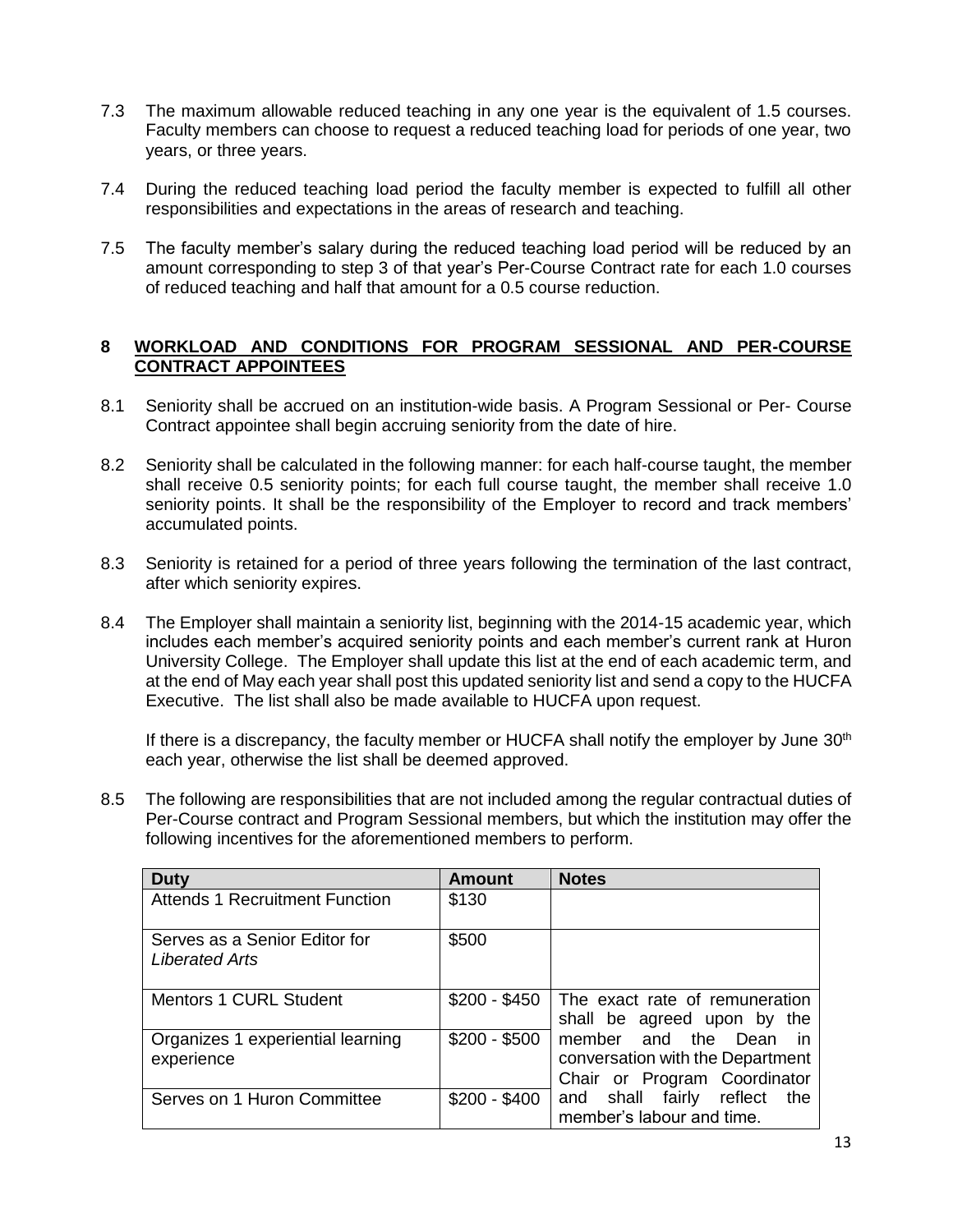Final approval for the Per-Course contract or Program Sessional member's fulfilment of these duties in exchange for the monetary incentives noted above, rests with the Dean of the applicable faculty, or, in the case of the editorship of Liberated Arts, with the Vice-President, Academic.

There may be other forms of service for which it is appropriate for the Dean of the Faculty, after consultation with the Chair of the Department/Centre in which the Per-Course Contract Faculty or Program Sessional Member has been contracted to teach, to offer the member a stipend of the kind detailed above to perform.

Completion of any of the above-mentioned duties is entirely voluntary and cannot be required of Per-Course Contract or Program Sessional appointees or members.

#### 8.6 Right of First Refusal

In accordance with contracted work under **Article 9** for Program Sessional Appointees and [Article 10](#page-15-0) for Per-Course Contract Appointees, the member earns the Right of First Refusal for any course contract for which the member is qualified by virtue of having already taught the course successfully twice before. Right of First Refusal is earned unless the Chair of the relevant department and the Dean of the relevant faculty agree that prior performance on that particular course contract has been unsatisfactory and have communicated this in writing to the member. The member will maintain the Right of First Refusal for the period of time in which the member has seniority points as per [Article](#page-12-1) 8.3.

To exercise Right of First Refusal for the upcoming academic year, by March 1<sup>st</sup> for Summer, Fall, Winter, and Intersession term courses, members must express in writing to the Chair / Director / Coordinator of the Department or Program in which the course or courses are housed, with a copy sent to the Director of Human Resources, their intent to exercise their Right of First Refusal. By February  $5<sup>th</sup>$ , the Employer will send an email message to all faculty reminding them that it is their responsibility to indicate in writing that they are planning to exercise their Right of First Refusal to those courses available in the coming academic year.

- 8.7 If more than one member exercises their Right of First Refusal to a course contract (for a Program Sessional or a Per-Course Contract position), the Dean in consultation with the Chair, where appropriate, will offer the contract to the candidate with the greater seniority. In cases where the candidates have equal seniority, the Dean in consultation with the Chair will take into account the candidates' academic qualifications as well as the Employers principles of equity and diversity.
- 8.8 In cases where the course will be taught by a tenure-track or tenured member of the department or faculty, Right of First Refusal cannot be exercised. In cases where the course is included in any Program Sessional contract, it shall be considered not to be available as a Per-Course Contract, and so Right of First Refusal cannot be exercised.

#### <span id="page-13-0"></span>**9 PROGRAM SESSIONAL APPOINTMENTS**

<span id="page-13-1"></span>9.1 A Program Sessional appointment is a three-year appointment made in cases where the teaching and program development needs in a program are deemed by the Dean, in consultation with the Chair or Coordinator, or in the case where there is no Chair or Coordinator, in consultation with the faculty members active in the department, to warrant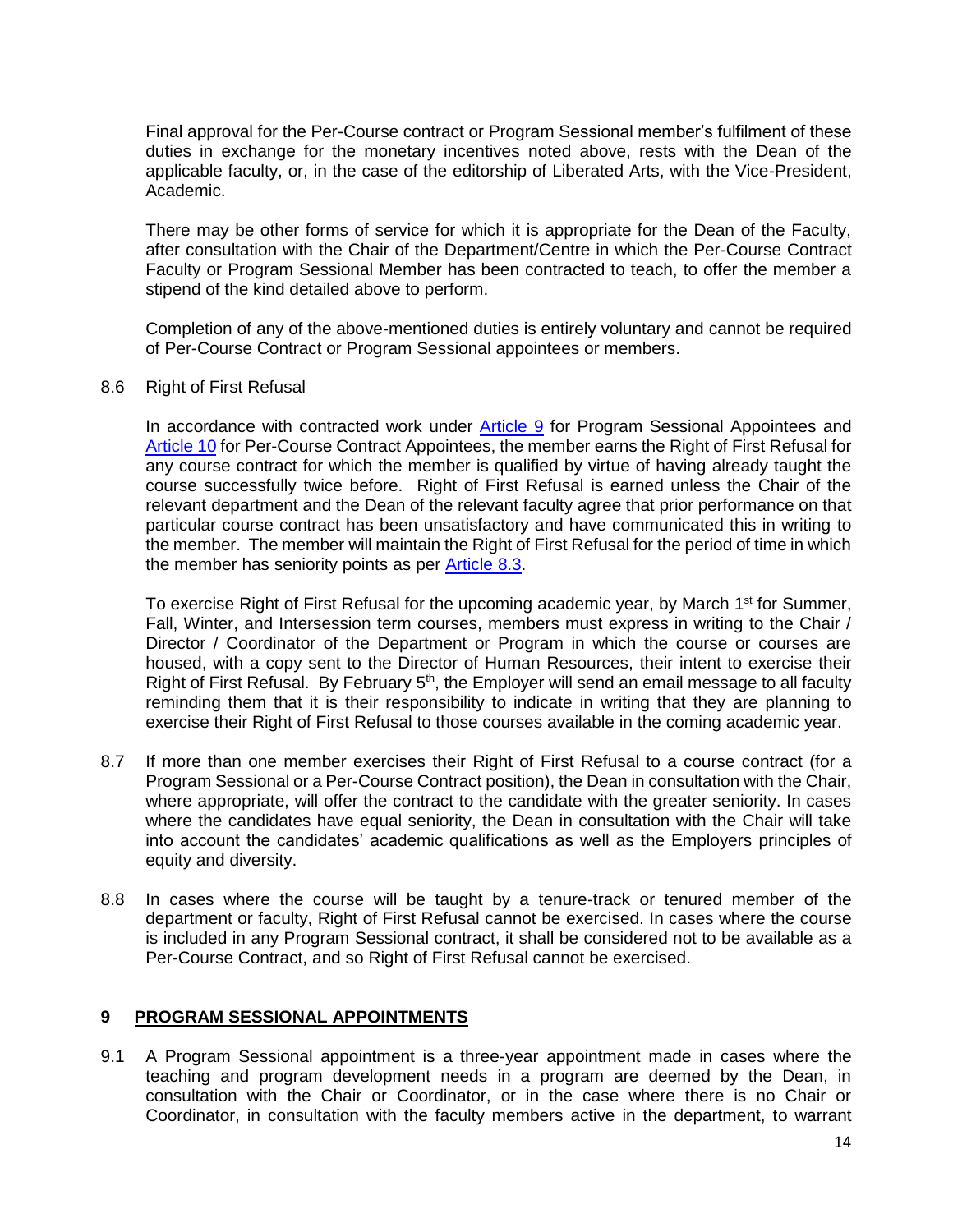additional human resources in this form rather than a Per-Course Contract or Probationary appointment.

In exceptional circumstances, where an ongoing program need is not evident, as determined by the Dean, in consultation with the Chair or Coordinator, or in the case where there is no Chair or Coordinator, in consultation with the faculty members active in the department, the Employer may, in consultation with HUCFA, appoint a one-year Program Sessional for up to three consecutive one-year appointments. If ongoing program need should become evident, a Program Sessional appointment will be created. Each one-year Program Sessional appointment would count towards the requirements of a 3-3-No end contract as pe[r Article](#page-14-0) 9.4.

For example, in such cases, if a faculty member has served two, one-year Program Sessional appointments consecutively, these would count as the first two years of a three-year Program Sessional appointment, which in turn would count towards a 3-3-No end contract.

- 9.2 Offers of contracts for Program Sessional appointments will be expressed in writing in a standard letter. A copy of the standard letter template will be provided to HUCFA as will any updated versions of the standard letter template.
- <span id="page-14-1"></span>9.3 Duties of Program Sessional appointees include the teaching of 3.0 courses during the months of September to April and assistance in relevant curriculum development at the invitation of the Dean and the Chair or Coordinator. Should Program Sessional appointees engage in research or service duties on their own volition, these activities may be counted towards future promotion and tenure considerations should the member subsequently obtain a Tenure Track position at Huron University College.

#### <span id="page-14-0"></span>9.4 3-3-No End Contract

A Program Sessional appointee will be appointed under the 3-3-No End contract model, except as outlined in **Article 9.1**. This means that the member will be appointed for one three-year term under the first contract, renewable for another three-year term contract on recommendation by the Chair, or Coordinator and on confirmation by the Dean of ongoing program need.

Program Sessional appointees who have held two 3-year contracts will be appointed for a third contract for no less than 3 years and without an ending date. This No-End contract will continue provided there is ongoing program need and satisfactory performance by the member, as recommended by the Chair or Coordinator, and as confirmed by the Dean.

Review of the 3-3-No End Contract in relation to ongoing program need will occur every three years. No-End Contracts can only be terminated when lack of ongoing program need or unsatisfactory performance has been established in a letter that has been sent to the member and the HUCFA Executive. Any member who began a Program Sessional appointment in any of the years 2012-2015 can count this contract as the first of the two three-year contracts required for this progression.

- 9.5 Program Sessional appointment will be at a rank of Lecturer or Assistant Professor. A Program Sessional appointee appointed at the rank of Lecturer will progress to Assistant Professor on presentation of evidence of completion of their PhD.
- 9.6 A maximum of three years spent at Huron University College on Program Sessional Appointments may be counted for later use in satisfying residence requirements respecting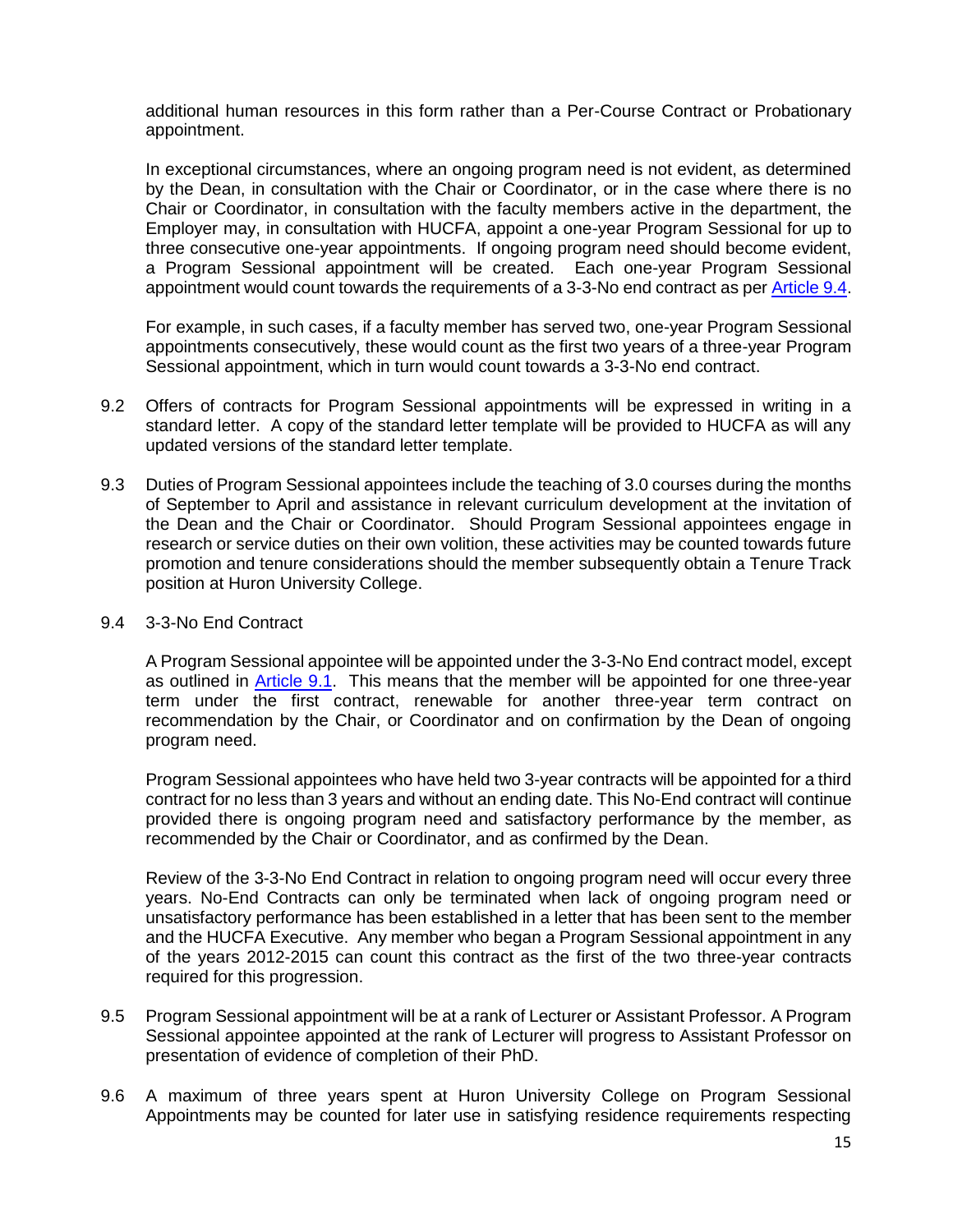full-time, limited-term, or probationary appointment, promotion, salary, or sabbatical leave.

- 9.7 In cases where a Program Sessional appointment, except for a one-year Program Sessional appointment, is not going to be renewed or continued due to a lack of ongoing program need, the faculty member must be informed, in writing, of the reasons of the decision not to renew prior to the end of the appointment. The faculty member will be informed as soon as possible, but no later than November 30<sup>th</sup>.
- 9.8 As outlined in [Articles 9.1](#page-13-1) 9.7 of this Agreement, the responsibilities of a Program Sessional Appointee include teaching courses in successive academic sessions (September through April), as assigned by the Department/Centre Chair or Faculty Dean; being available outside of regular class times to meet with students on an advertised basis; providing final grades for all students; responding to appeals, should any be filed either during or after completion of the course; and at the invitation of the Chair/Coordinator/Dean, a Program Sessional Appointee may be expected to participate in curriculum development.

Accordingly, throughout the duration of a Program Sessional contract and including through the months of May, June, July and August, the Employer will provide Program Sessional Appointees with uninterrupted institutional support via continual access to reasonable office space, an institutional email account, access to technological and library services, and access to staff parking.

### <span id="page-15-0"></span>**10 PER-COURSE CONTRACT ACADEMIC STAFF**

- <span id="page-15-1"></span>10.1 A Per-Course Contract appointment is a contract made only in cases where, in a given year, aggregations of 0.5 to 3.0 courses are assigned to a single faculty member to fill short-term programmatic needs as determined by the Chair or Coordinator and approved by the Dean. A Per-Course Contract appointment will be at the rank of Lecturer or Assistant Professor. A Per-Course Contract appointee appointed at the rank of Lecturer will progress to Assistant Professor on presentation of evidence of completion of their PhD.
- 10.2 Duties of Per-Course Contract Academic appointees are limited to the teaching of the 0.5–3.0 contracted courses.
- 10.3 Offers of contracts for Per-Course appointments will be expressed in writing in a standard letter. A copy of the standard letter template will be provided to HUCFA as will any updated versions of the standard letter template.
- 10.4 Any Per-Course Academic Contract requiring a faculty member to teach a constellation of 3.0 courses or more for the same program, may be renewed at most once consecutively. If such a contract is required for a third consecutive year, a one-year Program Sessional appointment, shall be created in its place subject to the conditions set forward in [Article 9.1](#page-13-1) of this agreement. This one-year Program Sessional appointment would satisfy one of the three year terms required towards a 3-3-No end contract as per [Article](#page-14-0) 9.4.
- <span id="page-15-2"></span>10.5 As outlined in  $Articles$  10.1 – 10.4 of this Agreement, the responsibilities of a Per-Course Contract Appointee includes being available outside of regular class times to meet with students on an advertised basis; providing final grades for all students; and responding to appeals, should any be filed either during or after completion of the course. Per-Course Contract Appointees also must conduct advance preparation for teaching courses. Accordingly, throughout the duration of their contract, the employer will provide Per-Course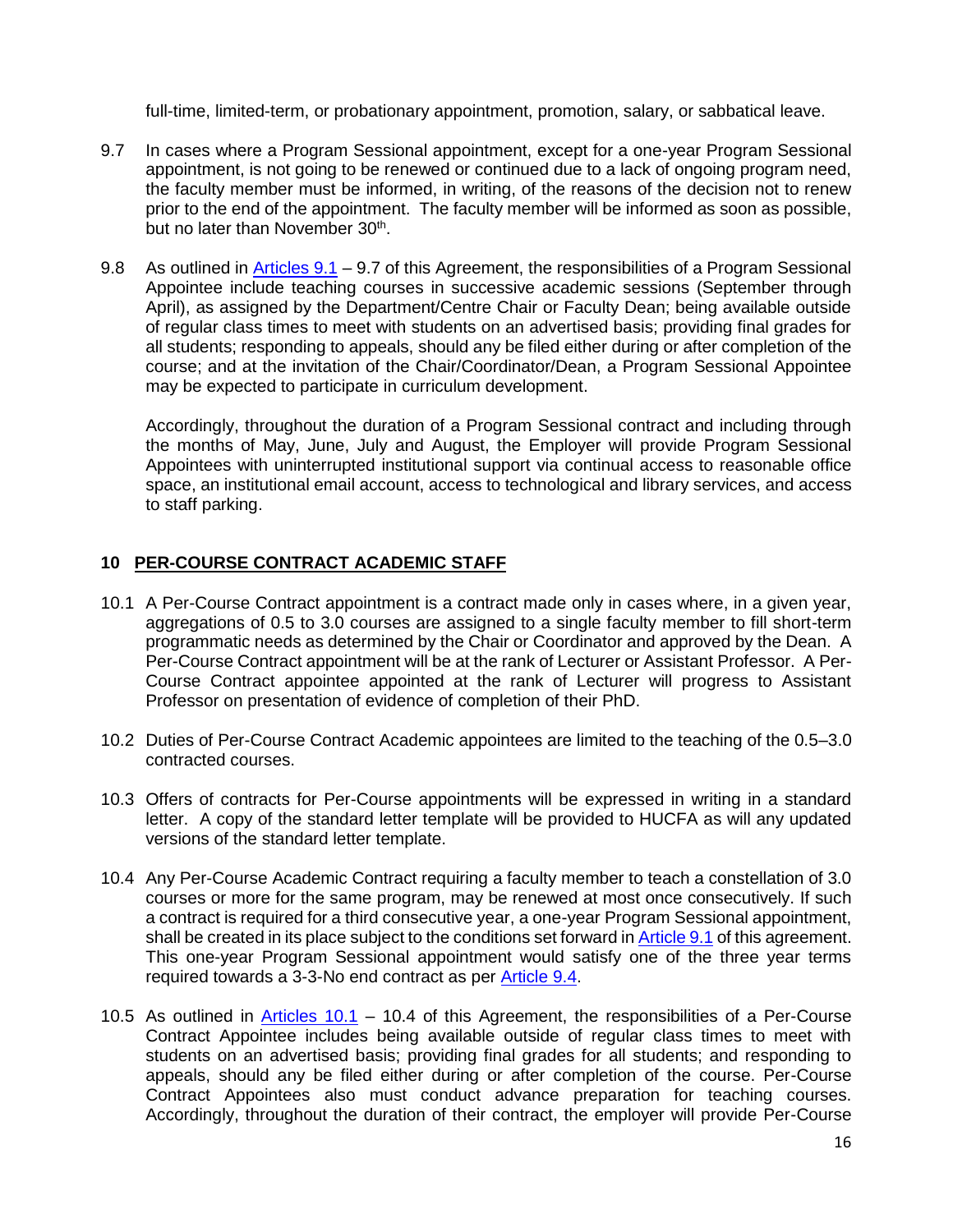Contract Appointees with institutional support via continual access to reasonable office space, an institutional email account, access to technological and library services, and access to staff parking. Per-Course Contracts for the Fall term will begin on August 15<sup>th</sup> and end December 31<sup>st</sup>. Per-Course Contracts for the Winter term will begin on January 1<sup>st</sup> and end on May 15<sup>th</sup>.

10.6 In the case of a Per-Course Contract Appointee who holds repeated contracts from year to year but who still does not meet the definition of a Program Sessional Appointee, and at the request of the Department/Centre Chair, Coordinator, and as approved by the Dean, the Employer will endeavor to provide the Per-Course Contract appointee with continued institutional support as outlined above in [Article 10.5](#page-15-2) through the months of May, June, July and August.

### <span id="page-16-0"></span>**11 SALARIES FOR ASSISTANT, ASSOCIATE AND FULL PROFESSORS; PROGRAM SESSIONAL APPOINTEES, AND PER-COURSE CONTRACT APPOINTEES**

- 11.1 The Agreement between HUCFA and the Employer is in effect from May 1, 2019 to April 30, 2023.
- 11.2 It is agreed that the desired goal for faculty salaries, depending on financial feasibility, is that Huron University College teaching staff will be paid at levels paid to equivalent ranks of similar experience and accomplishment in comparable Faculties and Departments of Ontario Universities.
- <span id="page-16-1"></span>11.3 Salaries for Assistant, Associate, and Full Professors

In the awarding of salary increases it is reasonable for Huron University College to expect faculty members, who are in the rank of Assistant, Associate, or Full Professor, to be scrupulous in the performance of their duties as instructors, student counsellors, and to be active as scholars contributing to their disciplines through research and publication and / or through advancements in pedagogy (see [Article 13.5\)](#page-25-2).

The salary grid is defined over steps 1 through 8 at the Assistant Professor rank and steps 1 through 23 for the Associate and Full Professor ranks: the ceiling of the Associate Professor rank is step 17, and that of the Full Professor rank is step 23.

Salary increases for the period May 1, 2019 to April 30, 2023 are as follows:

a) Year 1: May 1, 2019 to April 30, 2020. All eligible members of faculty move one step on the salary grid. A scale factor of 1.5% will be applied to the dollar values of the existing (2018–2019) grid.

| Year 1: May 1, 2019 to April 30, 2020               |          |           |           |  |
|-----------------------------------------------------|----------|-----------|-----------|--|
| <b>Associate</b><br><b>Assistant</b><br><b>Full</b> |          |           |           |  |
| <b>Floor</b>                                        | \$79,643 | \$99,327  | \$99,327  |  |
| <b>Ceiling</b>                                      | \$99,327 | \$144,319 | \$161,191 |  |
| <b>Step Value</b>                                   | \$2,812  | \$2,812   | \$2,812   |  |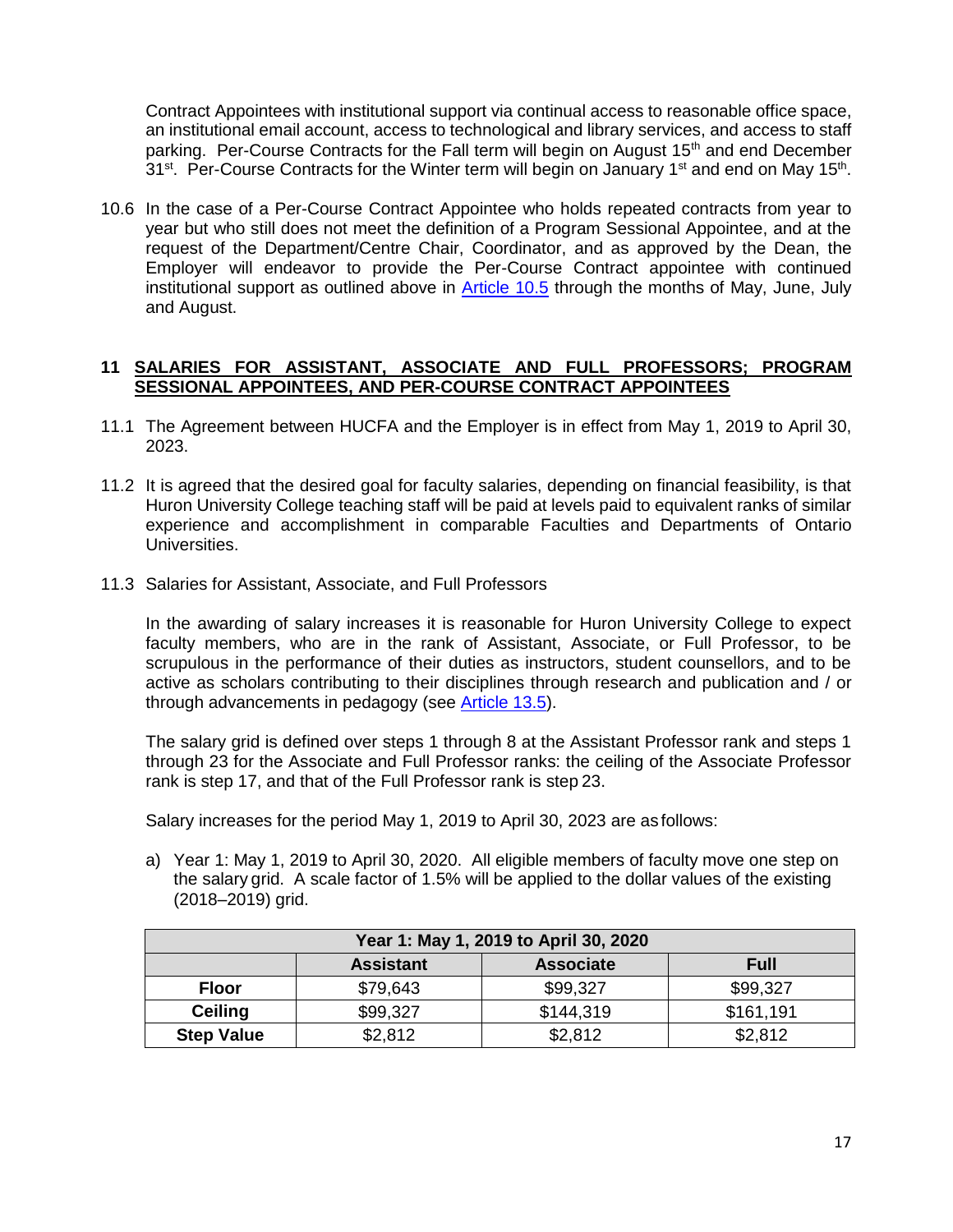b) Year 2: May 1, 2020 to April 30, 2021. All eligible members of faculty move one step on the salary grid. A scale factor of 2.5% will be applied to the dollar values of the existing (2019-2020) grid.

| Year 2: May 1, 2020 to April 30, 2021               |           |           |           |  |
|-----------------------------------------------------|-----------|-----------|-----------|--|
| <b>Associate</b><br><b>Full</b><br><b>Assistant</b> |           |           |           |  |
| <b>Floor</b>                                        | \$81,634  | \$101,808 | \$101,808 |  |
| <b>Ceiling</b>                                      | \$101,808 | \$147,920 | \$165,212 |  |
| <b>Step Value</b>                                   | \$2,882   | \$2,882   | \$2,882   |  |

c) Year 3: May 1, 2021 to April 30, 2022. All eligible members of faculty move one step on the salary grid. A scale factor of 2.0% will be applied to the dollar values of the existing (2020-2021) grid.

| Year 3: May 1, 2021 to April 30, 2022               |           |           |           |  |
|-----------------------------------------------------|-----------|-----------|-----------|--|
| <b>Assistant</b><br><b>Associate</b><br><b>Full</b> |           |           |           |  |
| Floor                                               | \$83,267  | \$103,847 | \$103,847 |  |
| <b>Ceiling</b>                                      | \$103,847 | \$150,887 | \$168,527 |  |
| <b>Step Value</b>                                   | \$2,940   | \$2,940   | \$2,940   |  |

d) Year 4: May 1, 2022 to April 30, 2023. All eligible members of faculty move one step on the salary grid. A scale factor of 2.0% will be applied to the dollar values of the existing (2021-2022) grid.

| Year 4: May 1, 2022 to April 30, 2023               |           |           |           |  |
|-----------------------------------------------------|-----------|-----------|-----------|--|
| <b>Associate</b><br><b>Assistant</b><br><b>Full</b> |           |           |           |  |
| <b>Floor</b>                                        | \$84,932  | \$105,925 | \$105,925 |  |
| <b>Ceiling</b>                                      | \$105,925 | \$153,909 | \$171,903 |  |
| <b>Step Value</b>                                   | \$2,999   | \$2,999   | \$2,999   |  |

Salary at the Associate Professor rank is capped at grid step 17 in each of the respective years of this agreement.

Salary at the Full Professor rank is capped at grid step 23 in each of the respective years of this agreement.

- 11.4 The procedure for determining individual salaries during the term of this agreement is set out in [Article 13](#page-25-0) below.
- 11.5 Each grid step corresponds to one year. Meeting the condition stipulated in [Article 11.3,](#page-16-1) a faculty member advances (progresses) one grid step per year while employed at Huron University College and receives the corresponding grid salary for that step and rank until the cap is reached. Thereafter, the faculty member remains at the cap step and receives only the annual scale increase to salary, unless he / she is promoted to a higher rank. No decision may contradict the stipulations made in [Articles 11.8](#page-18-0) - 11.12.
- 11.6 Promotion to Full Professor is recognized by awarding one additional step increment.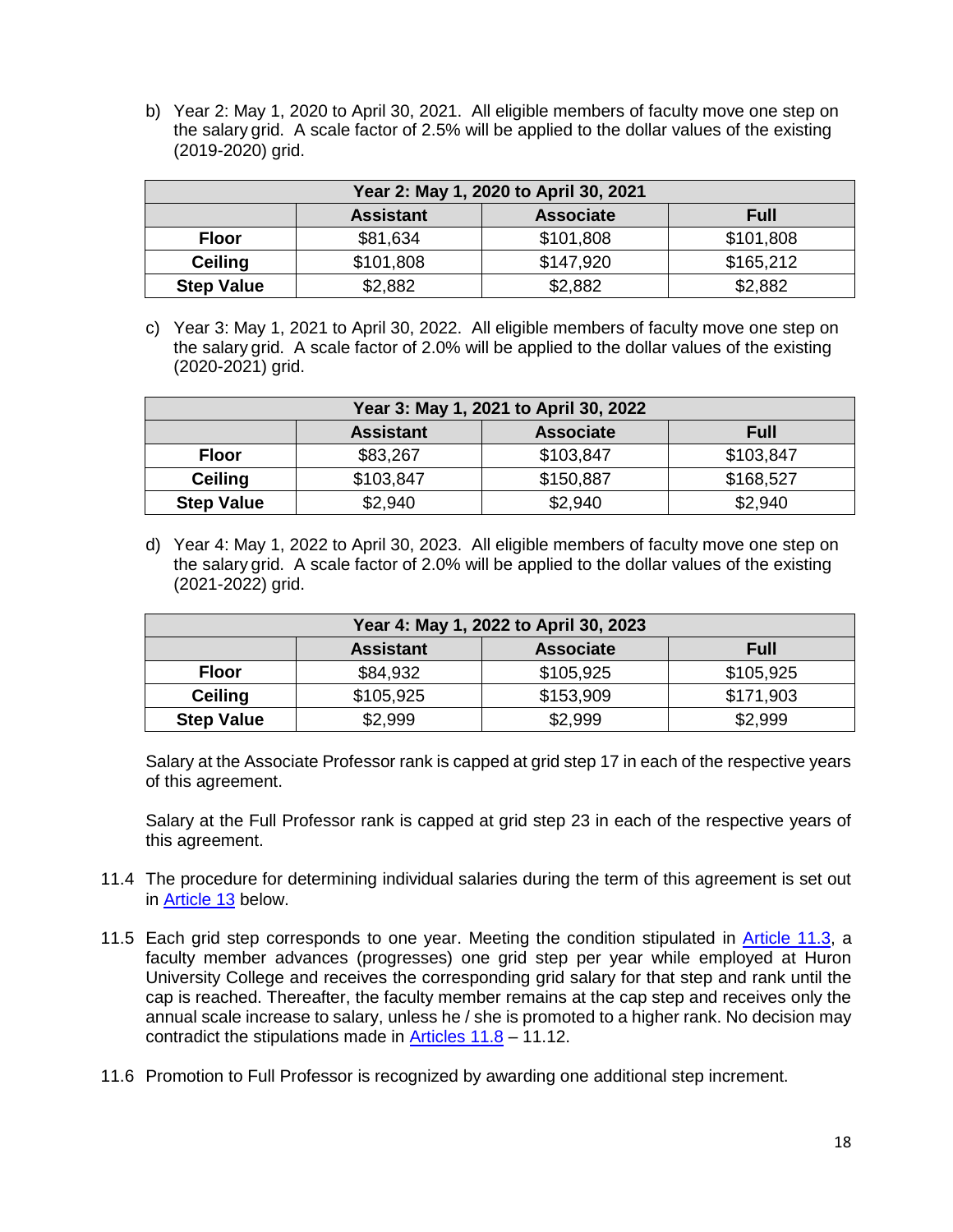11.7 All full-time faculty members of HUCFA are placed on the grid. All full-time faculty members on the grid are subject to the caps previously described.

<span id="page-18-0"></span>

| 11.8 Faculty salaries for full-time faculty members on the grid during the term of this agreement will |
|--------------------------------------------------------------------------------------------------------|
| be based on the salary grid shown below:                                                               |

|                | <b>Full-Time Faculty Salary Grid 2019-2023</b> |                       |                  |                    |                  |                       |                  |                    |  |
|----------------|------------------------------------------------|-----------------------|------------------|--------------------|------------------|-----------------------|------------------|--------------------|--|
|                | 2019/20                                        |                       | 2020/21          |                    | 2021/22          |                       |                  | 2022/23            |  |
| <b>Step</b>    | <b>Assistant</b>                               | <b>Associate/Full</b> | <b>Assistant</b> | Associate/Full     | <b>Assistant</b> | <b>Associate/Full</b> | <b>Assistant</b> | Associate/Full     |  |
| $\mathbf 1$    | \$79,643                                       | \$99,327              | \$81,634         | \$101,808          | \$83,267         | \$103,847             | \$84,932         | \$105,925          |  |
| $\overline{2}$ | \$82,455                                       | \$102,139             | \$84,516         | \$104,690          | \$86,207         | \$106,787             | \$87,931         | \$108,924          |  |
| 3              | \$85,267                                       | \$104,951             | \$87,398         | \$107,572          | \$89,147         | \$109,727             | \$90,930         | \$111,923          |  |
| 4              | \$88,079                                       | \$107,763             | \$90,280         | \$110,454          | \$92,087         | \$112,667             | \$93,929         | \$114,922          |  |
| 5              | \$90,891                                       | \$110,575             | \$93,162         | \$113,336          | \$95,027         | \$115,607             | \$96,928         | \$117,921          |  |
| 6              | \$93,703                                       | \$113,387             | \$96,044         | \$116,218          | \$97,967         | \$118,547             | \$99,927         | \$120,920          |  |
| $\overline{7}$ | \$96,515                                       | \$116,199             | \$98,926         | \$119,100          | \$100,907        | \$121,487             | \$102,926        | \$123,919          |  |
| 8              | \$99,327                                       | \$119,011             | \$101,808        | \$121,982          | \$103,847        | \$124,427             | \$105,925        | \$126,918          |  |
| 9              |                                                | \$121,823             |                  | \$124,864          |                  | \$127,367             |                  | \$129,917          |  |
| 10             |                                                | \$124,635             |                  | \$127,746          |                  | \$130,307             |                  | \$132,916          |  |
| 11             |                                                | \$127,447             |                  | \$130,628          |                  | \$133,247             |                  | \$135,915          |  |
| 12             |                                                | \$130,259             |                  | \$133,510          |                  | \$136,187             |                  | \$138,914          |  |
| 13             |                                                | \$133,071             |                  | \$136,392          |                  | \$139,127             |                  | \$141,913          |  |
| 14             |                                                | \$135,883             |                  | \$139,274          |                  | \$142,067             |                  | \$144,912          |  |
| 15             |                                                | \$138,695             |                  | \$142,156          |                  | \$145,007             |                  | \$147,911          |  |
| 16             |                                                | \$141,507             |                  | \$145,038          |                  | \$147,947             |                  | \$150,910          |  |
| 17             |                                                | \$144,319             |                  | \$147,920          |                  | \$150,887             |                  | \$153,909          |  |
| 18             |                                                | \$147,131             |                  | \$150,802          |                  | \$153,827             |                  | \$156,908          |  |
| 19             |                                                | \$149,943             |                  | \$153,684          |                  | \$156,767             |                  | \$159,907          |  |
| 20             |                                                | \$152,755             |                  | \$156,566          |                  | \$159,707             |                  | \$162,906          |  |
| 21             |                                                | \$155,567             |                  | \$159,448          |                  | \$162,647             |                  | \$165,905          |  |
| 22             |                                                | \$158,379             |                  | \$162,330          |                  | \$165,587             |                  | \$168,904          |  |
| 23             |                                                | \$161,191             |                  | \$165,212          |                  | \$168,527             |                  | \$171,903          |  |
|                |                                                | Step Value \$2,812    |                  | Step Value \$2,882 |                  | Step Value \$ 2,940   |                  | Step Value \$2,999 |  |

- 11.9 Individuals who have not reached the cap for their rank will progress one grid step at the end of each year of the agreement, except where a faculty member's performance in one or more of teaching and student counselling, community service, and scholarship/instructional development falls below the minimum acceptable standard<sup>1</sup>
- 11.10Where a faculty member's performance in the area of teaching and student counselling falls below the minimum acceptable standard, the faculty member will be disqualified from receiving one-half of any applicable grid step increment.

 $\overline{a}$ 

 $1$  The minimum acceptable standards for teaching and student counselling, community service, and scholarship/instructional development are set out in the HUC/HUCFA Standards Document [\(APPENDIX C\)](#page-38-0).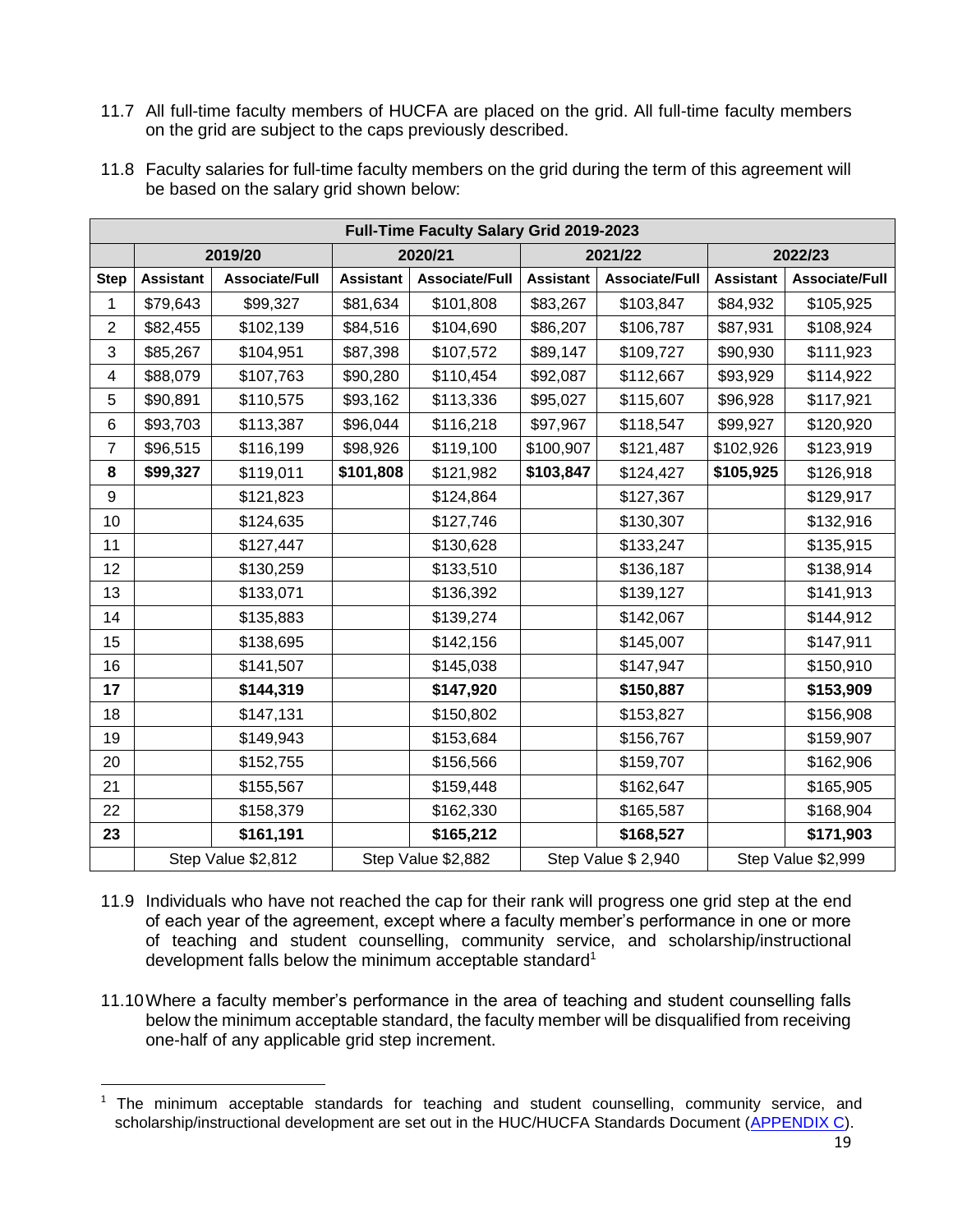- 11.11Where a faculty member's overall performance falls below the minimum acceptable standard in the combined areas of teaching and student counselling, community service, and scholarship / instructional development, the faculty member will be disqualified from receiving one-half of any applicable grid step increment<sup>2</sup>. Above average performance in one area<sup>3</sup> may offset a below- minimum standard of performance in another, excepting that of teaching and student counselling, where below-minimum standards of performance will disqualify faculty members of one-quarter of their grid step increment.
- 11.12The forfeiture of a full or partial step increment does not affect the cap. A faculty member who has been denied a step increment (or partial step increment) will take more years to reach the cap.
- 11.13Salaries for Program Sessional Appointees

The salary grid for Program Sessional appointees is defined over steps 1 through 16.

Salary increases for the period August 1, 2019 to April 30, 2023 are as follows:

a) Year 1: August 1, 2019 to April 30, 2020. All eligible sessional appointees move one step on the salary grid. A scale factor of 1.5% will be applied to the dollar values of the existing (2018–2019)grid and then a one-time increase of \$5,000 will be added to the floor salary.

| Year 1: August 1, 2019 to April 30, 2020 |          |  |
|------------------------------------------|----------|--|
| <b>Program Sessional</b>                 |          |  |
| <b>Floor</b>                             | \$47.750 |  |
| Ceiling                                  | \$61,895 |  |
| <b>Step Value</b>                        | \$943    |  |

b) Year 2: August 1, 2020 to April 30, 2021. All eligible Program Sessional appointees move one step on the salary grid. A scale factor of 2.5% will be applied to the dollar values of the existing (2019-2020) grid.

| Year 2: August 1, 2020 to April 30, 2021 |          |  |
|------------------------------------------|----------|--|
| <b>Program Sessional</b>                 |          |  |
| <b>Floor</b>                             | \$48.944 |  |
| Ceiling                                  | \$63,449 |  |
| <b>Step Value</b>                        | \$967    |  |

 $\overline{a}$ 

<sup>2</sup> Same as footnote 1 on page 19.

<sup>3</sup> Above average performance standards in each of the areas of teaching and student counselling, community service, and scholarship/instruction development are set out in the HUC/HUCFA Standards Document [\(APPENDIX C\)](#page-38-0).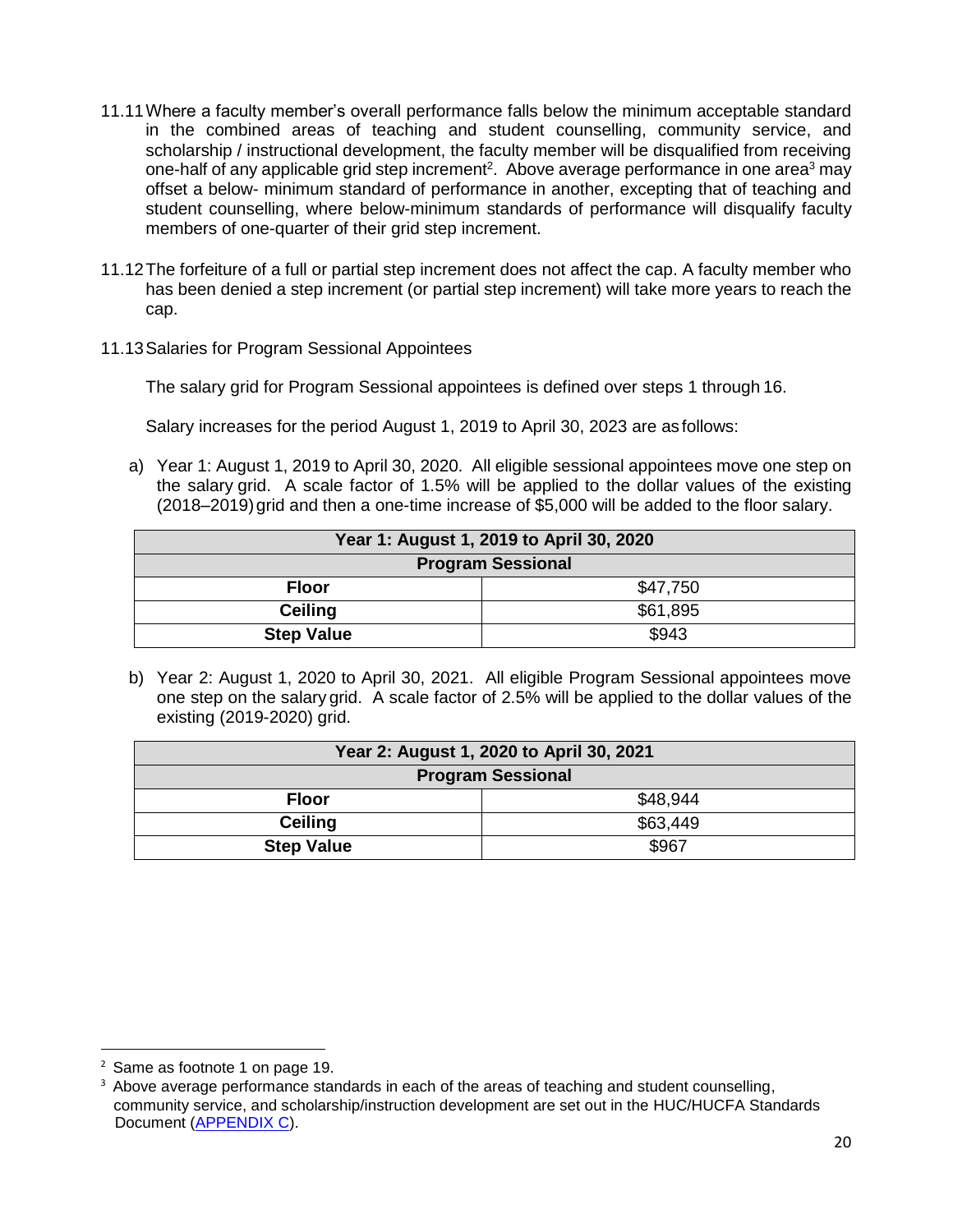c) Year 3: August 1, 2021 to April 30, 2022. All eligible Program Sessional appointees move one step on the salary grid. A scale factor of 2.0% will be applied to the dollar values of the existing (2020-2021) grid.

| Year 3: August 1, 2021 to April 30, 2022 |          |  |
|------------------------------------------|----------|--|
| <b>Program Sessional</b>                 |          |  |
| <b>Floor</b>                             | \$49.923 |  |
| <b>Ceiling</b>                           | \$64,713 |  |
| <b>Step Value</b>                        | \$986    |  |

d) Year 4: August 1, 2022 to April 30, 2023. All eligible Program Sessional appointees move one step on the salary grid. A scale factor of 2.0% will be applied to the dollar values of the existing (2021-2022) grid.

| Year 4: August 1, 2022 to April 30, 2023 |          |  |
|------------------------------------------|----------|--|
| <b>Program Sessional</b>                 |          |  |
| <b>Floor</b>                             | \$50,921 |  |
| <b>Ceiling</b>                           | \$66,011 |  |
| <b>Step Value</b>                        | \$1,006  |  |

11.14First-time Program Sessional appointments will typically be placed on the Program Sessional grid according to the following guidelines:

| <b>Teaching Experience</b>                                             | <b>Degree</b>              | <b>Grid Placement</b>                                                                                                              |
|------------------------------------------------------------------------|----------------------------|------------------------------------------------------------------------------------------------------------------------------------|
| Less than 3.0 full-course equivalent teaching<br>experience            | No Ph.D                    | Step 1                                                                                                                             |
| $3.0 - 8.5$ full-course equivalent teaching<br>experience              | No Ph.D                    | Step 2                                                                                                                             |
| $9.0 - 11.5$ full-course equivalent teaching<br>experience or more     | No Ph.D                    | Step 3                                                                                                                             |
| First-time teaching                                                    | Ph.D                       | Step 4                                                                                                                             |
| $3.0 - 8.5$ full-course equivalent teaching<br>experience              | Ph.D                       | Step 5                                                                                                                             |
| 9.0 - 11.5 full-course equivalent teaching<br>experience or more       | Ph.D                       | Step 6                                                                                                                             |
| In cases of 12.0 or more full-course equivalent<br>teaching experience | With or<br>without<br>Ph.D | Placement on the grid<br>will be negotiated<br>between the employer<br>and the appointee, but<br>shall not be less than<br>Step 6. |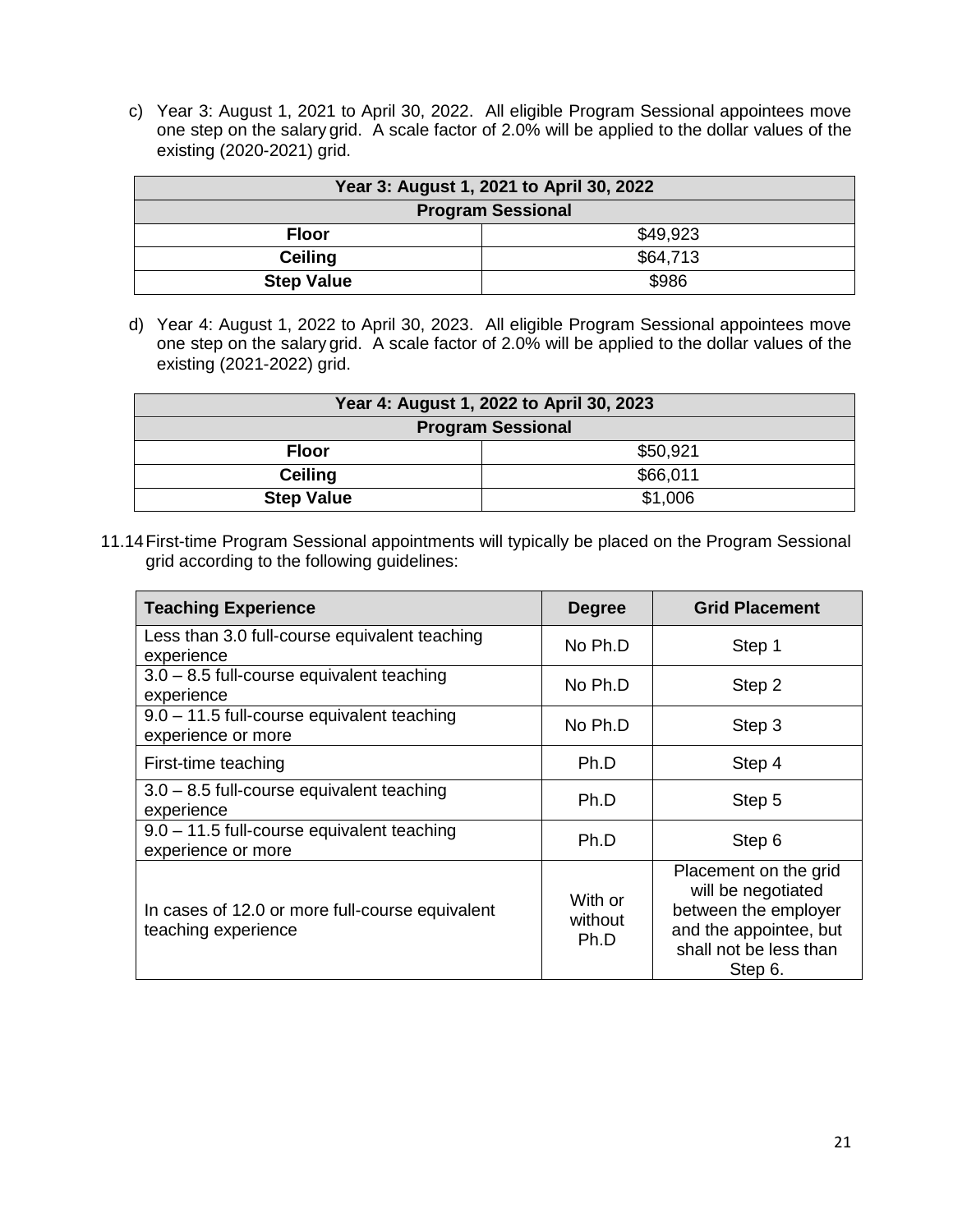| Program Sessional Appointee Salary Grid 2019-2023 |          |          |          |          |
|---------------------------------------------------|----------|----------|----------|----------|
|                                                   | 2019/20  | 2020/21  | 2021/22  | 2022/23  |
| <b>Step</b>                                       |          |          |          |          |
|                                                   | \$47,750 | \$48,944 | \$49,923 | \$50,921 |
| $\overline{2}$                                    | \$48,693 | \$49,911 | \$50,909 | \$51,927 |
| 3                                                 | \$49,636 | \$50,878 | \$51,895 | \$52,933 |
| 4                                                 | \$50,579 | \$51,845 | \$52,881 | \$53,939 |
| 5                                                 | \$51,522 | \$52,812 | \$53,867 | \$54,945 |
| 6                                                 | \$52,465 | \$53,779 | \$54,853 | \$55,951 |
| 7                                                 | \$53,408 | \$54,746 | \$55,839 | \$56,957 |
| 8                                                 | \$54,351 | \$55,713 | \$56,825 | \$57,963 |
| 9                                                 | \$55,294 | \$56,680 | \$57,811 | \$58,969 |
| 10                                                | \$56,237 | \$57,647 | \$58,797 | \$59,975 |
| 11                                                | \$57,180 | \$58,614 | \$59,783 | \$60,981 |
| 12                                                | \$58,123 | \$59,581 | \$60,769 | \$61,987 |
| 13                                                | \$59,066 | \$60,548 | \$61,755 | \$62,993 |
| 14                                                | \$60,009 | \$61,515 | \$62,741 | \$63,999 |
| 15                                                | \$60,952 | \$62,482 | \$63,727 | \$65,005 |
| 16                                                | \$61,895 | \$63,449 | \$64,713 | \$66,011 |
| <b>STEP</b>                                       | \$943    | \$967    | \$986    | \$1,006  |

11.15Faculty salaries for Program Sessional faculty members on the grid during the term of this agreement will be based on the salary grid shown below:

11.16Salaries Per-Course Contract Members

The salary grid for Per-Course Contract members is defined over steps 1 through 5, as defined in [Article 11.18.](#page-22-0)

The Per-Course Contract salary grid is defined at the value of 1.0 FCE; the actual salary is calculated according to the total number of courses taught during the period of the contract.

The Per-Course Contract teaching staff advances one step in the salary grid only when the conditions stipulated in [Article 11.18](#page-22-0) are met; automatic annual advancement of the grid step is not available.

Salary increases for the period August 15, 2019 to April 30, 2023 are as follows:

a) Year 1: August 15, 2019 to May 15, 2020. A scale factor of 1.5% will be applied to the dollar values in the existing (2018–2019) grid and then an increase of \$250 will be added to the floor salary.

| Year 1: August 15, 2019 to May 15, 2020 |          |  |  |
|-----------------------------------------|----------|--|--|
| <b>Per-Course Contract</b>              |          |  |  |
| <b>Floor</b>                            | \$14,350 |  |  |
| <b>Ceiling</b>                          | \$16,230 |  |  |
| <b>Step Value</b>                       | \$470    |  |  |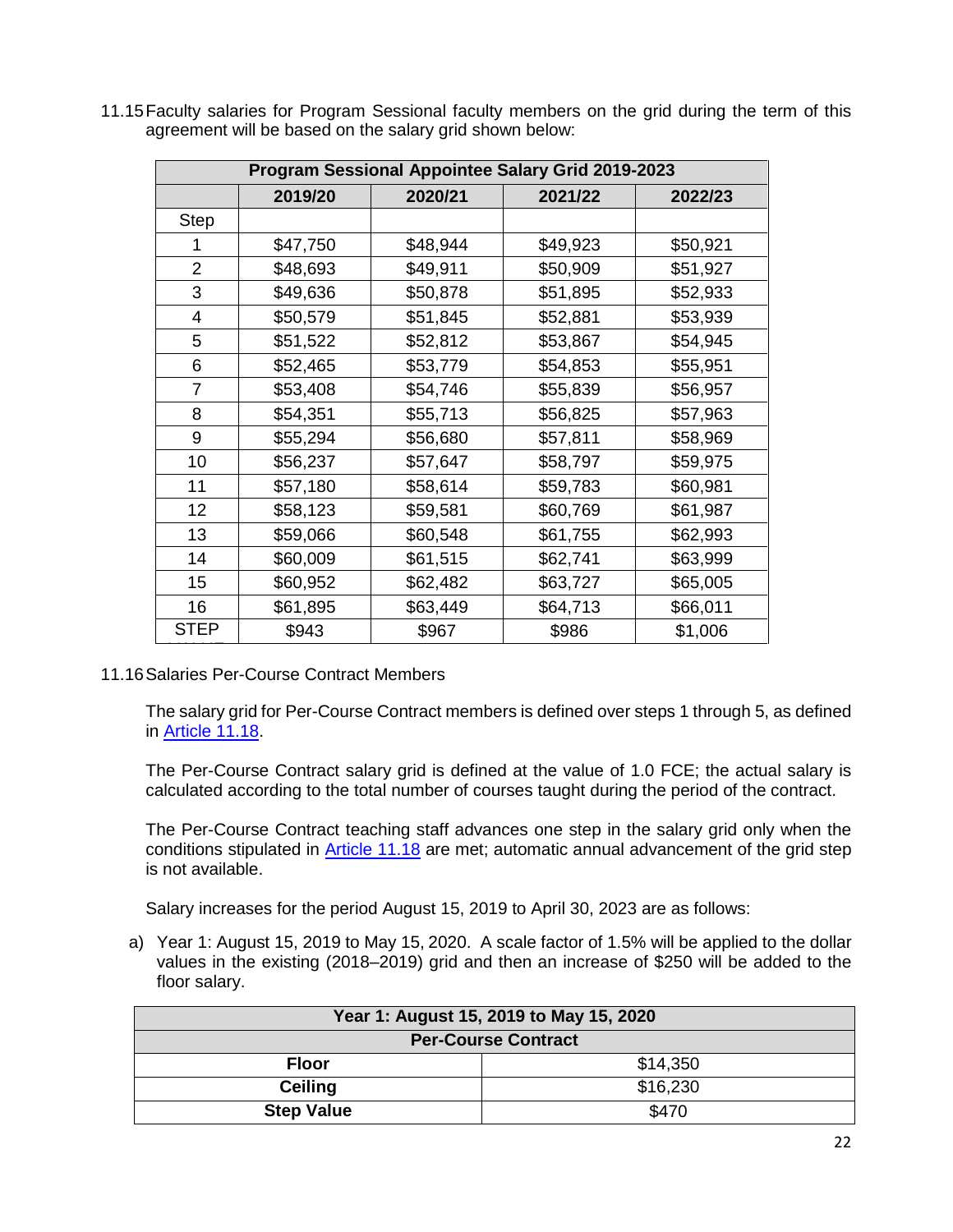b) Year 2: August 15, 2020 to May 15, 2021. A scale factor of 2.5% will be applied to the dollar values in the existing (2019-2020) grid and then an increase of \$250 will be added to the floor salary.

| Year 2: August 15, 2020 to May 15, 2021 |          |  |  |
|-----------------------------------------|----------|--|--|
| <b>Per-Course Contract</b>              |          |  |  |
| <b>Floor</b>                            | \$14,959 |  |  |
| <b>Ceiling</b>                          | \$16,887 |  |  |
| <b>Step Value</b>                       | \$482    |  |  |

c) Year 3: August 15, 2021 to May 15, 2022. A scale factor of 2.0% will be applied to the dollar values in the existing (2020-2021) grid and then an increase of \$250 will be added to the floor salary.

| Year 3: August 15, 2021 to May 15, 2022 |          |  |  |
|-----------------------------------------|----------|--|--|
| <b>Per-Course Contract</b>              |          |  |  |
| <b>Floor</b>                            | \$15,508 |  |  |
| <b>Ceiling</b>                          | \$17,476 |  |  |
| <b>Step Value</b>                       | \$492    |  |  |

d) Year 4: August 15, 2022 to April 30, 2023. A scale factor of 2.0% will be applied to the dollar values in the existing (2021-2022) grid. 2021-2022 year.

| Year 4: August 15, 2022 to April 30, 2023 |          |  |  |
|-------------------------------------------|----------|--|--|
| <b>Per-Course Contract</b>                |          |  |  |
| <b>Floor</b>                              | \$15,818 |  |  |
| <b>Ceiling</b>                            | \$17,826 |  |  |
| <b>Step Value</b>                         | \$502    |  |  |

11.17First-time Per-Course Contract appointments will typically be placed on the Per-Course Contract grid according to the following guidelines:

<span id="page-22-0"></span>

| <b>Teaching Experience</b>                                                    | <b>Degree</b> | <b>Grid Placement</b> |
|-------------------------------------------------------------------------------|---------------|-----------------------|
| Less than 3.0 full-course equivalent teaching<br>experience                   | No Ph.D       | Step 1                |
| $3.0 - 8.5$ full-course equivalent teaching<br>experience                     | No Ph.D       | Step 2                |
| 9.0 full-course equivalent teaching experience or<br>more                     | No Ph.D       | Step 3                |
| Ab.D or Ph.D with less than 3.0 full course<br>equivalent teaching experience | Ph.D          | Step 3                |
| $3.0 - 8.5$ full-course equivalent teaching<br>experience                     | Ph.D          | Step 4                |
| 9.0 full-course equivalent teaching experience or<br>more                     | Ph.D          | Step 5                |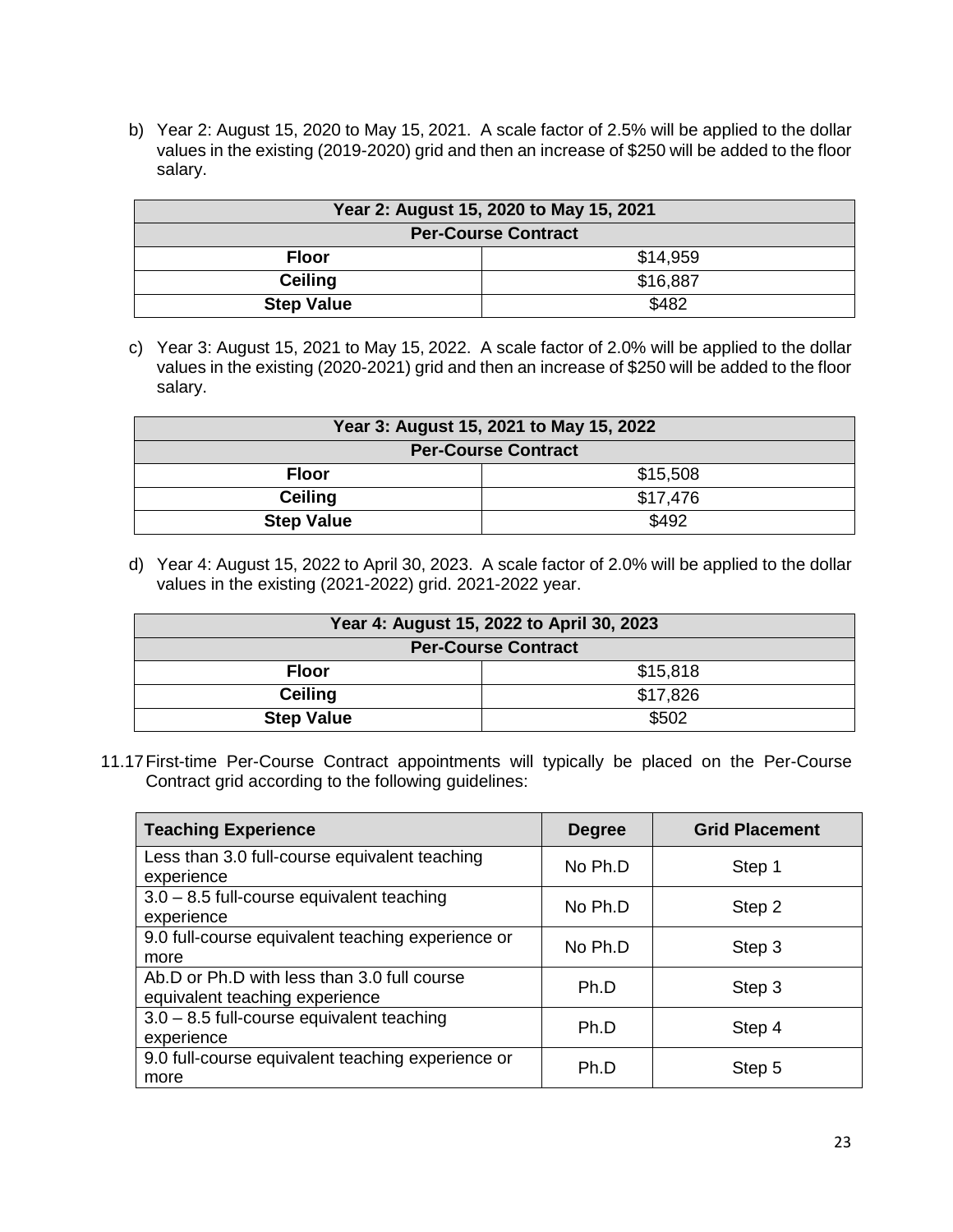| Per-Course Contract Appointee Salary Grid 2019-2023 |                |                |                |                |
|-----------------------------------------------------|----------------|----------------|----------------|----------------|
|                                                     | 2019/20        | 2020/21        | 2021/22        | 2022/23        |
| <b>Step</b>                                         | Per 1.0 Course | Per 1.0 Course | Per 1.0 Course | Per 1.0 Course |
|                                                     | \$14,350       | \$14,959       | \$15,508       | \$15,818       |
| 2                                                   | \$14,820       | \$15,441       | \$16,000       | \$16,320       |
| 3                                                   | \$15,290       | \$15,923       | \$16,492       | \$16,822       |
| 4                                                   | \$15,760       | \$16,405       | \$16,984       | \$17,324       |
| 5                                                   | \$16,230       | \$16,887       | \$17,476       | \$17,826       |
| <b>STEP</b>                                         | \$470          | \$482          | \$492          | \$502          |

11.18Faculty salaries for Per-Course faculty members on the grid during the term of this agreement will be based on the salary grid shown below:

11.19Faculty Allowance for Assistant, Associate and Full Professors

An annual allowance as per the table below will be available to limited term, probationary, and tenured faculty to offset costs of materials, equipment or pedagogical or research-related expenses incurred in the fulfilment of the member's program responsibilities.

2019/20: \$2,352 2020/21: \$2,411 2021/22: \$2,459 2022/23: \$2,509

11.20Faculty Allowances for Program Sessional Appointees

An annual allowance, as per the table below, shall be available to Program Sessional Contract members, to offset costs of materials, equipment or pedagogical or research-related expenses incurred in the fulfilment of the member's program responsibilities.

2019/20: \$1,600 2020/21: \$1,640 2021/22: \$1,673 2022/23: \$1,705

#### 11.21Faculty Allowances for Per Course Contract Appointees

An annual allowance, as per the table below, shall be available to Per-Course Contract members, to offset costs of materials, equipment or pedagogical or research-related expenses incurred in the fulfilment of the member's program responsibilities. This allowance will be prorated based on the number of FCEs that the Per-Course Contract member has been contracted to teach. 3.0 FCE course shall represent 100% of the faculty allowance available, and the amount shall be prorated from there.

2019/20: \$1,600 2020/21: \$1,640 2021/22: \$1,673 2022/23: \$1,705

If a Per-Course Contract member has 2.0 or more seniority points and is under contract in a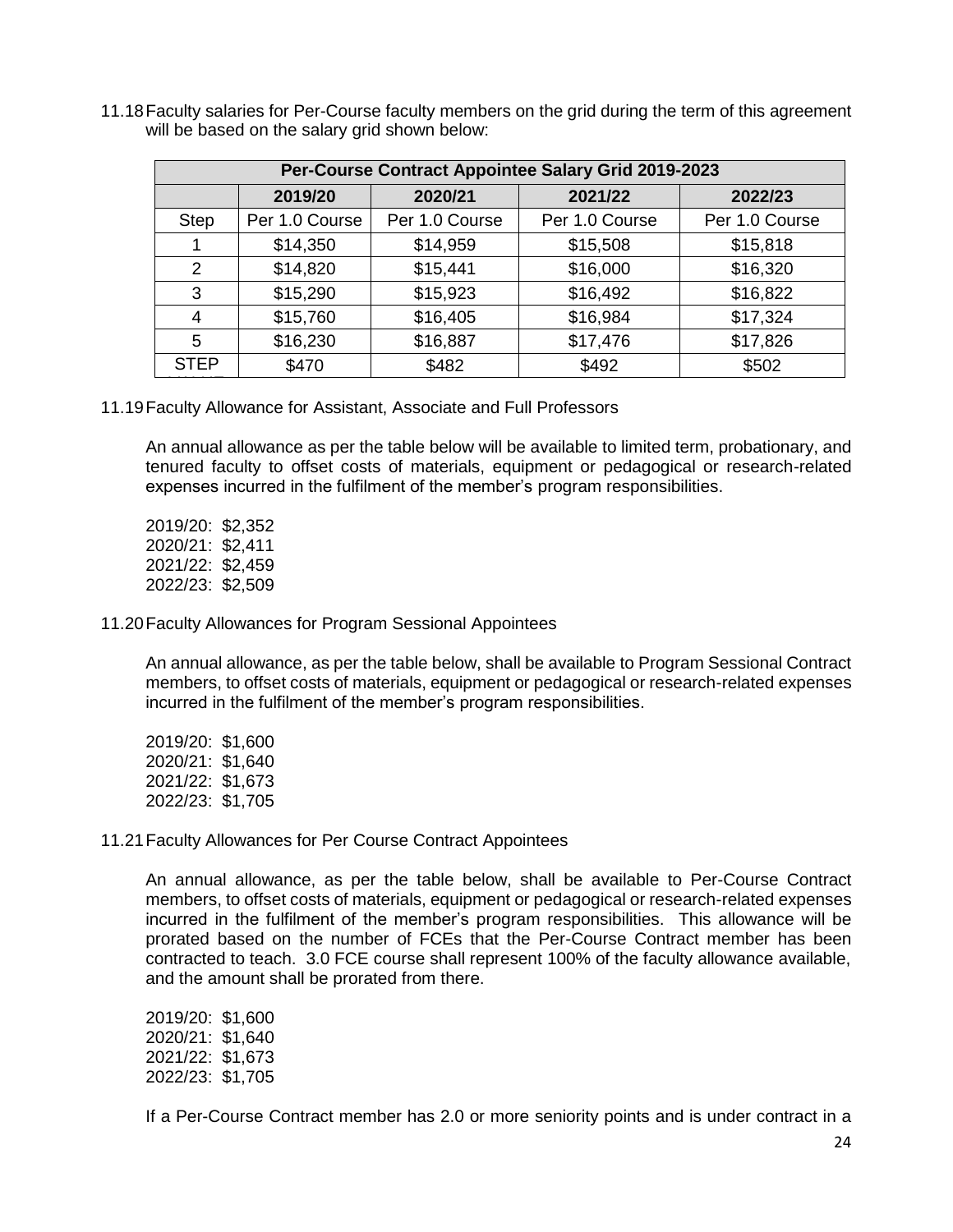given academic year (July 1 to June 30), they shall be guaranteed an annual faculty allowance that year of no less than \$1,000. If the member's pro-rated allowance exceeds the \$1,000 guarantee, they shall receive the prorated allowance.

<span id="page-24-1"></span>11.22Overload Stipends

The following establishes the compensation framework for forms of academic labour that are considered beyond the regular duties of HUCFA members. Faculty members have the right to refuse any duties outlined below. All duties and stipends must be approved by the Dean or designate.

- a) Applying principles of fairness and equity, where individuals are asked, based on the Program needs, to take on reading courses, the individual shall be compensated with a stipend of \$1,500 per 0.5 course.
- b) Where members of HUCFA, Assistant Professor or above, are asked to teach more than the normal teaching load as defined in [Article](#page-7-1) 4.1 and [Article](#page-14-1) 9.3 during the September-April academic year they shall be paid an overload stipend of step 1 of that year's Per Course Contract rate for each course.
- c) Faculty members shall receive a stipend of \$500 to supervise a student intern taking Interdisciplinary Studies 3495A/B/Y, MOS 3494, or any other for credit internship course requiring a comparable level of faculty supervision. The stipend will be paid per student supervised. All HUCFA members are eligible to supervise internships and for the stipend.
- d) Faculty members shall receive a stipend of \$100 to provide a guest lecture in Scholar's Electives 1101F/G or 1102F/G. This stipend is in recognition of the Scholar's Electives program's particular needs and does not apply to guest lectures offered in other programs or courses.
- e) Faculty members shall receive a stipend of \$750 to supervise a student project in Interdisciplinary Studies 2201F/G or Interdisciplinary Studies 3301F/G/Z.
- f) Faculty members shall receive a stipend of \$1,500 to supervise a student project in Interdisciplinary Studies 4900E.

All of the above stipends shall increase by the same percentage negotiated for full time salary increases.

### <span id="page-24-0"></span>**12 RESEARCH AND CONFERENCE EXPENSE REIMBURSEMENT FUNDS**

- 12.1 Starting with the 2019-20 baseline amount of \$68,940 the Employer's contribution to the Faculty of Arts and Social Science research and conference expense reimbursement fund shall increase at the same rate as the agreed up salary increases for full time faculty in each year of this Agreement.
- 12.2 Starting with the 2019-20 baseline amount of \$13,918 the Employer's contribution to the Faculty of Theology research and conference expense reimbursement fund shall increase at the same rate as the agreed up salary increases for full time faculty in each year of this Agreement.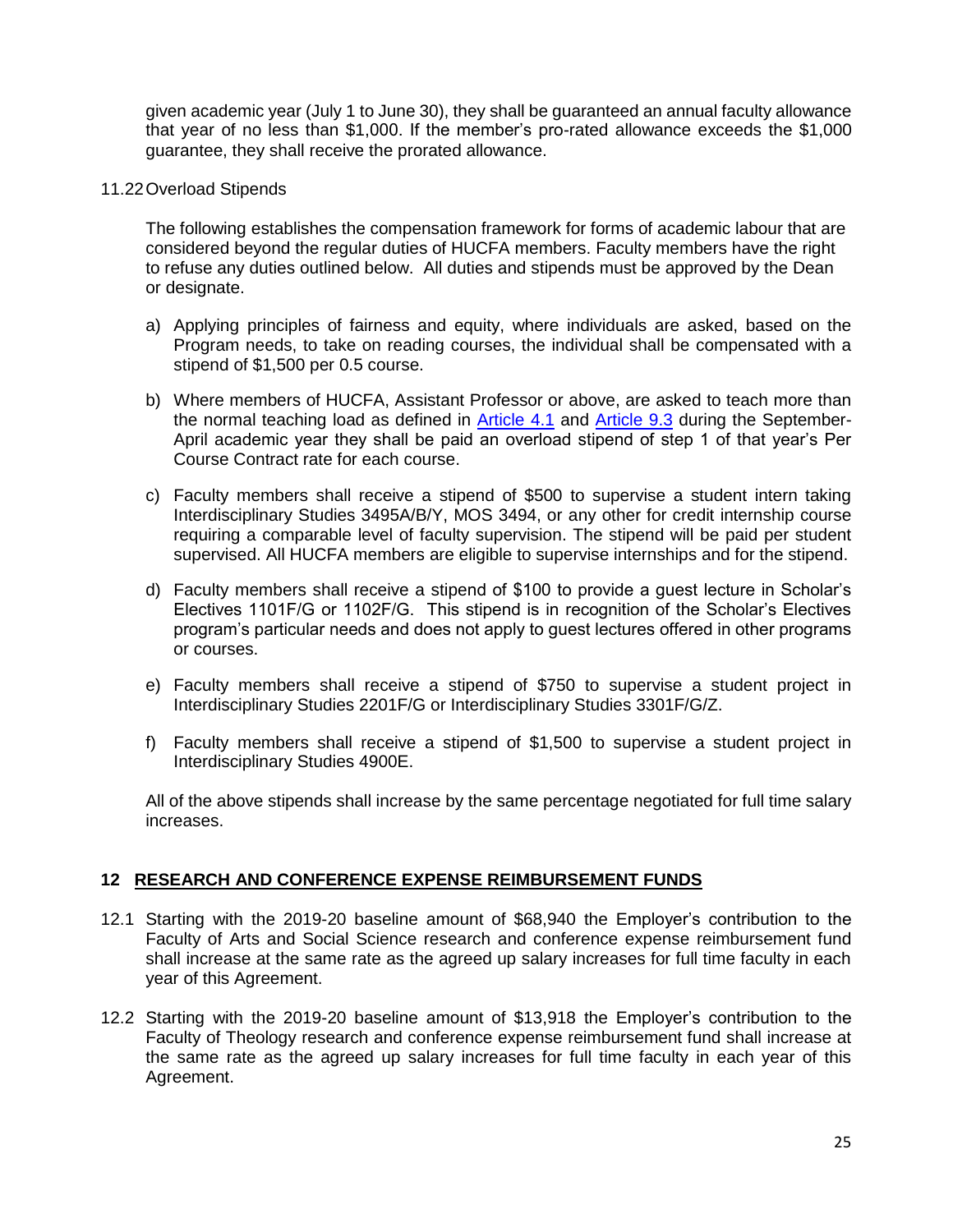12.3 Starting with the 2019-20 baseline amount of \$25,000, which shall increase in each subsequent year of this Agreement at the same rate as the agreed upon salary increases for full time faculty, the Employer shall make a **Targeted Research Fund** of \$25,000 available in each of the years of this Agreement. The intent of this fund is to provide funding for largerscale projects than those that can be supported through the research and conference expense reimbursement fund.

Applications to the targeted fund shall not be for amounts less than \$3,000 and no more than five grants shall be awarded from the targeted fund in a given year. This fund shall be administered by "The Targeted Research Fund Committee" consisting of the Dean of Theology, the Coordinator of Teaching and Research, who shall serve as the Committee Chair, and two faculty members drawn from the memberships of the FASS and Theology Research Committees. There shall be no carry forward from year to year; however, funds may be available for reimbursement up to 6 months beyond the end of the employer's fiscal year to accommodate approved travel and other such expenses that have been booked but not realized.

<span id="page-25-1"></span>12.4 Starting with the 2019-20 baseline amount of \$5,000, which shall increase in each subsequent year of this Agreement at the same rate as the agreed upon salary increases for full time faculty, the employer shall make a **Technology Support Fund** available in each of the years of this Agreement. The intent of this fund is to provide support for the extraordinary technological needs of faculty in pursuit of their research and teaching agendas. Applications may not be for less than \$1,000 and no more than four grants will be awarded in a given year. This fund will be administered and applications will be adjudicated by the Targeted Research Fund Committee. There shall be no carry forward from year to year either in the general unspent Technology Support Fund monies or in individual grants.

### <span id="page-25-0"></span>**13 PERFORMANCE AND SALARY PROCESS**

- 13.1 Faculty Members submit curriculum vitae updates by March 31<sup>st</sup>; in cases where more information is required, the Dean may at any time, request that departmental Chairpersons conduct Faculty-approved teaching evaluations of specified members of their departments at a time agreeable to all parties.
- 13.2 Salaries for members of HUCFA will be calculated on the basis of the grid outlined in **Article** [11](#page-16-0) above and reported to the President of HUCFA.
- 13.3 By June 15<sup>th</sup> of each year, the Dean of each Faculty will inform each member of that Faculty of the member's grid salary and the Dean's specific salary recommendation. The previous practice of signing back the recommendation to Huron University College will not be required.
- 13.4 The Dean will inform each faculty member of the outcome of the Dean's annual evaluation of faculty performance (see [APPENDIX C:](#page-38-0) Standards Document).
- <span id="page-25-2"></span>13.5 The Dean may recommend a salary below the grid salary only on the basis of the following:
	- a) In the case of teaching and student counselling, a level of performance below the minimum acceptable standard over a two-year period as determined by the Dean in consultation with the appropriate Departmental Chair (see [APPENDIX C:](#page-38-0) Standards Document).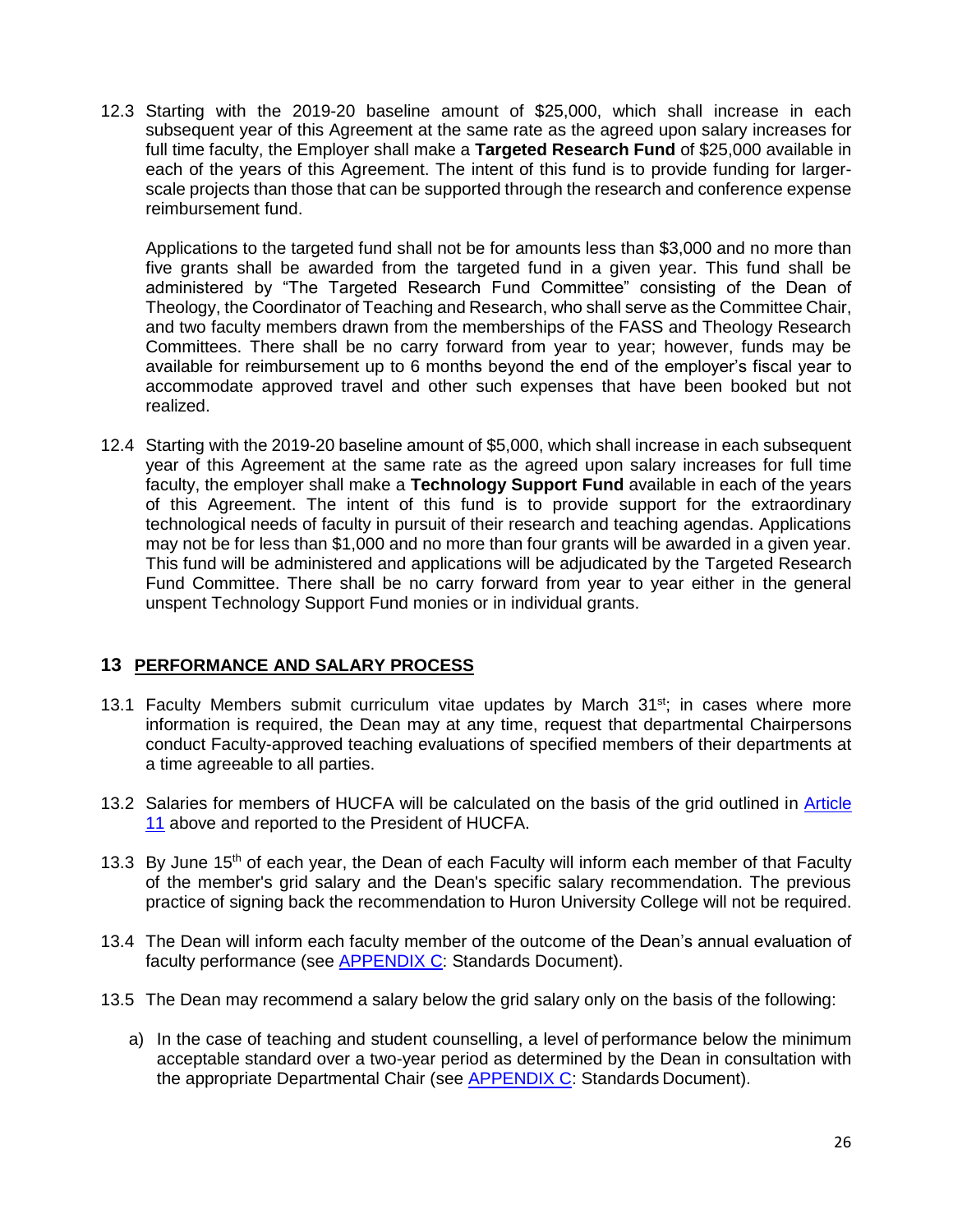- b) In the case of the combined areas of teaching and student counselling, community service, and scholarship / instructional development, a level of overall performance below a minimum acceptable standard over a three-year period as determined by the Dean in consultation with the appropriate Departmental Chair (see **APPENDIX C**: Standards Document).
- 13.6 Where possible, the Dean should give faculty members notification in writing one year in advance of possible denial of a step increment or part thereof.
- 13.7 Where a member's performance falls below the standards required for the receipt of a full step increment, any increment included in the previous salary payments, prior to the completion of the Dean's evaluation of faculty performance for that year, will be withdrawn as of the next pay and for the remainder of the salary year. Overpayments will be deducted from subsequent salary payments, on a prorated basis, over the remainder of the salary year.
- 13.8 The foregoing provisions shall not apply to supersede, "red circle" or other such special arrangements made between individual faculty members and Huron University College at the time when the faculty member is laying down an office or position at or in connection with Huron University College.

### <span id="page-26-0"></span>**14 BENEFITS**

- 14.1 The Benefits Committee of Huron University College is tasked with the review of the following benefits policies of concern to HUCFA members:
	- a) Post-retirement benefits;
	- b) Better Dental and vision benefits.

The rewriting of these policies will continue to include consultation with HUCFA through its membership on the Benefits Committee.

#### 14.2 Pregnancy Leave

- a) Pregnancy leave is granted in accordance with the provisions of the *Employment Standards Act, 2000*.
- b) Supplemental Benefit Plan

Members of HUCFA who have worked at Huron University College for at least one year as of probable date of delivery will be entitled to receive 100% of salary for the initial two week waiting period and 95% of salary less the Employment Insurance Maternity benefit for 15 weeks.

To qualify for this benefit the employee must make application and qualify for Employment Insurance Maternity benefits.

c) Leave in excess of the 17 weeks for medical reasons related directly to an employee's pregnancy and / or delivery of an infant may be treated in accordance with Sick Leave Policy.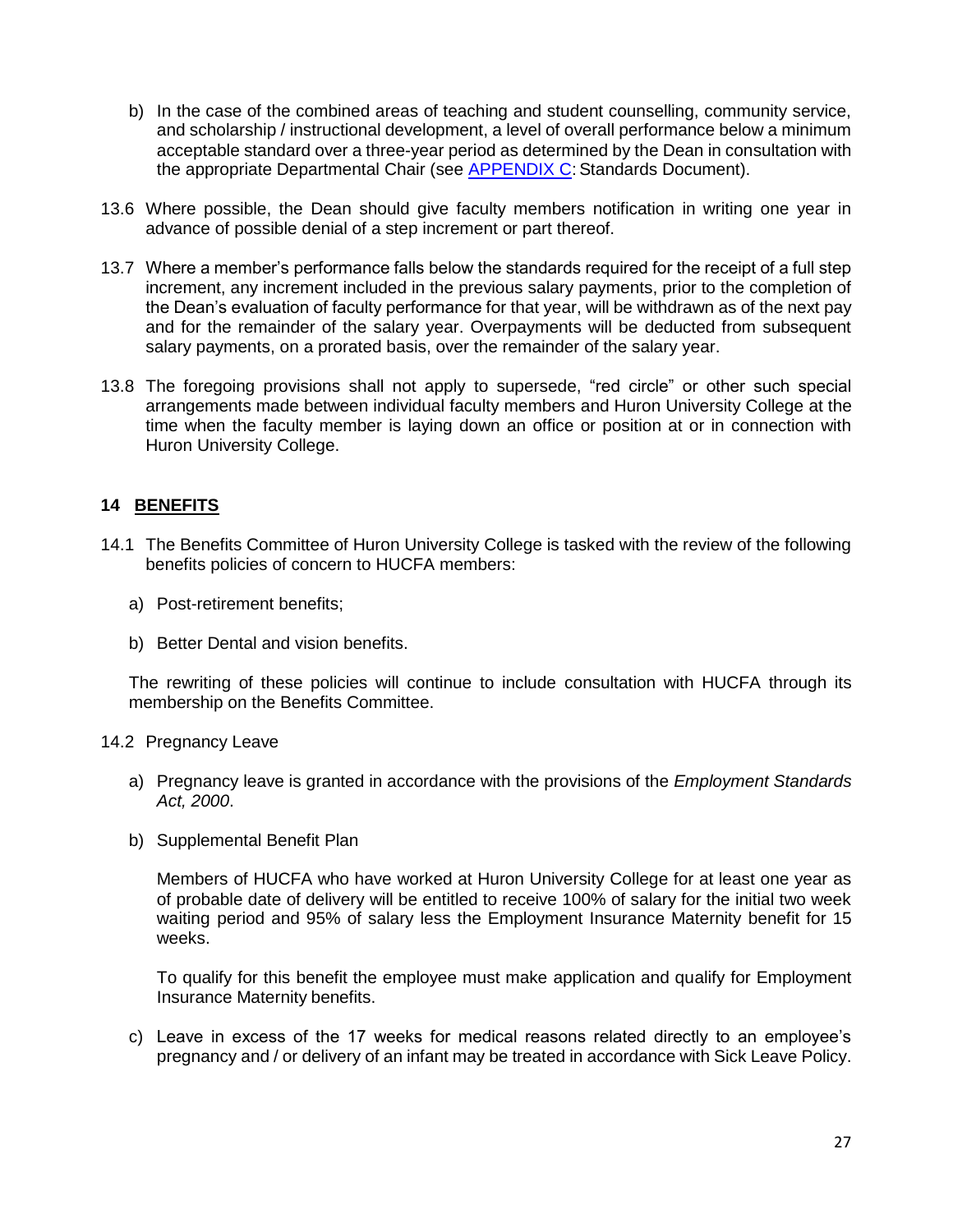- 14.3 Parental/Adoption Leave
	- a) Parental/Adoption leave is granted in accordance with the provisions of the *Employment Standards Act, 2000*.

A member who becomes a parent of a newborn or newly-adopted child or who takes custody of a child who is being placed for adoption with the member, shall be entitled to Parental / Adoption Leave of up to sixty-one (61) weeks if the member has also taken Pregnancy Leave, or of up to sixty-three (63) weeks otherwise. Such a member shall be granted Parental / Adoption Leave upon notification in writing to her or his Dean, at the earliest opportunity prior to the commencement of the Leave, indicating the approximate date upon which the Leave is to commence. The Parental / Adoption Leave shall commence no later than seventy-eight (78) weeks after the day the child is born or first comes into the care or custody of the adoptive parent(s)

b) Supplemental Benefit Plan

A member who has worked at Huron University College for at least one year as of the date of delivery or as of the date the child comes into the custody, care and control of a member, will be entitled to receive 100% of salary less the Employment Insurance Parental benefit for the first two weeks and 95% of salary for a maximum of twenty-two (22) weeks paid Leave, inclusive of any paid Leave received under the terms of the Pregnancy Leave supplemental benefit plan, set out above, if applicable.

To qualify for this benefit the employee must make application and qualify for Employment Insurance Parental benefits.

Supplemental benefits are not available in cases of adoption when an employee establishes a spousal relationship with an individual who already has a child(ren) and subsequently adopts the child(ren).

#### 14.4 General Considerations

- a) Upon return to work, a member who has taken leave(s) under this Article shall resume his or her position with his or her nominal salary plus step increments and benefits.
- b) Pregnancy and Parental / Adoption Leave shall be included in the calculation of a member's length of service.
- c) Nothing in this Article prevents a member from taking Pregnancy or Parental / Adoption Leave during Sabbatical leave. Any unused portion of a Sabbatical leave shall be taken at a time proposed by the member and the Chair. The Dean shall have final approval and shall not unreasonably refuse such a proposal.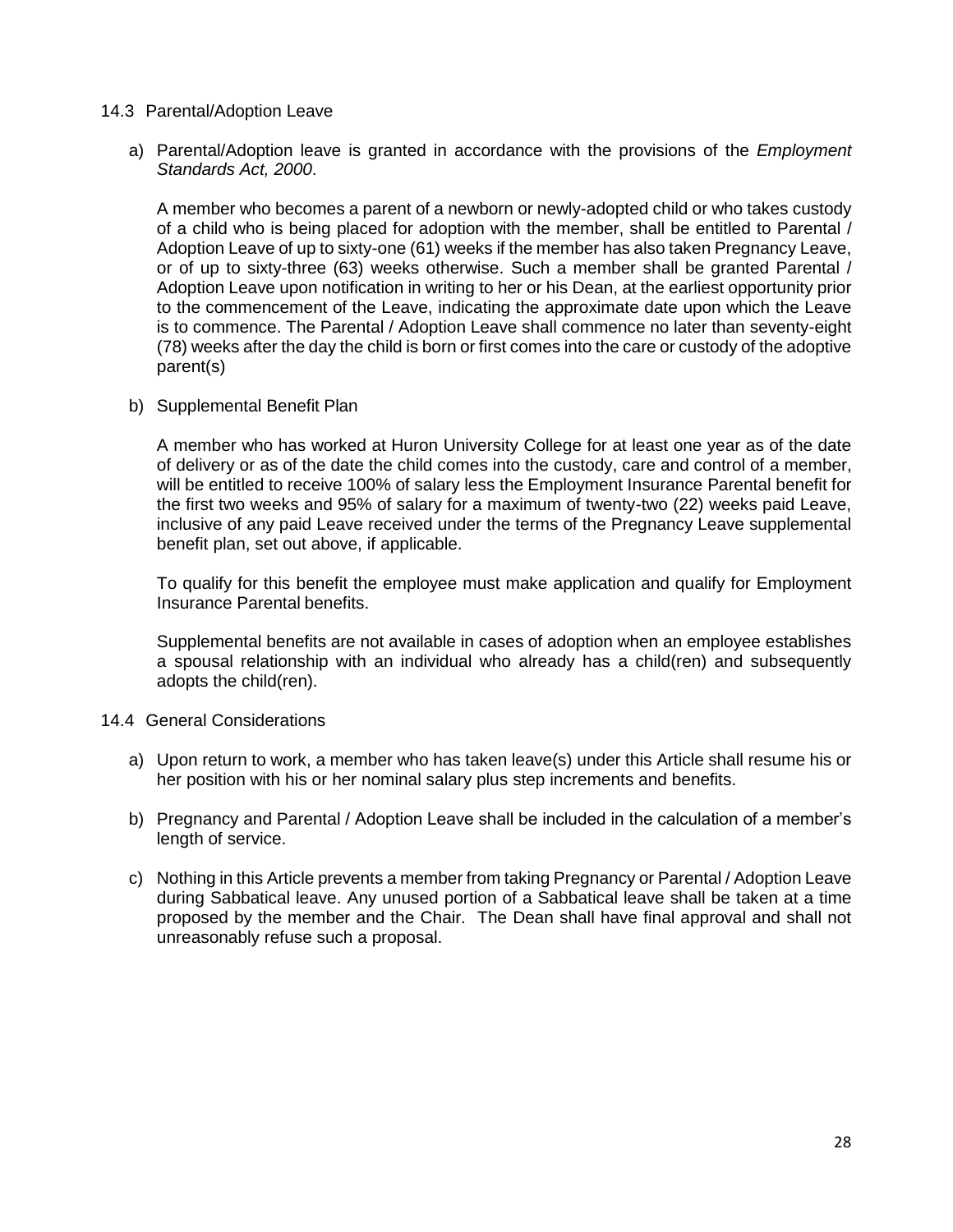- 14.5 Tenure and Promotion
	- a) For members who take Pregnancy or Parental / Adoption Leave, decisions on renewal of probationary contract and tenure and promotion shall be postponed by one (1) year for members who take a leave in excess of twenty-four (24) weeks. When the member is awarded renewal, tenure or promotion, the decision shall be retroactive to the date that this would have been granted if not for the leave. Effective July  $1<sup>st</sup>$  of the year following the deferral, the member shall be placed on the salary grid at the appropriate step if not for the leave, provided the member is awarded their promotion. That is, they will be appointed to the grid step they would have been at if they had not deferred their application for promotion in accordance with this Article.
	- b) Members can elect not to defer any of these processes.

### <span id="page-28-0"></span>**15 GRIEVANCE AND ARBITRATION**

General

- 15.1 There shall be no discrimination, harassment or coercion, of any kind, practiced against any person involved in these procedures, or against any employee who elects not to pursue a grievance.
- 15.2 Any disputes arising from the administration of this Agreement including but not limited to that listed below must be settled by the procedures set out in [Article 16,](#page-30-0) Grievance & Arbitration Procedure:
	- **•** Denial of a full or part step increment.
- 15.3 The parties agree to make every reasonable effort to settle all grievances in a prompt, just and equitable manner.
- 15.4 Both parties to this Agreement shall have carriage of their respective grievances and shall deal with only the other party with respect to a grievance.
- 15.5 On request of either HUCFA or the Employer, the other party shall provide access to all nonprivileged documents relevant to the grievance to provide for an open, fair and expeditious processing of the grievance.
- 15.6 Definitions:
	- a) Grievance: A grievance is a claim, dispute or complaint involving the interpretation, application, administration or alleged violation of this Agreement.
	- b) Grievor: The grievor may be either HUCFA or the Employer. HUCFA may initiate a grievance on behalf of a member or group of members or itself. The Employer may initiate a grievance on behalf of the Employer.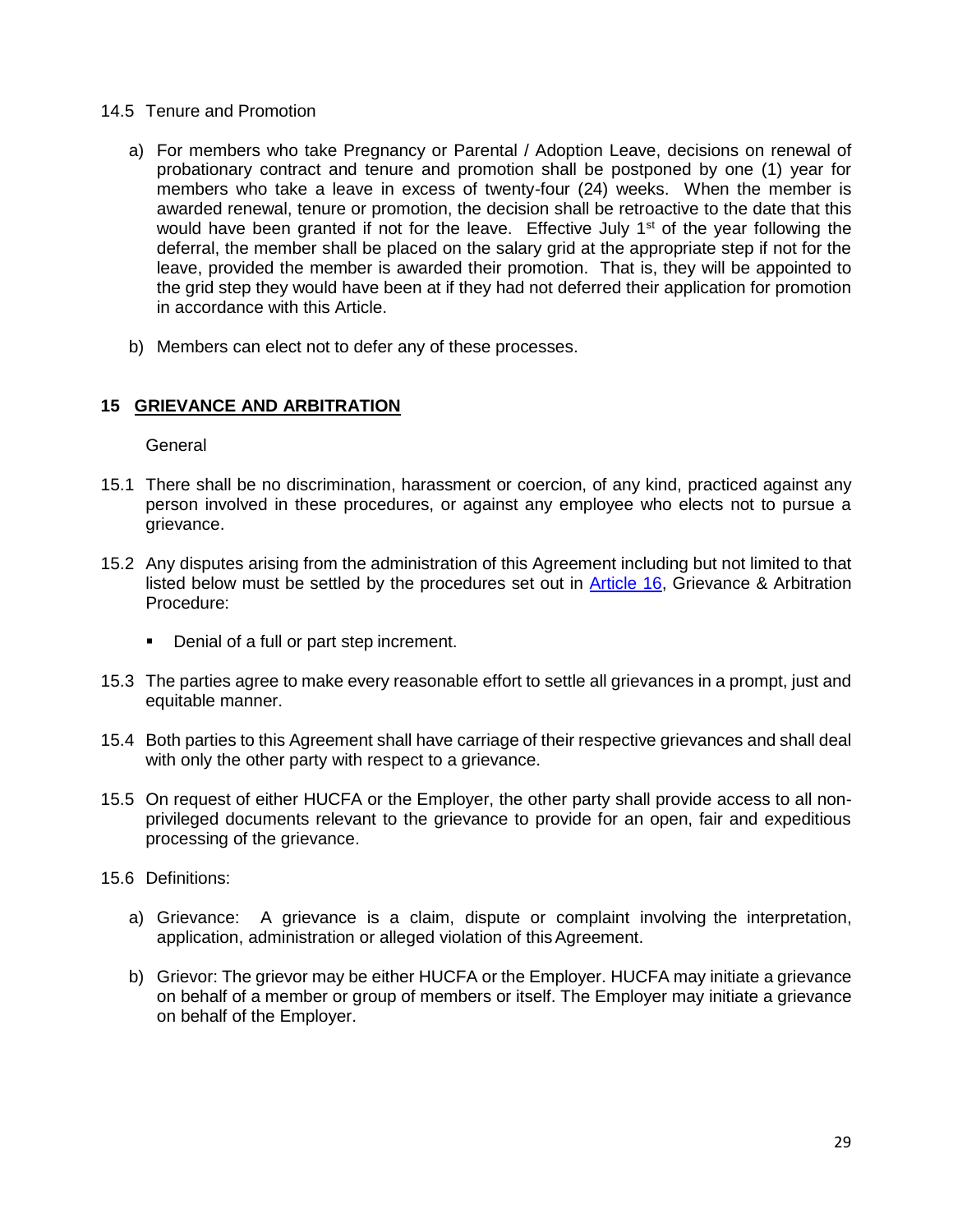- 15.7 Types of Grievance:
	- a) An individual grievance is a grievance initiated by HUCFA on behalf of an individual member;
	- b) A group grievance is a grievance initiated by HUCFA on behalf of a group of members;
	- c) A policy grievance is a grievance by HUCFA or the Employer which may involve a matter of general policy or of general application of the Agreement;
	- d) An association grievance is a grievance which directly affects HUCFA;
	- e) An employer grievance is one initiated with regard to actions taken by a member of HUCFA or by the association as a body.

Time Limits

- 15.8 Either party shall file a grievance according to procedures outlined below under "Grievance Procedure" within thirty (30) working days after the occurrence of the incident giving rise to the grievance, or thirty (30) working days from the date it became aware of the events giving rise to the grievance, whichever is later.
- 15.9 Where no action is taken on a grievance within the time limits specified in this Article, the grievance shall be deemed to have been withdrawn or settled as the case may be.
- 15.10In the event a party fails to reply in writing within the time limits prescribed in this Article, the other party may submit the matter to the next step as if a negative reply or denial had been received on the last day for the forwarding of such reply.
- 15.11The time limits specified in this article may be extended by mutual agreement by the parties. Moreover, an arbitrator shall have the power to waive time limits on any reasonable grounds. The amended time limits must be specified in writing.

Technical Irregularities

- 15.12No technical violation or irregularity occasioned by clerical, typographical or technical error in the written specification of the grievance shall prevent the substance of a grievance from being heard and judged on its merits.
- 15.13Termination of Employment
	- a) In cases involving dismissal for cause, termination of a Program Sessional appointment before it comes to term, failure to renew a Program Sessional appointment after favourable performance reviews and recommendation by the Chair or Coordinator if appropriate and confirmation of program need by the Dean, or termination of a Per-Course Contract appointment before it comes to term, HUCFA shall have the right to take a dispute directly to arbitration.
	- b) In cases involving the termination of employment for reasons other than academic ones (teaching, research, service), HUCFA shall have the right to take a dispute directly to arbitration.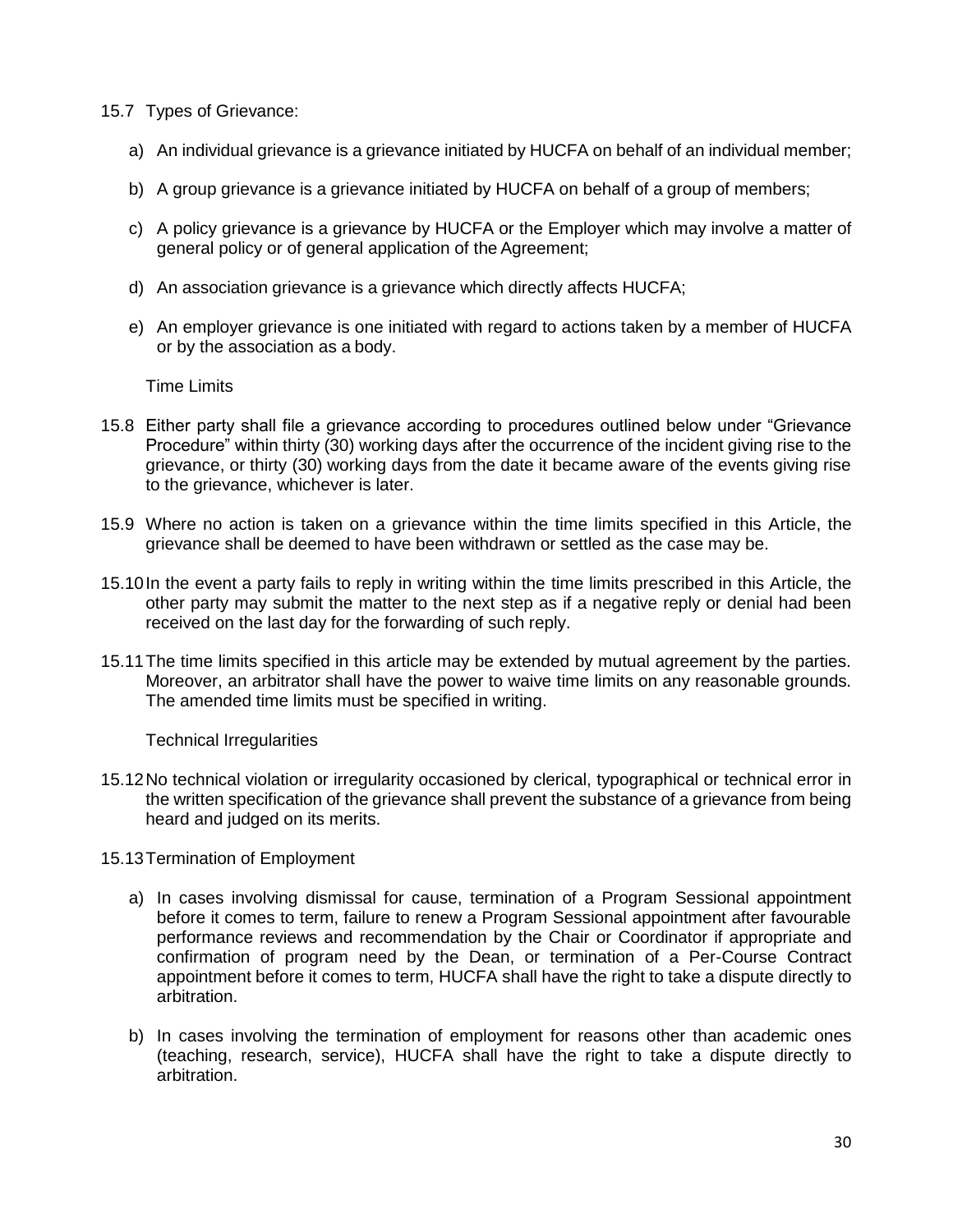c) In all cases involving dismissal for cause, termination of a Program Sessional appointment before it comes to term, failure to renew a Program Sessional appointment after favourable performance reviews and recommendation by the Chair or Coordinator if appropriate and confirmation of program need by the Dean, or termination of a Per-Course Contract appointment before it comes to term, discipline, or alleged incompetence, the burden of proof shall be on the Employer to establish its case.

### <span id="page-30-0"></span>**16 GRIEVANCE & ARBITRATION PROCEDURE**

- 16.1 A grievance shall be in writing signed by a representative from HUCFA or the Employer and, as the case may be, shall specify the matter(s) in dispute, the article(s) alleged to have been violated, and the remedy sought.
- <span id="page-30-1"></span>16.2 No later than ten (10) working days following the receipt of the grievance, the Employer's representative shall meet with the HUCFA representative. The parties shall make every reasonable attempt to resolve the grievance.
- 16.3 If the grievance is resolved at this stage, such settlement shall be reduced to writing and countersigned by the HUCFA representative and the Employer's representative within ten (10) working days of the meeting at which the settlement was reached.
- <span id="page-30-2"></span>16.4 In the event that the HUCFA representative and the Employer's representative cannot resolve the grievance within ten (10) working days of the meeting(s) specified in [Article 16.2,](#page-30-1) the reasons shall be documented and shared by both parties.
- 16.5 If the grievance is not resolved at the meeting(s) held under [Article 16.2,](#page-30-1) none of the information exchanged during the meeting(s) can be brought forward as evidence in any subsequent arbitration.
- <span id="page-30-3"></span>16.6 Either party may, within fifteen (15) working days of receipt of the response specified in **Article** [16.4,](#page-30-2) request in writing that an ad hoc Dispute Resolution Committee be formed and that it hold a dispute resolution committee meeting within thirty (30) days of receipt of this request. The Committee will consist of two persons appointed by the employer, two persons appointed by the President of the Faculty Association, and a fifth person (who will act as chair) appointed by the other four members. The fifth person may be a person who is not a member of the immediate Huron University College community and may be a person who has proven experience of dispute resolution in other contexts.
- <span id="page-30-4"></span>16.7 The purpose of the ad hoc Dispute Resolution Committee is to investigate the possibility of finding a compromise acceptable to both HUCFA and the Employer. The Dispute Resolution Committee shall work as expeditiously as possible to try to resolve the matter. In the event that, after at least one meeting to discuss the grievance, a majority of the ad hoc Dispute Committee members determine that the Dispute Resolution Committee is not likely to find a resolution acceptable to both parties through further discussion, the Chair shall inform the parties in writing that the matter remains un-resolved.
- 16.8 If the grievance is not resolved at the meeting(s) held under [Article](#page-30-3) 16.6, none of the information exchanged during the meeting(s) can be brought forward as evidence in any subsequent arbitration.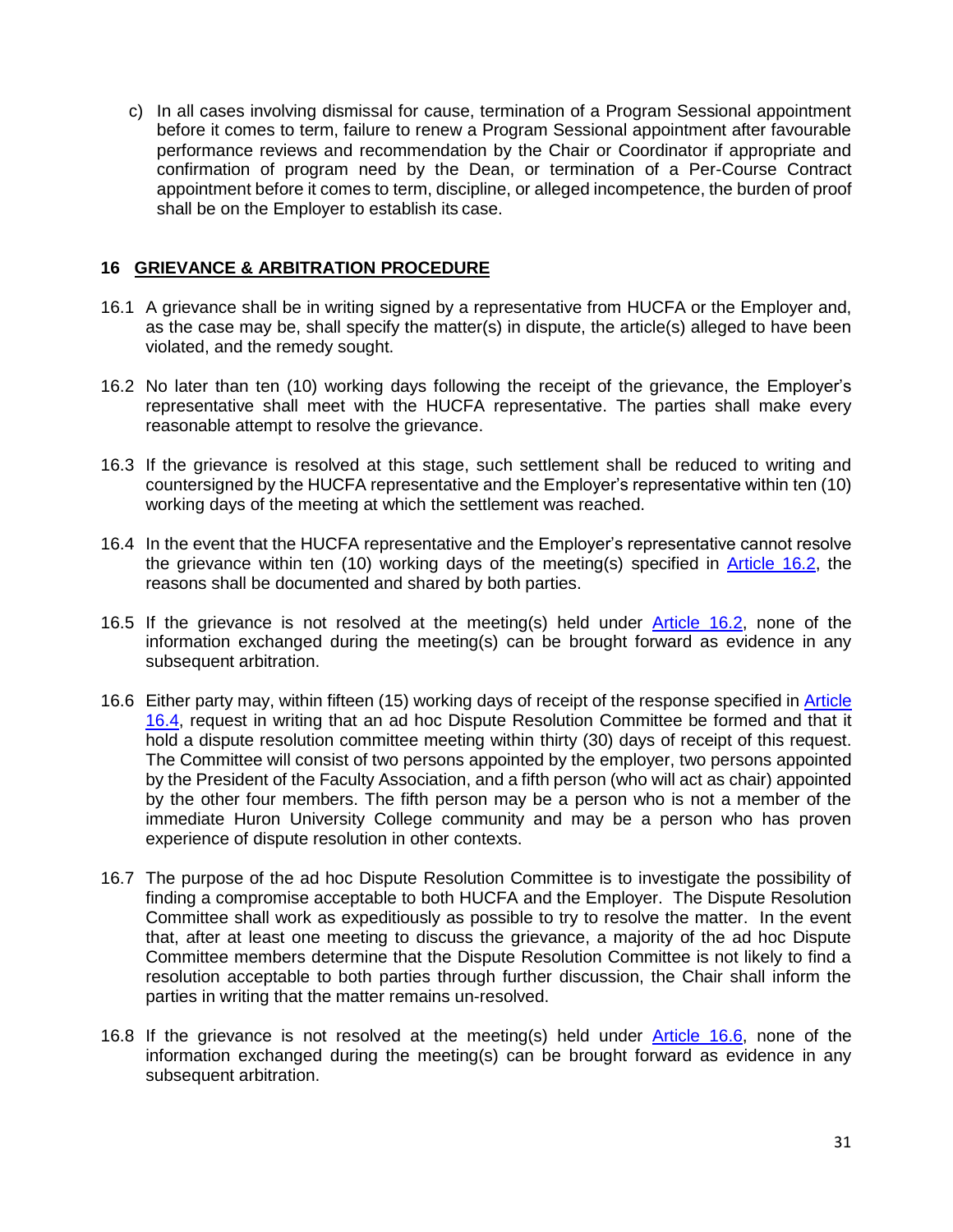**Arbitration** 

- 16.9 Either party may, within fifteen (15) working days of receipt of the written notification or date by which it was to be received as specified in [Article 16.7,](#page-30-4) give written notice of its intention to submit the matter in dispute to an arbitrator for final and binding arbitration.
- 16.10The arbitrator will be selected by agreement between the two parties.
- 16.11The arbitrator shall have the duty and power to adjudicate all matters in dispute.
- 16.12The arbitrator shall proceed with all dispatch with the inquiry into the grievance, and in accordance with such procedures and mode of proof that the arbitrator deems appropriate.
- 16.13The arbitrator shall have jurisdiction to award such remedy or remedies as the arbitrator deems appropriate; however, the award shall not be inconsistent with the terms of this Agreement.
- 16.14Grievances involving the termination of a Program Sessional appointment before it comes to term, failure to renew a Program Sessional appointment after favourable performance reviews and recommendation by the Chair or Coordinator if appropriate and confirmation of Program need by the Dean, or termination of a Per-Course Contract appointment before it comes to term shall be treated as grievances involving dismissal. The arbitrator shall have the power to award reinstatement through issuance of a new equivalent appointment, or in the case of tenure denial to award tenure.
- 16.15The arbitrator shall not have the power to alter, add to modify, or amend the Agreement in any respect whatsoever.
- 16.16All arbitration expenses, including the remuneration of the arbitrator, shall be shared equally by both parties, subject to the award of costs by the arbitrator as part of the remedy.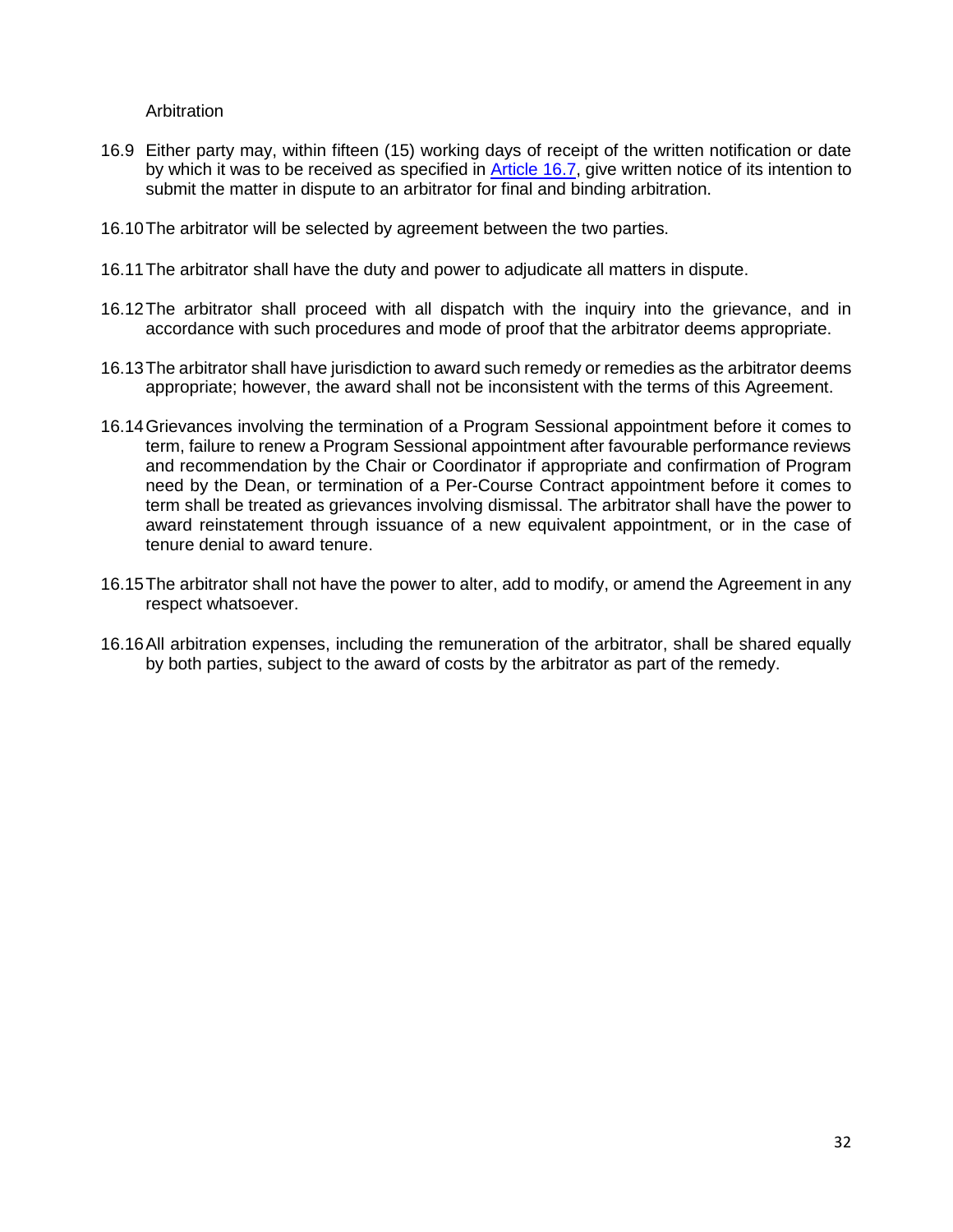# **SIGNATURE PAGE**

SIGNED at London, Ontario this <u>Lyndon</u> day of <u>Analynsen 1999</u>, 2019

## FOR THE EMPLOYER



**FOR HUCFA** 

eil & Phi

 $ALSC$ 

33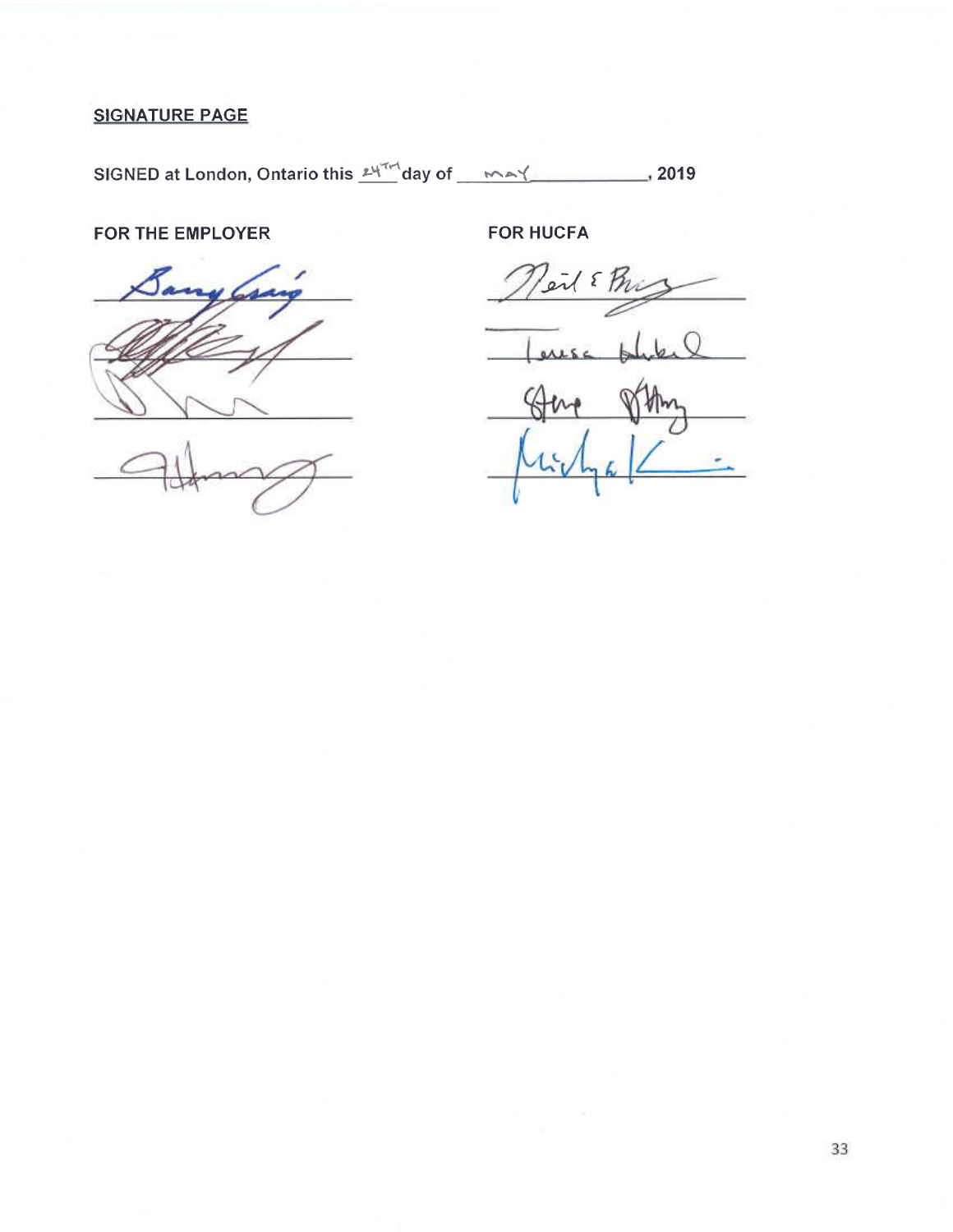### **APPENDIX A – HURON UNIVERSITY COLLEGE INTELLECTUAL PROPERTY RIGHTS POLICY**

- 1. Definitions
	- 1.1. Intellectual property means any result of intellectual or artistic activity created by a faculty member that can be owned by a person. Intellectual property includes, but is not limited to: inventions, publications, computer software, works of visual art and music, industrial and artistic designs, plant cultivars, integrated circuit topography as well as all other creations that can be protected under patent, copyright, trademark or other statutory means.
	- 1.2. Commercialization means any activity relating to the protection, use, sale, transfer, license, marketing, duplication, or other disposition of Intellectual Property for commercial purposes.
	- 1.3. Employer, for the purposes of this policy, means Huron University College.
	- 1.4. Faculty member, for the purposes of this policy, means a member of the Huron University College Faculty Association.
- 2. Intellectual Property
	- 2.1. The Executive Board of Huron University College and the Huron University College Faculty Association recognize that the common good of society depends upon the unfettered search for knowledge in all fields of study and upon its free exposition.
	- 2.2. In order that the faculty member retains control over the direction, integrity and use of his or her scholarly work, as a general principle, ownership of all types of intellectual property shall rest with the faculty member who creates it. Such ownership is recognized as an integral part of academic freedom. Notwithstanding the above, Intellectual Property that is developed as a result of a contractual relationship other than Employee/Employer, shall be considered to be owned by those parties to the contract. (See Special Conditions of Ownership).
	- 2.3. No Faculty member shall be obliged to engage in the commercial exploitation of his or her scholarly work, nor to provide commercial justification for it.
	- 2.4. The Administration of Huron University College shall not enter into any agreement with a third party (including an agreement to administer funds) that alters or abridges, or has the effect of altering or abridging, the intellectual property rights of a Faculty member under this agreement.
	- 2.5. In the event that the Canadian *Copyright Act* or *Patent Act* or other similar intellectual property legislation is amended to the extent that this policy requires revision, the parties shall re-open this policy.
- 3. Special Conditions of Ownership
	- 3.1. It is recognized that the Faculty Member may create Intellectual Property in collaboration with other Faculty members, or in collaboration with other non-faculty employees of the Huron University College community or with individuals not associated with the Employer.
	- 3.2. Where a Faculty member undertakes Research where it is envisaged that the creation of Intellectual Property might occur, and does so in collaboration with other non-faculty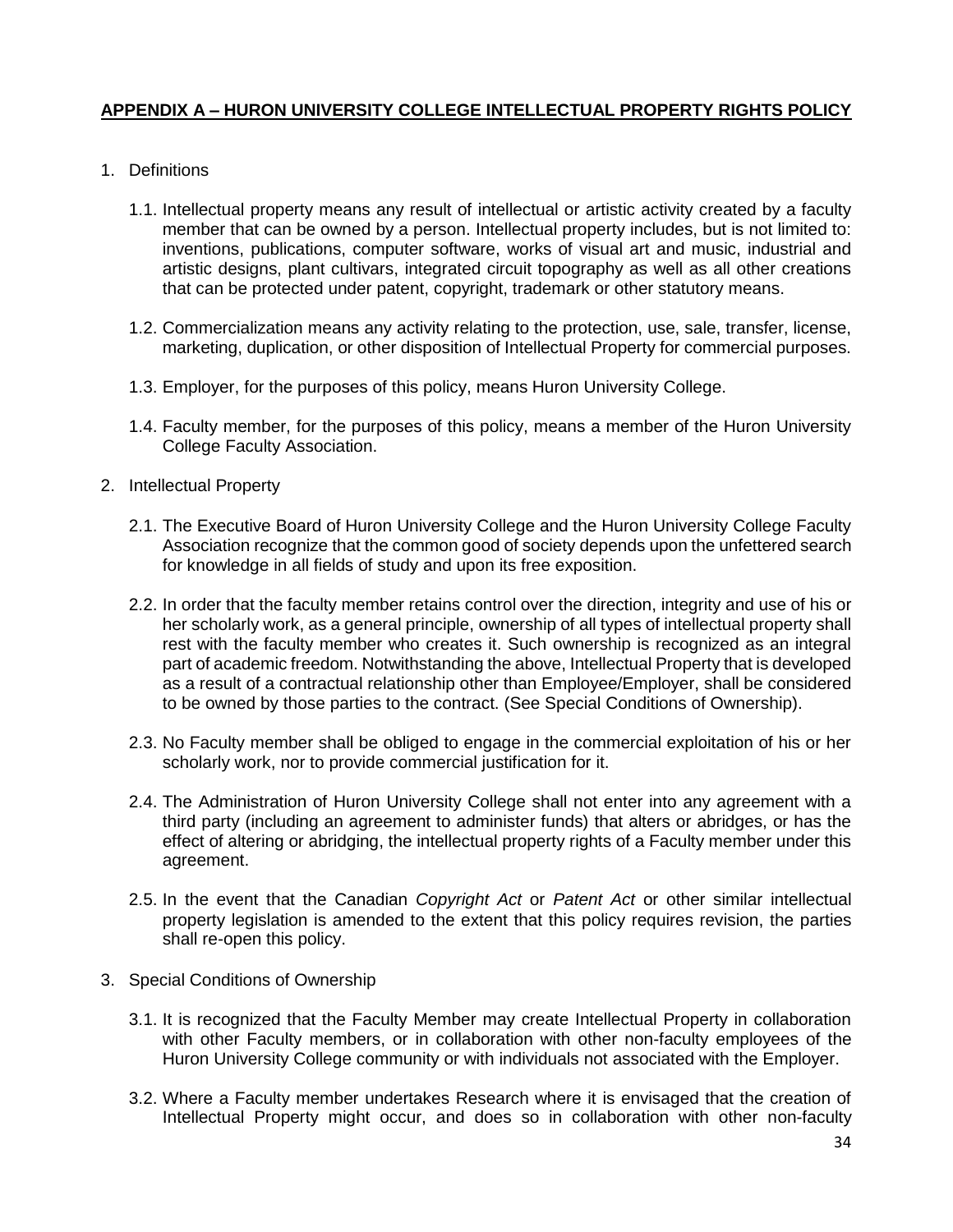employees of the University community, the Faculty member shall, at the outset of the Research, establish in writing, and with the agreement of the collaborator(s) and the Employer, how the ownership of any Intellectual Property, and any Net Income generated therefrom, would be shared between them, taking into consideration each party's obligations to the Employer and/or others.

- 3.3. Where a Faculty member undertakes Research that leads to the creation of Intellectual Property that was not envisaged, and does so in collaboration with other non-faculty employees of the University community, the Faculty member shall establish, in writing and with the agreement of the collaborator(s) and the Employer, how the ownership of the Intellectual Property, and any Net Income generated therefrom, will be shared between them, taking into consideration each party's obligations to the Employer and/or others.
- 3.4. In the event that the ownership rights of intellectual property become a matter of dispute, the matter shall first be attempted to be resolved internally between the parties. Where there is no resolution the matter may be submitted to mediation before an individual experienced in such matters and mutually agreed upon by the Employer and the Faculty Association and other parties with a vested interest.
- 3.5. Where the Faculty member has assigned his or her ownership rights in the Intellectual property to Huron University College, the Intellectual property is then owned by Huron University College.
- 3.6. Where the Intellectual Property is developed in the course of research sponsored by a third party pursuant to a written agreement between the third party and Huron University College on behalf of the Faculty member, ownership and publishing rights are determined by specific terms of the agreement.
- 4. Right to Publish
	- 4.1. The University is an open environment for the pursuit of scholarly work. Academic freedom and critical inquiry depend on the communication of the findings and results of intellectual investigation. The Administration of Huron University College shall not interfere with a Faculty member's freedom to publish the results of scholarly inquiry and research, except for limitations imposed by duly constituted research ethics boards.
	- 4.2. The Administration of Huron University College shall refuse to enter into or administer any research agreement or grant that allows the funders or other third party to infringe on Faculty members' freedom to publish the results of research, except in extraordinary circumstances where, to protect by statute intellectual property, a maximum publication delay of two months from the conclusion of a research project may be accepted.
- 5. Obligation to Disclose Risks and Threats
	- 5.1. Faculty members shall have an absolute right publically to disclose information about risks and threats (known or suspected) to research participants or to the general public or threats to the public interest that become known in the course of their research.
- 6. Copyright
	- 6.1. Copyright applies to all original literary, dramatic, artistic and musical works as well as sound and video recordings, performer's performances and communication signals.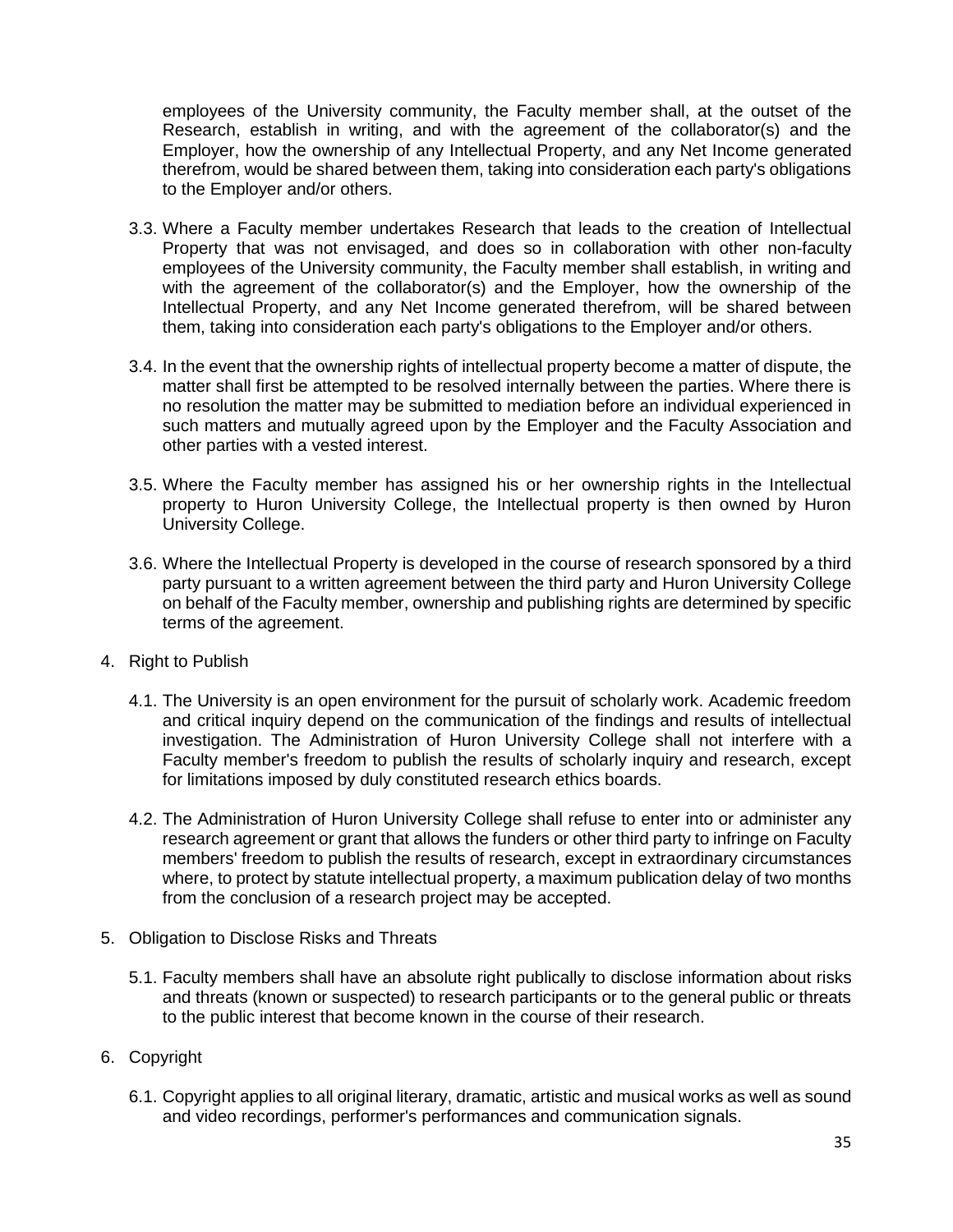- 6.2. Works include but are not limited to: books, texts, articles, monographs, glossaries, bibliographies, cartographic materials, modular posters, study guides, laboratory manuals, correspondence course packages, interactive textbooks, course work delivered on the Internet, multimedia instructional packages, syllabi, tests and work papers, lectures, musical and/or dramatic compositions, choreographic works, performers' performances, unpublished scripts, films, filmstrips, charts, transparencies, other visual aids, video and audio tapes and cassettes, computer programs, live video and audio broadcasts, programmed instructional materials, drawings, paintings, sculptures, photographs, and other works of art.
- 6.3. All copyright belongs to the Faculty member or members who create the work even if it is produced during the course of employment and with the use of the College's facilities and resources, except in those cases where there is a written contract to the contrary which assigns the copyright in another form.
- 6.4. The Huron University College Faculty Association shall be a party to all negotiations in the cases in which there is a written contract assigning the copyright of the work created by a Faculty member to the College.
- 6.5. No contract or written agreement between the Administration of Huron University College and a Faculty member shall contain a clause waiving moral rights $4$ .
- 6.6. In the event that an original work is the creation of more than one Faculty member, the provisions of this policy apply on a pro rata basis to all the creators of the work.
- 6.7. In the event that the Administration or assignee relinquishes the rights in any work, all intellectual property rights shall revert back to the first owner. In the event that the first owner is deceased, the rights shall revert to the estate of the first owner.
- 7. Patents

 $\overline{a}$ 

- 7.1. The discovery of patentable inventions is not a basic purpose of university research, nor is it a condition for support of such research. The Administration of Huron University College agrees that the Faculty member shall have no obligation to seek patent protection for the results of scientific or other work or to modify research to enhance patentability. The Administration of Huron University College further agrees that the faculty member has the unqualified right to publish his or her inventions.
- 7.2. Faculty members are the owners of the intellectual property rights in any invention, improvement, design or development that they create in the course of their employment even if it was produced with the College's facilities and resources, except in those cases where there is a written contract to the contrary which assigns the property in another form.
- 7.3. The Huron University College Faculty Association shall be a party to all negotiations in the cases in which there is a written contract assigning the property or work created by a faculty member to the College.
- 7.4. In the event that an invention, improvement, design or development is the creation of more

 $4$  Moral rights include the rights of a creator to be identified with a work, to maintain the integrity of a work and their honor and reputation with respect to the work.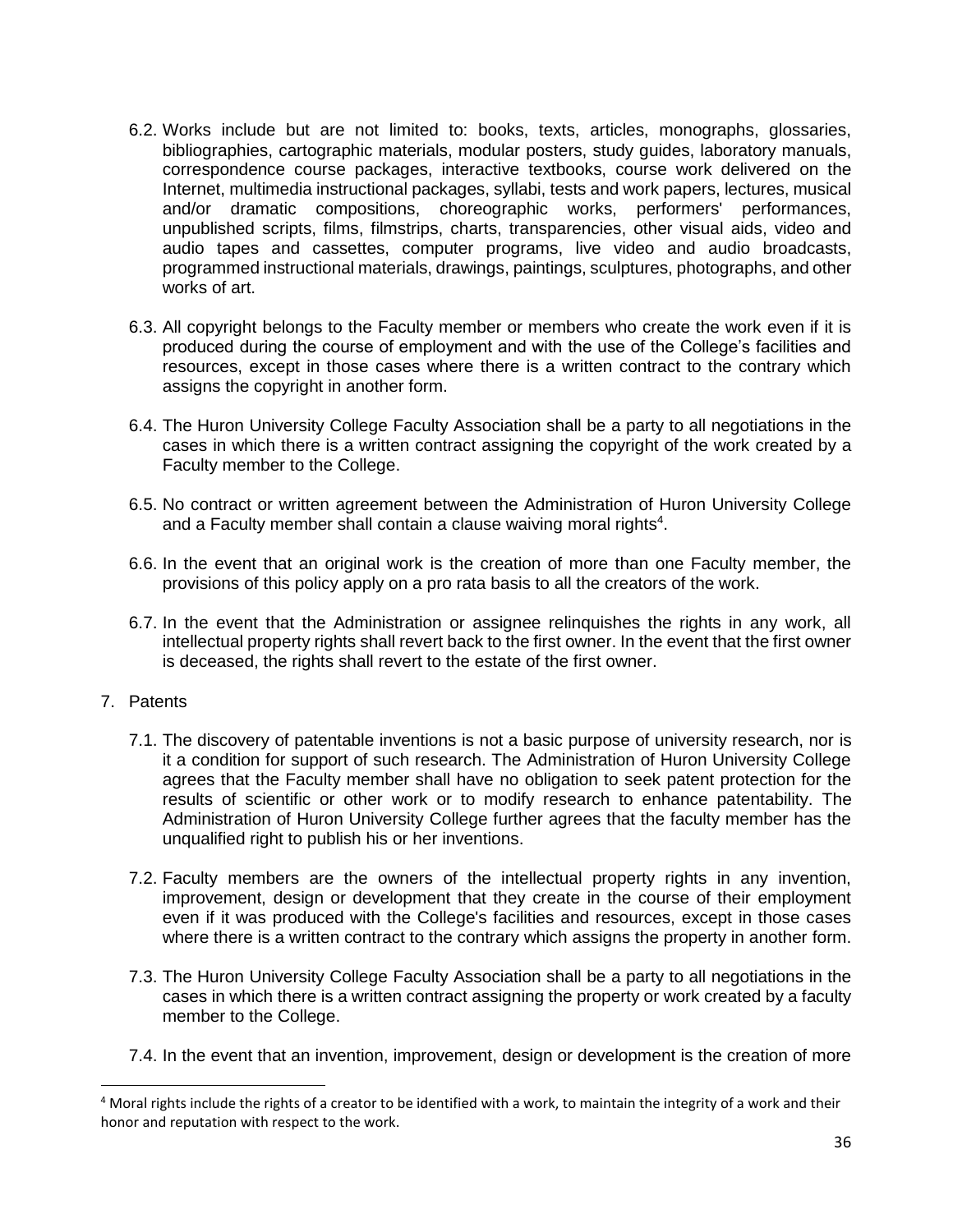than one Faculty member, the provisions of this policy apply on a pro rata basis to all the Faculty members who are creators of the work.

- 7.5. In the event that the Administration of Huron University College or assignee relinquishes the rights in any work, all intellectual property rights shall revert back to the first owner. In the event that the first owner is deceased, the rights shall revert to the estate of the first owner.
- 7.6. The Administration of Huron University College has no claim to the revenue arising from any invention, improvement, design or development made by Faculty members without the use of the College's time, resources, or facilities.
- <span id="page-36-1"></span><span id="page-36-0"></span>7.7. Should the Administration of Huron University College have a valid claim on the revenue arising from any invention, improvement, design or development because of the use of the College's time, resources or facilities by the Faculty member, the Faculty member and the Administration shall share in the net revenues arising from a discovery on a fair and reasonable basis. "Net revenues" means the revenues after deduction of all costs incurred by the Faculty member and/or the College for patent searches, for obtaining patent protection, for maintaining such protection in Canada and other countries and for commercializing the discovery.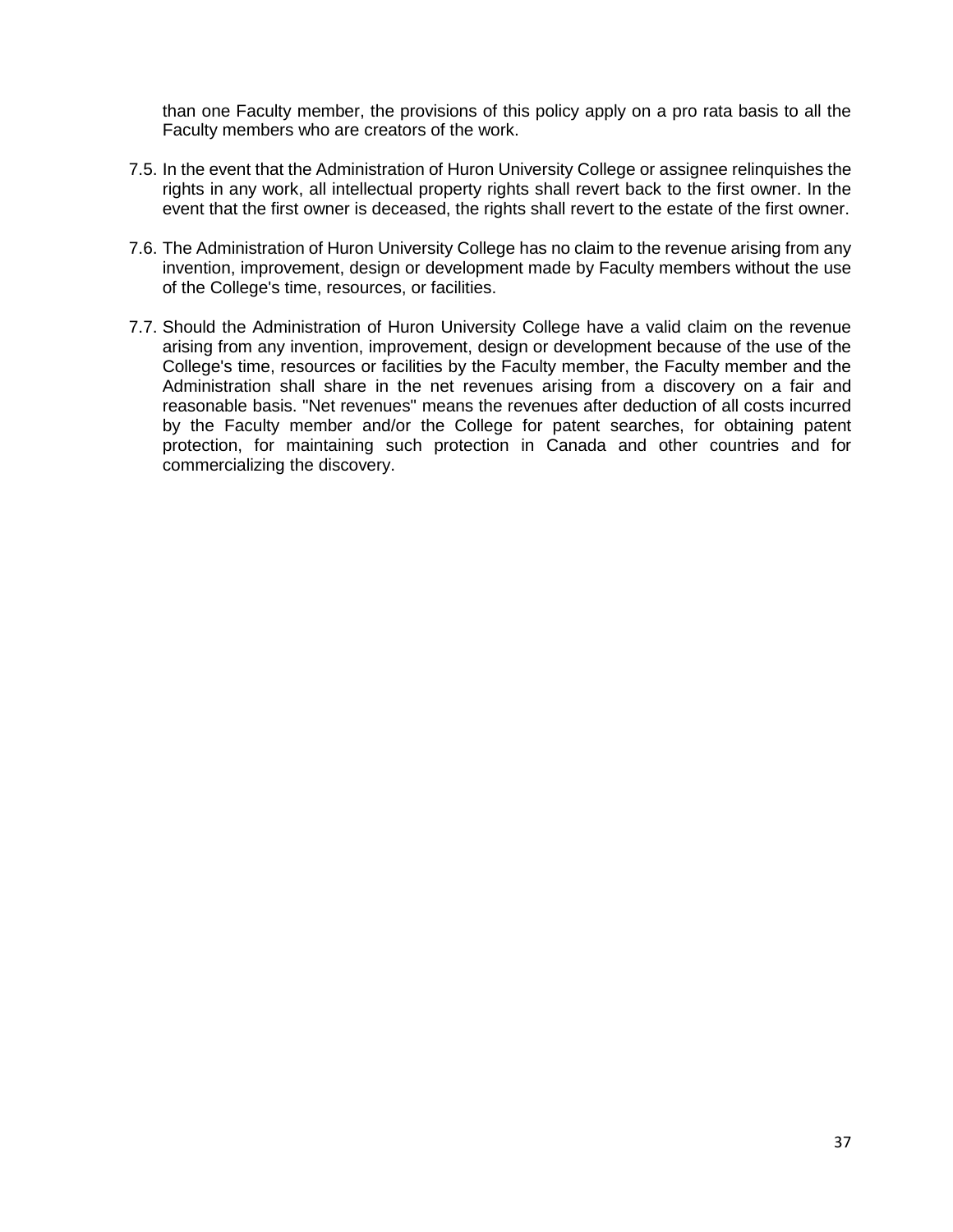### **APPENDIX B – HURON UNIVERSITY COLLEGE ACADEMIC FREEDOM POLICY**

ISSUED: October 12, 1996 REVISED: March 26, 2010

- 1. Huron University College serves the common good of society, through the pursuit of knowledge and understanding, the dissemination of research findings, and by fostering independent thinking and expression among students and faculty. These ends cannot be achieved without academic freedom. All faculty members have the right to academic freedom.
- 2. Academic freedom includes the right, without restriction by prescribed doctrine, to freedom of teaching and discussion; freedom in carrying out research and disseminating and publishing the results thereof with the understanding that such freedom shall be exercised in accordance with the Tri-Council Policy on Ethical Conduct for Research Involving Humans; freedom in producing and performing creative works; freedom to engage in service to the institution and the community; freedom to express freely one's opinion about the institution, its administration, or the system in which one works; freedom from institutional censorship; freedom to acquire, preserve, and provide access to documentary material in all formats; and freedom to participate in professional and representative academic bodies.
- 3. Academic freedom does not require neutrality on the part of the individual. Academic freedom makes intellectual discourse, critique, and commitment possible. All faculty members have the right to fulfill their functions without reprisal or repression by the employer, the state, or any other source.
- 4. All faculty members have the right to freedom of thought, conscience, religion, expression, assembly, and association and the right to liberty and security of the person and freedom of movement. Faculty members must not be hindered or impeded in exercising their civil rights as citizens, including the right to contribute to social change through the free expression of opinion on matters of public interest. Faculty members must not suffer any institutional penalties because of the exercise of such rights. Such rights do not, however, include the right of the individual faculty member to speak on behalf of Huron University College unless authorized in accordance with the College's Media Relations Policy.
- 5. The principle and practice of collegial governance is essential for the exercise of academic freedom within Huron University College. Faculty members are entitled to have representatives on and to participate in college governing bodies in accordance with their role in the fulfillment of the Huron's academic and educational mission. Academic freedom means that on academic matters, including curriculum, assessment procedures and standards, appointment, tenure and promotion, and other matters relating to teaching and research, elected faculty members shall constitute at least a majority on committees or college governing bodies responsible for academic policies.
- 6. The College's institutional right to be self-determining and self-governing shall not take precedence over an individual's academic freedom. Any claim by the Administration at Huron University College that this institutional right takes priority over the academic freedom of individuals represents a form of institutional censorship.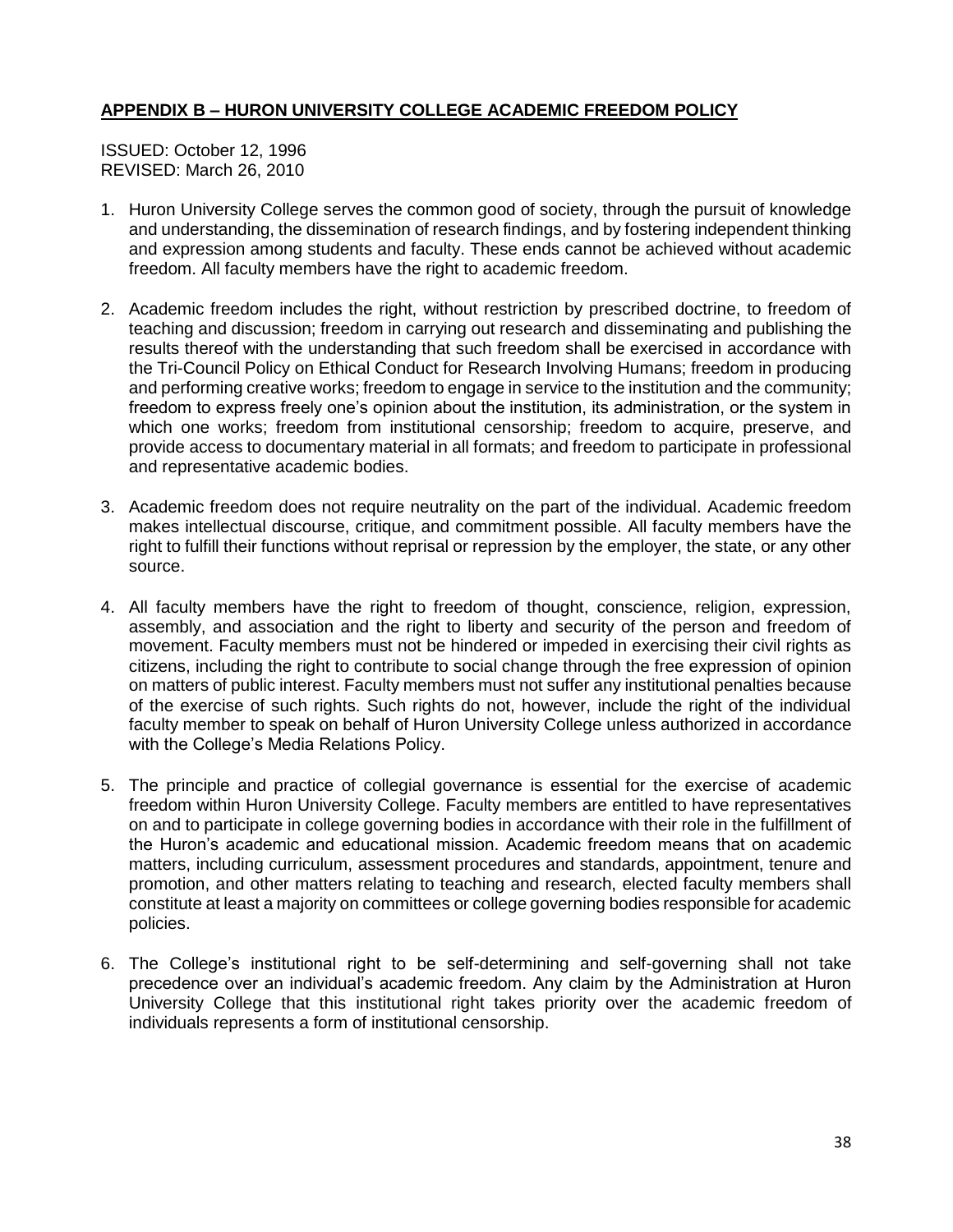### <span id="page-38-0"></span>**APPENDIX C – STANDARDS DOCUMENT**

Report of the Standards Committee Issued: May 1, 1990

### PRFAMBL<sub>F</sub>

Schedule A of the Agreement between the Huron University College Faculty Association and Huron University College Executive Board, May 1, 1990 to June 30, 1993 (hereafter referred to as the Agreement), described the composition and responsibilities of an ad hoc Committee to establish the standards to be applied in the implementation of Sections 2.iv and 3.iv of the Agreement 1990-1993. The Committee ("the Standards Committee") was comprised of the following members:

Trish Fulton, Acting Dean of Arts and Social Science; Russell Hatton, Dean of Theology; Anthony Willing, faculty member appointed by the Principal; Dermot McCarthy, faculty member appointed by the Principal; Doug Leighton, faculty member elected by the Huron College Faculty Association (HCFA); Nelson Heapy, faculty member elected by the Huron College Faculty Association (HCFA).

1. MANDATE

According to Schedule A of the Agreement, the Standards Committee is to establish:

- a) the "minimum acceptable standard" of performance in teaching and student counselling;
- b) the "overall minimum acceptable standard" in the combined performance areas of teaching and student counseling, community service, and scholarship/instructional development; and
- c) "above average" performance standards for each of the three performance categories.

It must be understood that the application of these standards is strictly limited. The standards and any procedures described in the Report are not to be used for any purpose other than that of determining eligibility for salary increments as described in the Agreement; furthermore, the standards and any procedures described in this Report expire with the expiry date of the Agreement.

2. CONSULTATION

The Committee adopted as its goal a set of standards and procedures which will be helpful and acceptable to all faculty and members of the Huron University College, and which will be flexible enough to acknowledge the variety, scope and quality of the contributions made by members of different disciplines and faculties.

The Committee felt that it was important to develop an instrument suited to the specific character of Huron University College but also thought that information on standards and procedures used elsewhere might be helpful. After a review of relevant materials obtained from a selection of appropriate institutions throughout Ontario and, to a lesser extent the United States, it appears that, while other institutions require faculty members to submit annual reports concerning academic and related activities, evaluations of the type which we are contemplating are generally conducted only for appointment, promotion and tenure decisions and/or in relation to some form of "merit" pay increments. Although faculty performance is generally assessed for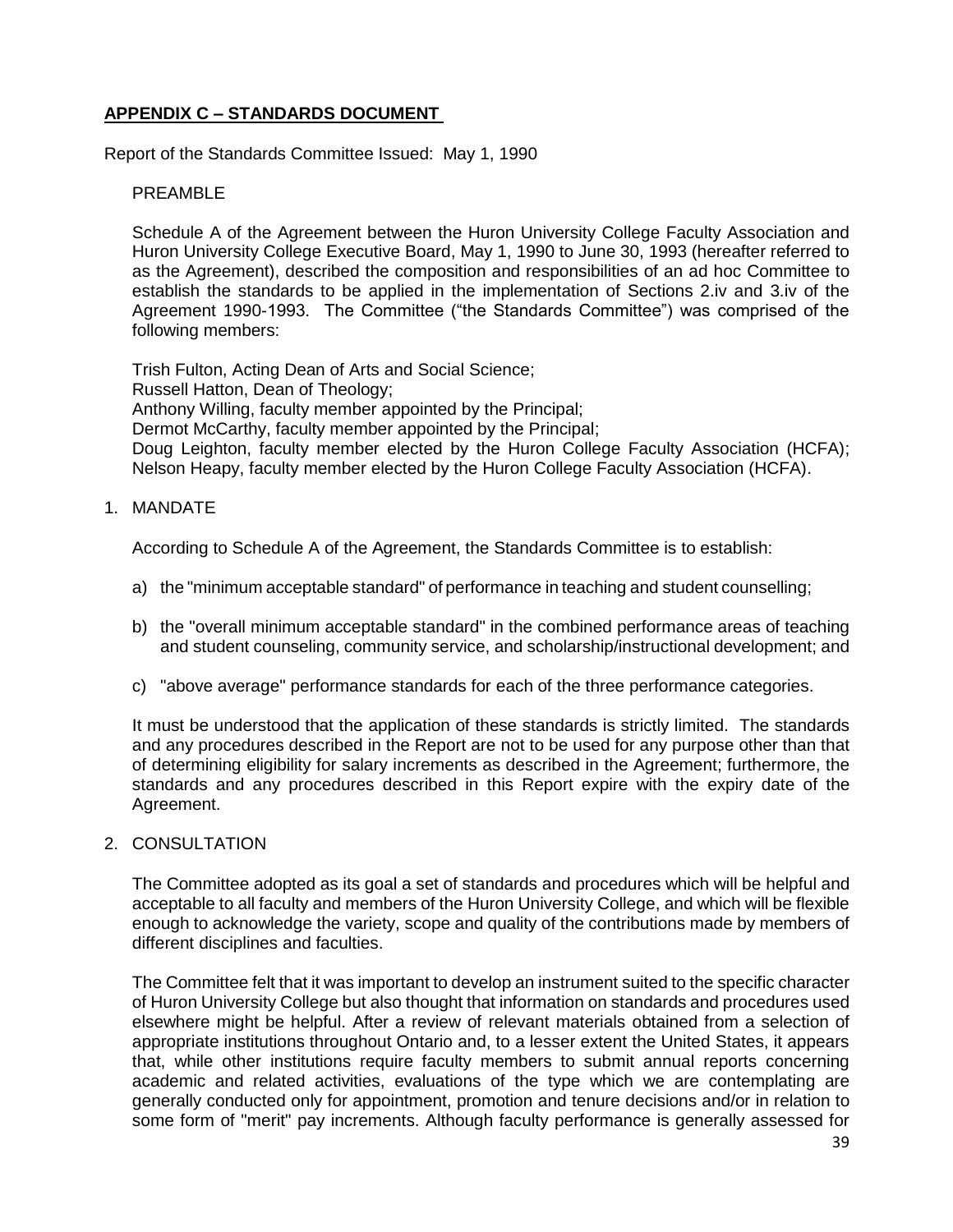other purposes at other institutions, our survey did provide us with a considerable amount of information regarding the types of activities which are evaluated under the general headings of teaching, community service and scholarship. This information is reflected in the lists of activities developed by the Committee (see Appendix A, Value Assignment Chart).

#### 3. RECOMMENDATIONS CONCERNING PERFORMANCE EVALUATION

The Standards Committee considered performance evaluation schemes which incorporated a great deal of discretion. In such schemes, the person assessing the performance is asked to label an individual's performance in a category with terms like "satisfactory", "inadequate", and "excellent". One obvious disadvantage of such schemes is that the level of performance associated with each of the labels is often unclear, leaving the individual faculty member poorly informed of specific expectations concerning his or her performance. Another drawback is that different assessors may have different ideas about what constitutes a satisfactory performance in a category. This can lead to inconsistencies in the way the same person is assessed over time.

Consequently, it is the view of the Standards Committee that a hybrid scheme with both a numerical component and a discretionary component is the best instrument for evaluating faculty performance between and across all disciplines and faculties at the College as demanded by the Agreement. The numerical component allows for a straightforward computation of individual performance ratings in the three categories of "Teaching/Student Counselling", "Scholarship/Instructional Development", and "Community Service" (see Appendix A, Value Assignment Chart). But in each performance category there is an entry listed as "Other", with no specific value assigned, which represents the Committee's view that no list of achievement-types could identify or anticipate the full range of creditable activities and contributions made by faculty at the College. The "Other'' category allows discretion to be used by a Dean to the benefit of a faculty member, when a case can be made that the pre-assigned value of an activity is inappropriate in light of specific information about an event, or when a faculty member is deemed to have achieved credit through some particular activity or contribution not identified on the Value Assignment Chart. In each performance category, the achievement "Other" permits additional points to be credited, at the discretion of the Dean, after consultation with the faculty member involved and the member's Chairperson.

In developing the scheme, the Committee had to interpret the terms "minimum acceptable standard'\ "overall minimum acceptable standard", and "above average performance standards" as they appear in the Agreement. It should be clear from the above that while the Committee is proposing a scheme which has a numerical component, the Committee does not believe that such a scheme is anything more than a blunt albeit convenient measuring rod. Therefore, the Committee did not adopt a strictly numerical interpretation of the terms "minimum" and ''average".

The Committee members agreed that a minimum acceptable standard of performance at Huron University College is a level of performance which, when assessed by one's peers, would be a matter of indifference of unambiguous neutrality. The inclination would be to give an evaluation of that level of performance which was neither a negative comment nor a positive comment. A person performing at this level would be considered competent, nothing more, and nothing less.

The original Committee proposed that the number scale up to the number 5be used in all three performance categories. The "minimum acceptable standard" of performance, in each category, was associated with the, number 3 on this scale, and the committee assigned the values on the Value Assignment Chart such that a 3 is earned by a level of performance which should elicit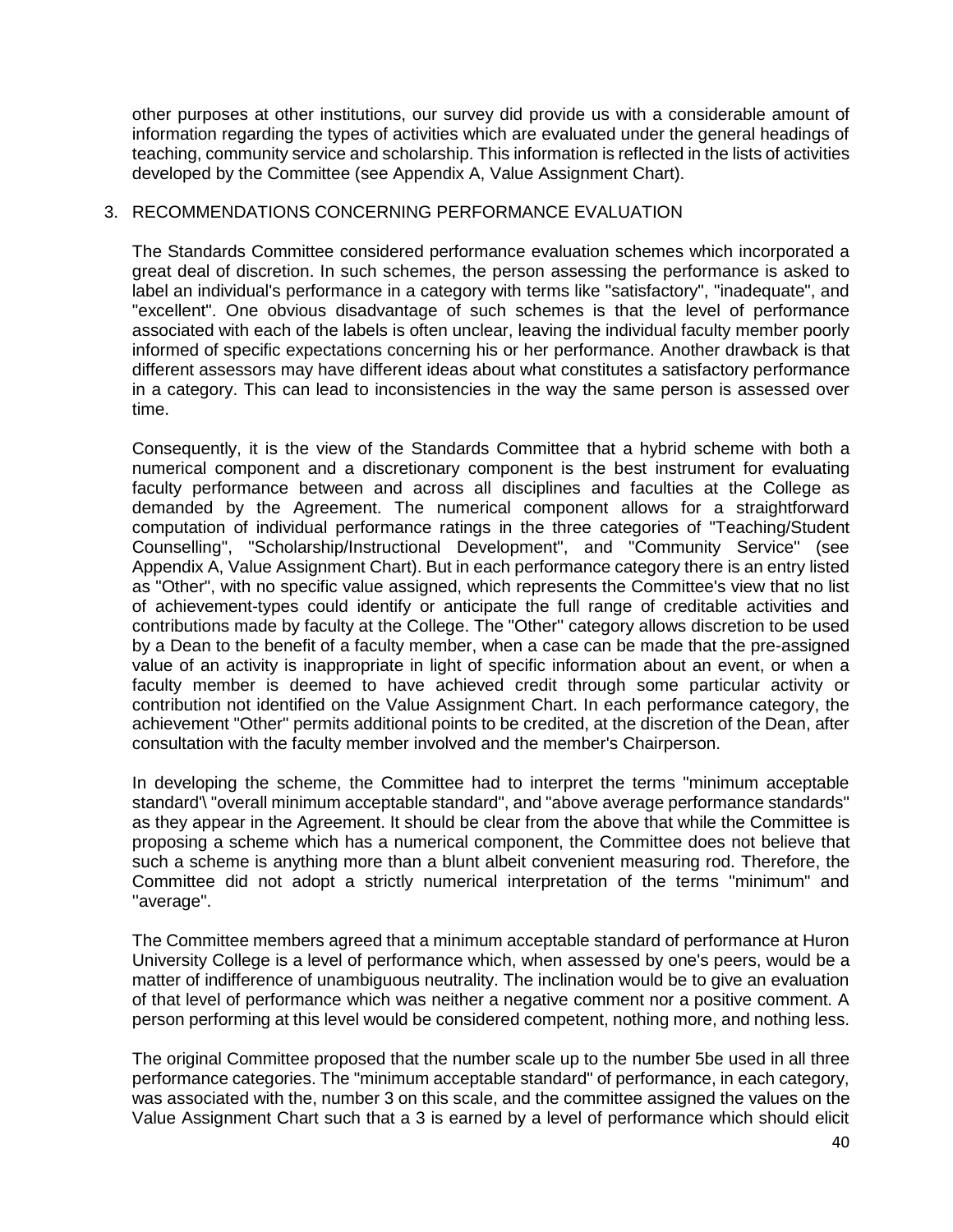neither criticism nor special recognition. In any category, levels of performance associated with values greater than 3 therefore elicit a non-neutral response: that is, they should be considered to represent something more than competence and thus to denote a level of performance which Is "above-average." In the area of teaching/student counseling, the number 3.0 was with reference to a 5-point scale used to evaluate teaching effectiveness.

The Committee recognized the special status assigned to teaching at Huron University College. The Agreement states "Where a faculty member's performance in the area of teaching and student counseling falls below the minimum acceptable standard, the faculty member will be disqualified from receiving one-half of any applicable grid step increment." (Section 3.1.12.b). The Agreement also states "above-average performance in one area may offset a belowminimum standard of performance in another, excepting that of teaching and student counseling where below-minimum standards of performance will disqualify faculty members one-quarter of their grid step increment." (Section 3.1.12.c).

The importance attached to teaching is reflected in the role played by the actual score on student evaluations in this proposal. The "minimum acceptable standard" proposed in the area of teaching and student counseling in the original Standards Report was an average score of 3.0 on the student evaluations over a two-year period. Once Huron adopted a teaching evaluation instrument using a 7- point scale, the "minimum acceptable standard" is an average score of 4.2 on the student evaluations over a two-year period.

The Agreement indicates that a longer time horizon should be used to assess scholarship. The Committee's proposal reflects this in the Scholarship/Instructional Development category (see Appendix A, Value Assignment Chart) where three years is the assessment period for activities in these categories.

The Committee suggests that a faculty member on sabbatical leave in a given year be assigned the value 3 for Teaching/Student Counseling and the value 3 for Community Service for that year.

Lastly, the Committee proposed that the "overall minimum acceptable standard" should be the sum of the minimum scores allowed in the three performance categories, or 9 (now 10.2 with the current teaching evaluation instrument).

The Standards Committee recommends the following:

- a) that the Dean of Arts and Social Science and the Dean of Theology use a numerical scale (with 0.5 being the lowest and 5 being the highest ratings possible) to evaluate faculty in the categories of performance: scholarship/instructional development; community service; that the Dean of Arts and Social Science and the Dean of Theology use a numerical scale (with 0.5 being the lowest and 6.2 being the highest) to evaluate faculty in the category of teaching/student counseling;
- b) that in a case where the Dean determines, on the basis of the Value Assignment Chart (see Appendix A to this Standards document), that a faculty member's score in the category of teaching/student counseling is 4.2 or higher, and in each of the other two categories is 3 higher, the faculty member will be regarded as having achieved the "minimum acceptable standard" of performance called for by the Agreement (Section 3.1.12.a);
- c) that in the area of teaching and student counseling, the "minimum acceptable standard" called for by the Agreement (Section 3.1.12.b) be that associated with an average of4.2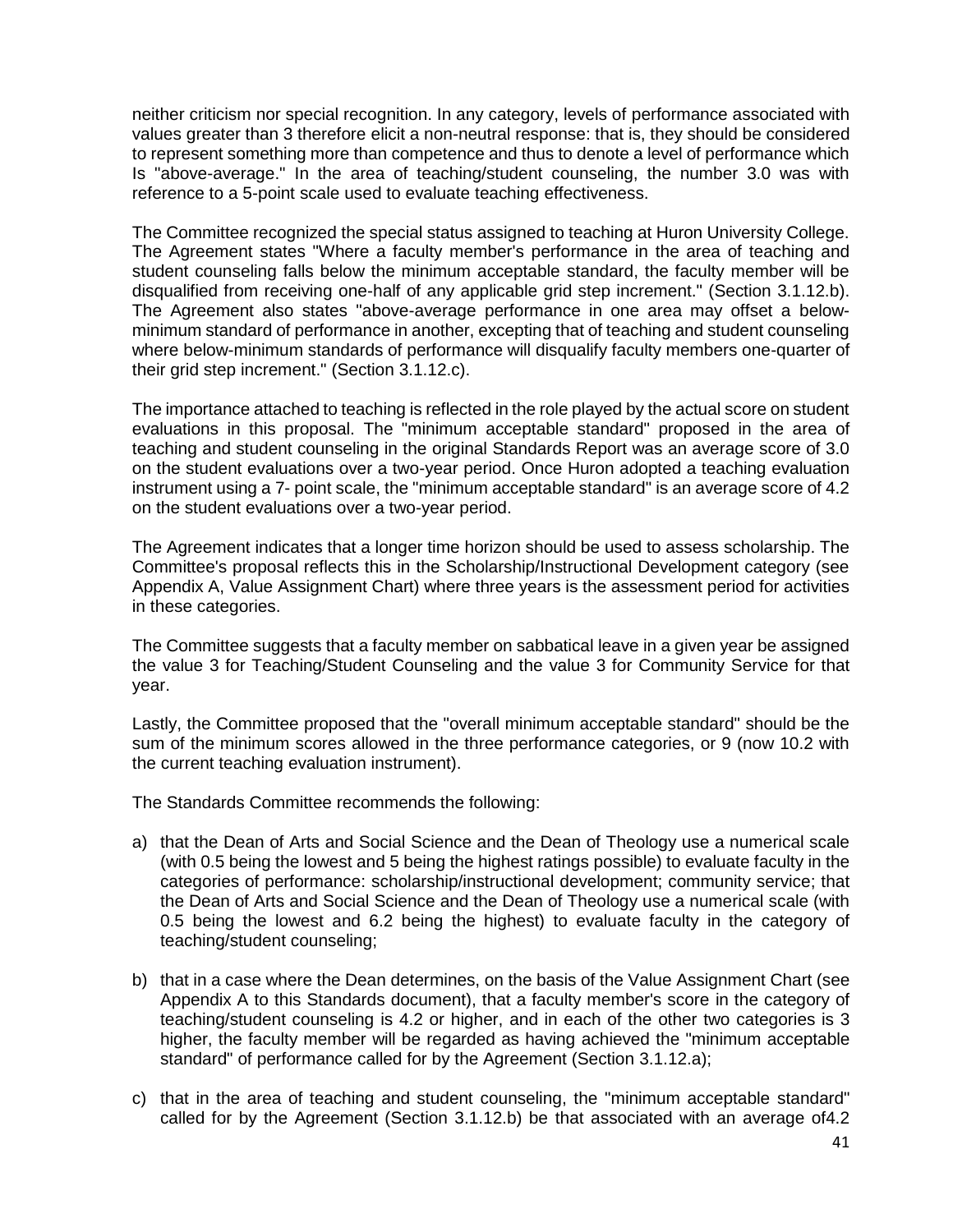based on the actual scores on student evaluations of teaching effectiveness over a two-year period;

- d) that in the case where a Dean determines, on the basis of the Value Assignment Chart, that the Faculty member's score in teaching falls below 4.2, or in one or more of the other two categories falls below 3,
	- i) the Dean will arrange an interview with the faculty member and the member's Chairperson as soon as feasible: (in what follows, it is understood that in the Faculty of Theology where there are no department chairpersons, the interview will be between the Dean and the faculty member);
		- (1) to draw to the attention of the faculty member the fact that the score(s) is (ore) below 3; and
		- (2) to allow the faculty member and chairperson the opportunity to provide any further information that they deem relevant to the assessment of the faculty member's performance in any of the three categories; and
	- ii) in consultation with the Department Chairperson, the Dean will then review the initial assignment of scores and make any revisions that are deemed appropriate in the light of any new information acquired in the interview with the faculty member and Chairperson. If revisions are made, and the revised score in the teaching category is 4.2 or higher, and in the other two categories is 3 or higher, the faculty member will be regarded as having achieved the "overall minimum acceptable standard" of performance. If no revisions are made, or if revisions are made but still leave the faculty member with a score of less than 3 in one or both of community service and scholarship/instructional development, but a score of 4.2 or more in teaching/student counseling, the faculty member will be regarded as having achieved the "overall minimum acceptable standard "of performance if and only if the sum of the scores in the three categories is 10.2or higher.
- e) that in implementing Section 3.1.l 2 of the Agreement
	- i) the Dean will take the average of the scores on teaching evaluations achieved by a faculty member in each of the previous two years. If this average is less than 4.2, the level of performance in "Teaching/Student Counselling" will be deemed to be "below the minimum acceptable standard over a two-year period".
	- ii) the Dean will take the average of the score in the: Community Service category in the: current year and the previous two years. The Deans will take the average of the score in Teaching/Student Counselling in the current and previous two, years. These two averages will be added to the score in Scholarship/Instructional Development. If this sum is less than 10.2 the faculty member's overall performance is deemed to be below "an overall minimum acceptable standard" of performance over a three-year period.

This area is intentionally left blank.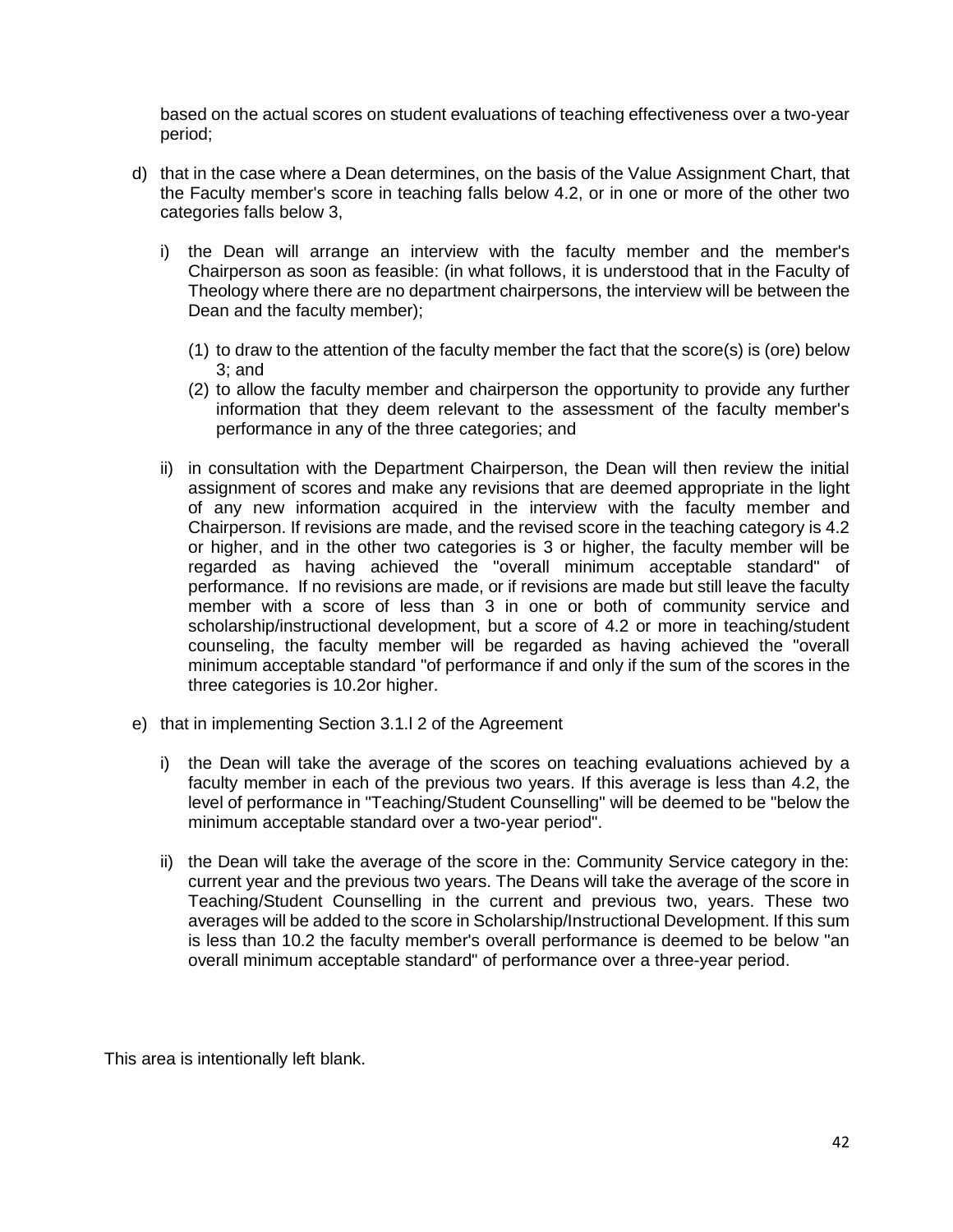# APPENDIX A to the Standards Document

# Value Assignment Chart

| Category                   | Achievement Type                              | Value                     |
|----------------------------|-----------------------------------------------|---------------------------|
| Teaching                   | Student Evaluations <sup>1</sup>              | actual score <sup>2</sup> |
| <b>Student Counselling</b> | Teaching course in new area 3                 | $.5 \text{ max} = 0.5$    |
|                            | Development of new teaching                   | $.5 \text{ max} = 0.5$    |
|                            | aid/instruction manual 4                      |                           |
|                            | Independent student course/reading            | $.5 \text{ max} = 0.5$    |
|                            | Course/undergraduate thesis                   | $.5 \text{ max} = 0.5$    |
|                            | Supervision                                   | $.5 \text{ max} = 0.5$    |
|                            | <b>Teaching Award</b>                         | $.5 \text{ max} = 0.5$    |
|                            | Other                                         | Undef.                    |
|                            | <b>SUM IN THIS CATEGORY</b>                   | (Max. is 6.2)             |
| Scholarship/               | Book accepted <sup>5</sup>                    | 5.0                       |
| <b>Instructional Dev't</b> | Article accepted <sup>6</sup>                 | 4.0                       |
|                            | presentation of unpublished                   |                           |
|                            | refereed paper/invited lecture/               |                           |
|                            | solicited paper <sup>7</sup>                  | 3.0                       |
|                            | Commentator/discussant/chair at               | $1.0 \text{ max} = 2.0$   |
|                            | Conference                                    |                           |
|                            | Presentation of unpublished un-refereed       | 2.0                       |
|                            | paper <sup>8</sup>                            |                           |
|                            | Minor publications {notes. reviews etc.)      | $1.0 \text{ max} = 2.0$   |
|                            | Attendance at conference <sup>9</sup>         | $0.5 \text{ max} = 1.5$   |
|                            | External research grant/fellowship            | $3.0 \text{ max} = 3.0$   |
|                            | Editorial/refereeing services                 | $1.0 \text{max} = 2.0$    |
|                            | Development of new teaching                   | $3.0 \text{ max} = 3.0$   |
|                            | aid/instruction manual <sup>10</sup>          |                           |
|                            | Graduate thesis supervision and               | $0.$ S max = $0.$ S       |
|                            | examining                                     |                           |
|                            | SUM IN THIS CATEGORY <sup>11</sup>            | (Max. is5)                |
|                            |                                               |                           |
| <b>Community Service</b>   | <b>Chair of Department</b>                    | 4.0                       |
|                            | Member of one College Committee <sup>12</sup> | 3.0                       |
|                            | Member of additional committee <sup>12</sup>  | $0.5$ max= 2.0            |
|                            | Administrative contribution(s) to             | $0.5$ max = 2.0           |
|                            | professional organization(s) $13$             |                           |
|                            | Contributions to non-scholarly                | $0.5 \text{ max} = 2.0$   |
|                            | group/program <sup>14</sup>                   |                           |
|                            | Other                                         | Undef.                    |
|                            | <b>SUM IN THIS CATEGORY</b>                   | (Max. is 5)               |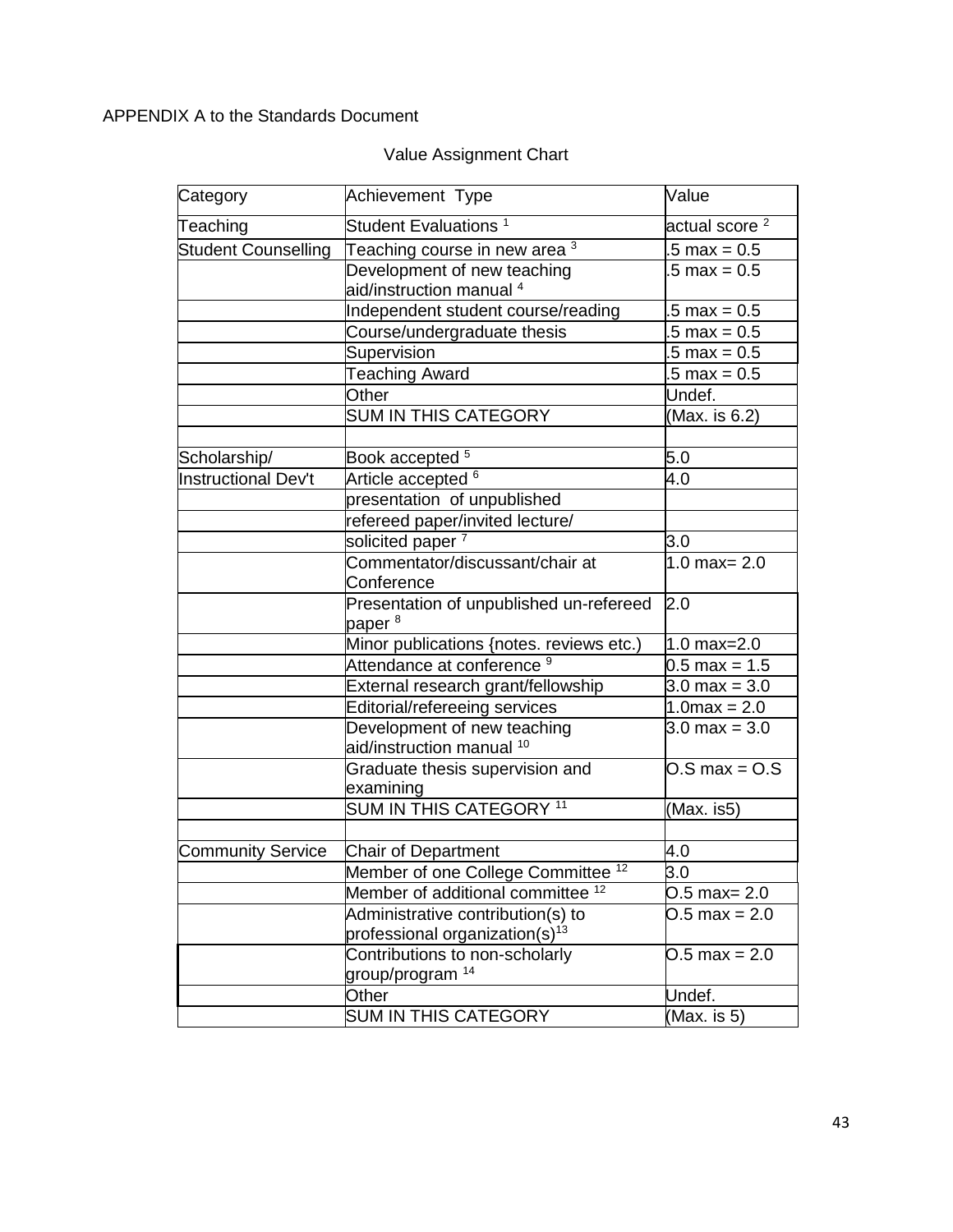Notes to the Value Assignment Chart

- 1. "Student evaluations'' refers to the formal student evaluations conducted in accordance with the regulations of the Huron University College Supervision and Assessment Document.
- 2. The "actual score' for student evaluations is the mean of all the responses to question number 8 on the official Huron University College student evaluation forms.
- 3. This type of achievement includes only cases in which, in a given year, a faculty member teaches a course that involves substantial new research.
- 4. External assessment of the aid/manual or evidence of its implementation in a course must be provided. As indicated on the Value Assignment Chart, this achievement may be used either in Teaching/Student Counselling or in Scholarship/Instructional Development but not in both.
- 5. One must provide evidence of final acceptance for publication -not merely acceptance subject to revisions. This activity may include creative writing such as a novel, collection of poetry or short stories, etc.
- 6. One must provide evidence of final acceptance for publication -not merely of acceptance subject to revisions. If one has more than one article accepted for publication in a given year, the achievement is assigned the maximum value of 5.
- 7. If more than one unpublished refereed paper, invited lecture or solicited paper is given, the maximum of 5 is given if and only if the items are substantially different in content.
- 8. A copy of the paper given must be available. Credit to a maximum of 5for additional papers requires that the papers be substantially different in content.
- 9. The conference attended must be one for which no other points have been assigned (e.g. For being a commentator, discussant, or chair of a session).
- 10. See Note 4 above. The faculty member may list this achievement in either the Teaching / Student Counselling category, or in the Scholarship/Instruction Development category; however, the decision as to whether such an aid or manual receives a value of 0.5In the teaching category or of 3 In the scholarship category rests with the Dean who will consult with the appropriate chairperson in the case of a members of FASS.
- 11. In this category, any instance of an achievement during the three years up to and including the year of assessment is counted.
- 12. This includes elected or appointed membership on standing or ad hoc committees of a department or the College or UWO Senate. However, membership on the following Committees does not qualify for points: Nominating Committee, the Admissions Appeals Committee, the Honorary Fellows Committee, the Admissions Committee (for the Faculty of Arts and Social Science), the Occupational Health and Safety Committee, the Residence Consultative Council, or any other Committee which meets infrequently and/or whose requirements of its members clearly do not rate the achievement of the ''minimum acceptable standard". If a faculty member in the Faculty of Arts and Social Science finds that by virtue of the operation of the "stack" he or she is without any duties on a standing committee or a& a representative to some other body,